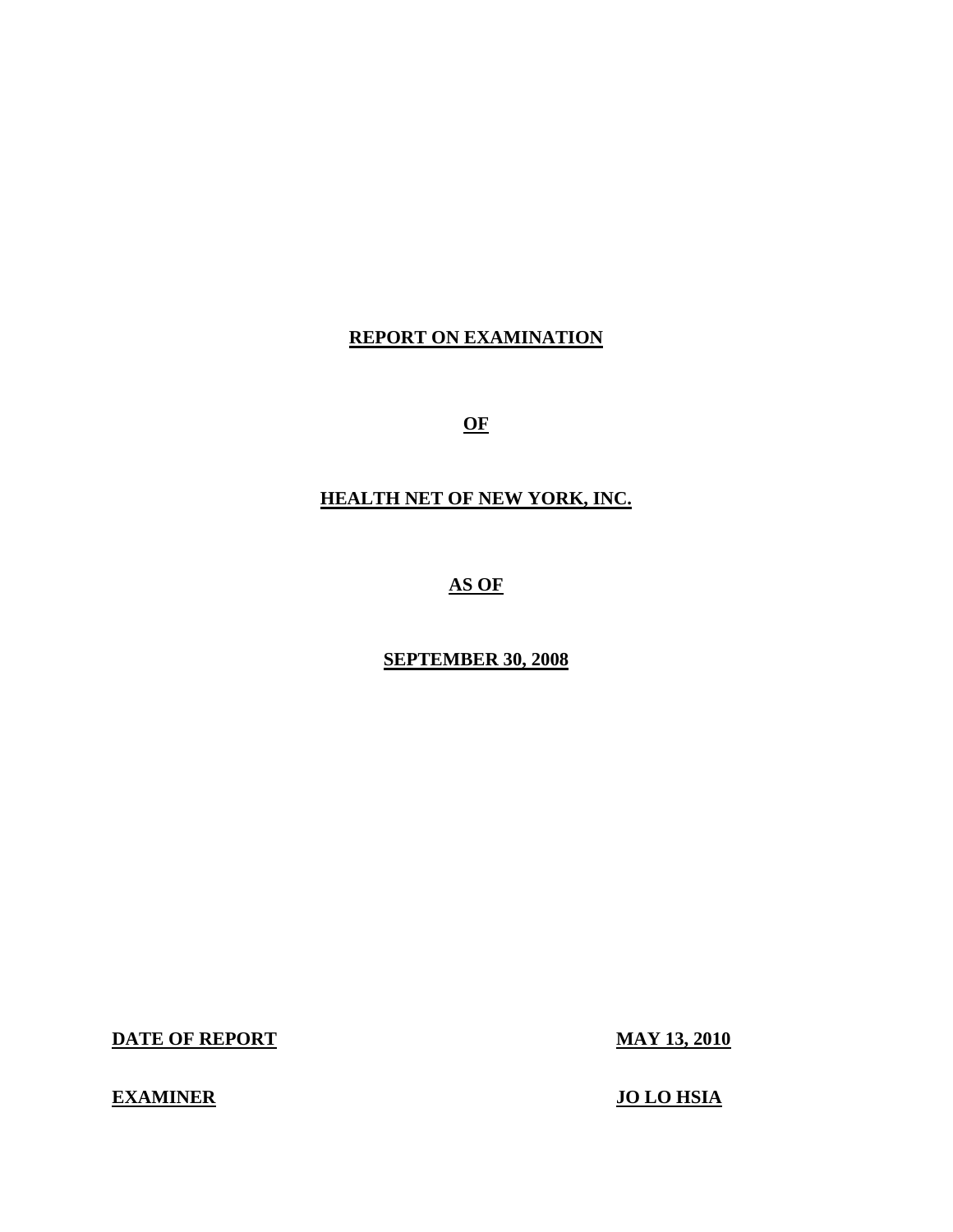# **TABLE OF CONTENTS**

| ITEM NO.         |                                                           | PAGE NO.       |
|------------------|-----------------------------------------------------------|----------------|
| 1.               | Scope of examination                                      | 3              |
| 2.               | <b>Executive Summary</b>                                  | 4              |
| 3.               | Description of the HMO                                    | 5              |
|                  | A. Management and controls                                | 5              |
|                  | B. Territory and plan of operation                        | $\overline{7}$ |
|                  | C. Reinsurance                                            | 8              |
|                  | D. Holding company system                                 | 9              |
|                  | Underwriting operating ratios<br>Е.                       | 15             |
|                  | Accounts and records<br>F.                                | 15             |
| $\overline{4}$ . | <b>Financial statements</b>                               | 21             |
|                  | A. Balance sheet                                          | 21             |
|                  | B. Statement of revenue, expenses and capital and surplus | 23             |
| 5.               | Health care and other amounts receivable                  | 24             |
| 6.               | Net deferred tax liability                                | 25             |
| 7.               | Amounts due to parent, subsidiaries and affiliates        | 25             |
| 8.               | Unpaid claims                                             | 26             |
| 9.               | Premium deficiency reserve                                | 26             |
| 10.              | Market conduct activities                                 | 28             |
|                  | Prompt Pay Law<br>A.                                      | 28             |
|                  | Explanation of benefits statements<br>B.                  | 33             |
|                  | Utilization review<br>$\mathcal{C}$ .                     | 35             |
|                  | Grievances and appeals<br>D.                              | 37             |
|                  | Ε.<br>Retro-termination of policies                       | 39             |
|                  | F.<br>Disclosure of information                           | 40             |
|                  | Agents and brokers<br>G.                                  | 43             |
|                  | Schedule H- Aging analysis of claims unpaid<br>Η.         | 43             |
|                  | Department Circular Letter No. 9 (1999)<br>I.             | 44             |
|                  | J.<br>Department Circular Letter No. 5 (2002)             | 45             |
|                  | Out-of-network claims<br>Κ.                               | 45             |
|                  | Record retention<br>L.                                    | 47             |
|                  | M.<br>Passport contracts                                  | 47             |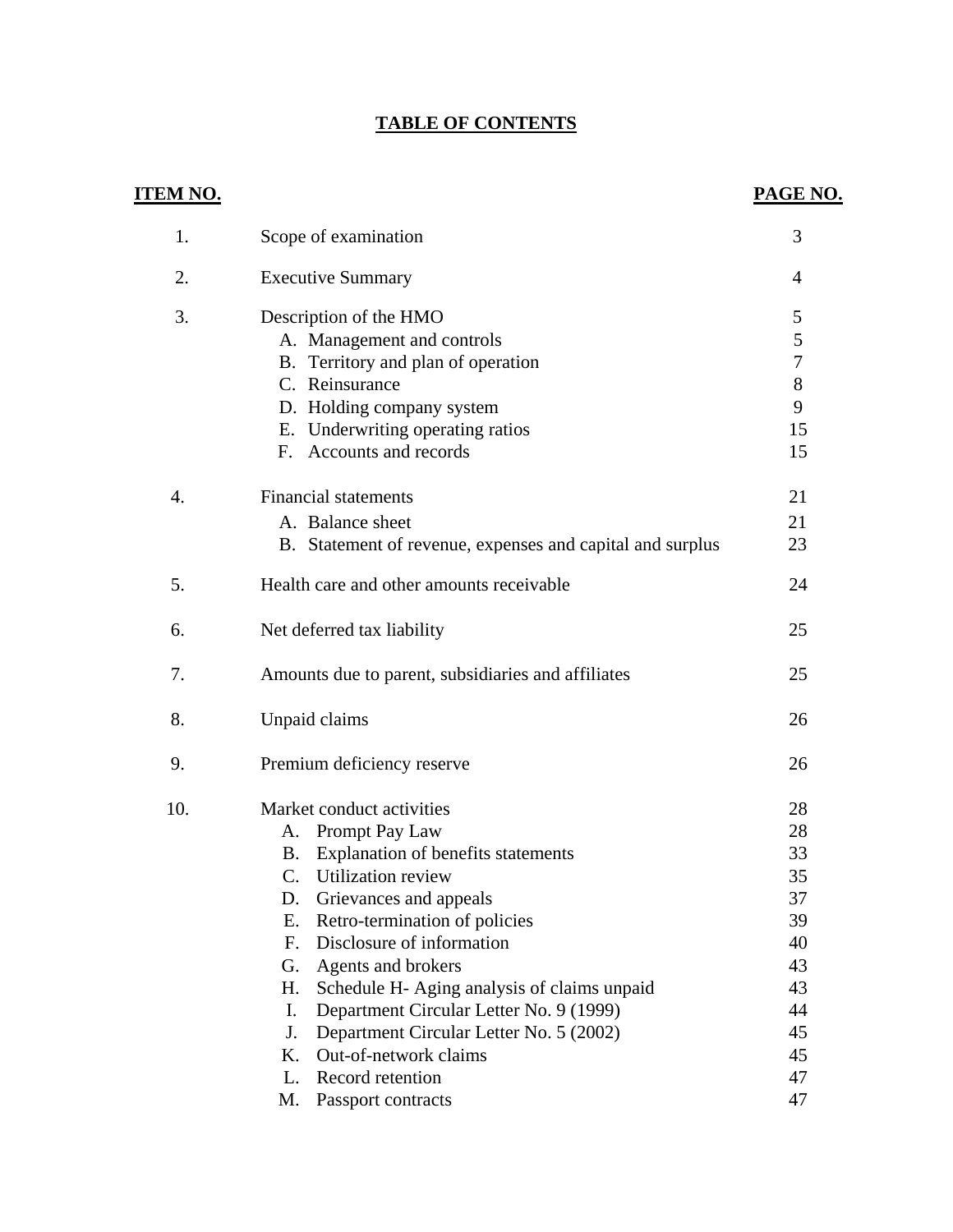# **ITEM NO. PAGE NO.**

| -11. | Subsequent events                            |  |
|------|----------------------------------------------|--|
| 12.  | Compliance with prior reports on examination |  |
| 13   | Summary of comments and recommendations      |  |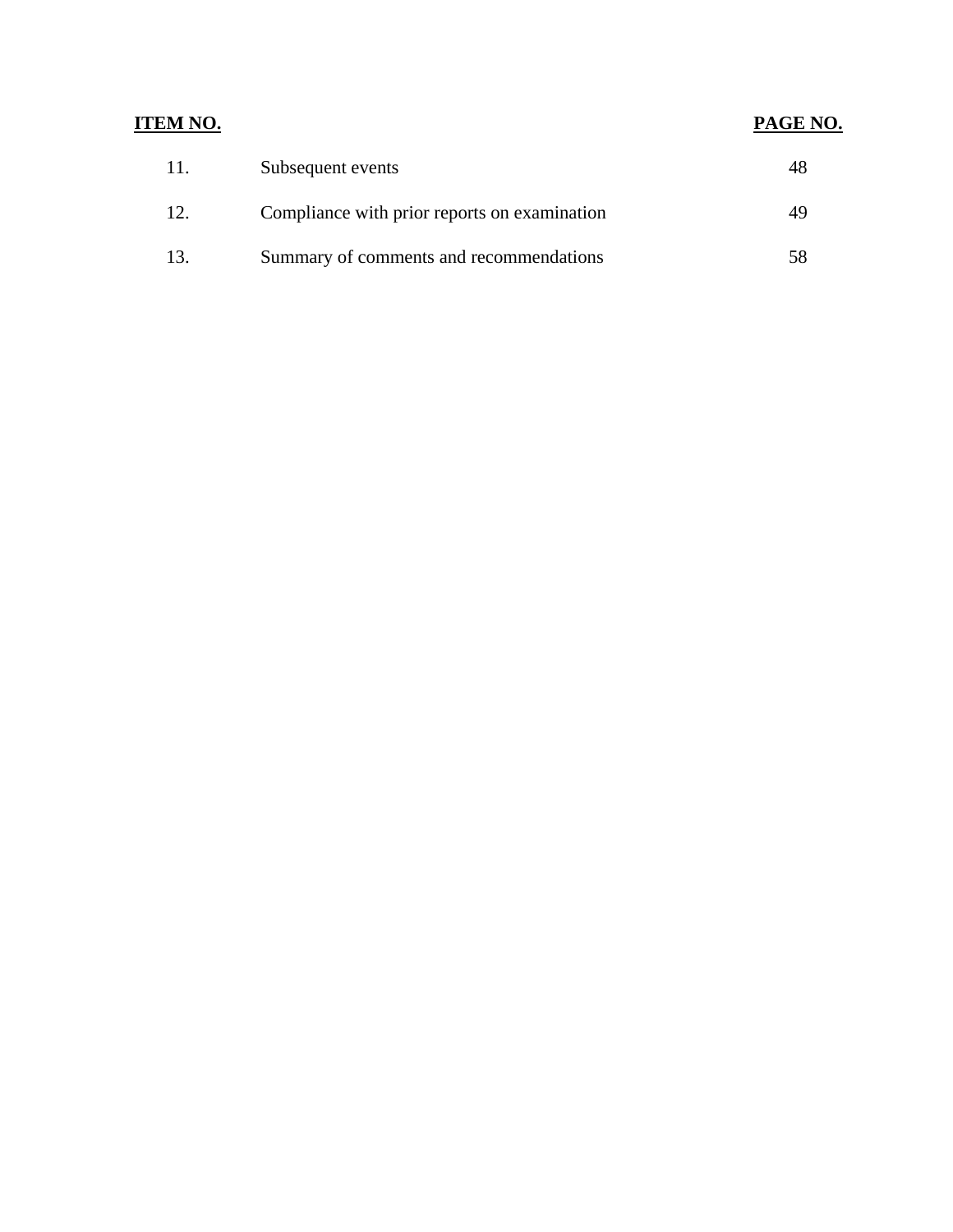

25 BEAVER STREET STATE OF NEW YORK INSURANCE DEPARTMENT NEW YORK, NEW YORK 10004

Governor David A. Paterson James J. Wrynn

Superintendent

May 13, 2010

Honorable James J. Wrynn Superintendent of Insurance Albany, New York 12257

Sir:

Pursuant to the provisions of the New York Insurance Law, and acting in accordance with the instructions contained in Appointment Number 30209, dated September 25, 2008, annexed hereto, I have made an examination into the condition and affairs of Health Net of New York, Inc., a for-profit health maintenance organization (HMO) licensed pursuant to the provisions of Article 44 of the New York Public Health Law, as of September 30, 2008, and submit the following report thereon.

The examination was conducted at the administrative office of Health Net of New York, Inc., located at One Far Mill Crossing, Shelton, CT.

Whenever the designations, "HNNY" or "the HMO" appear herein, without qualification, they should be understood to indicate Health Net of New York, Inc.

Whenever the designation, "the Department" appears herein, without qualification, it should be understood to mean the New York State Insurance Department.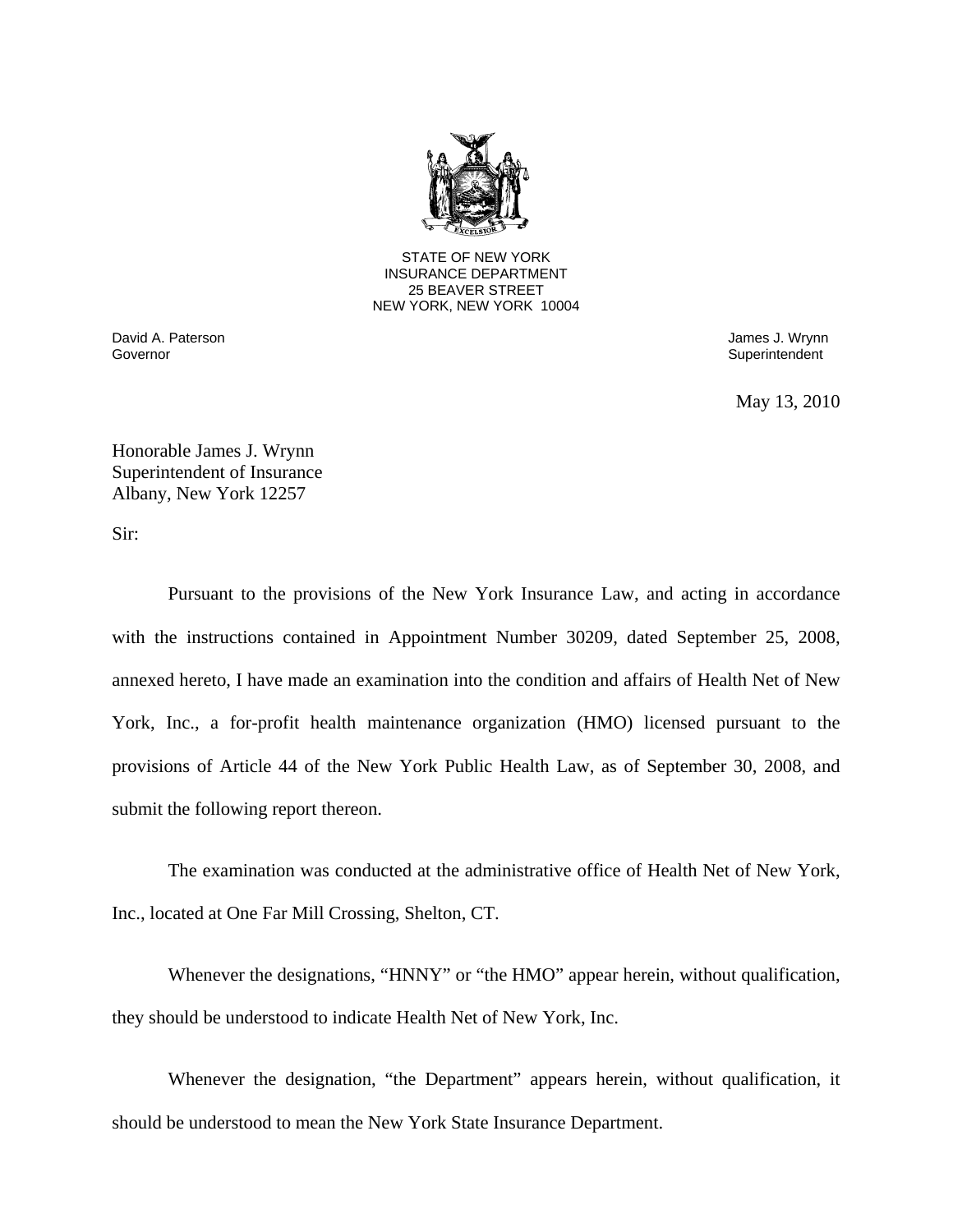A concurrent examination of the Company's affiliate, Health Net Insurance of New York, Inc., was also conducted as of September 30, 2008. A separate report thereon has been submitted.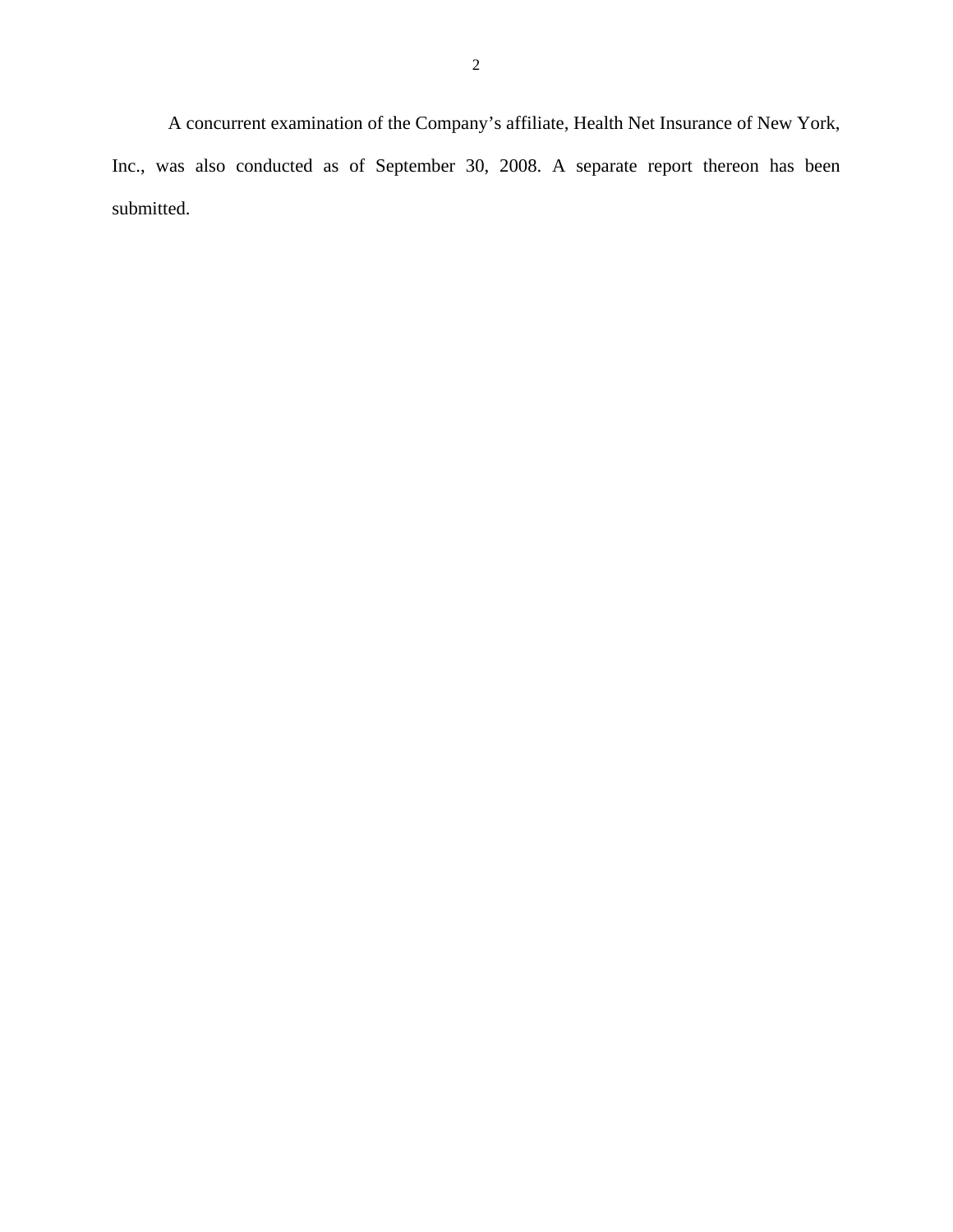#### **1. SCOPE OF EXAMINATION**

<span id="page-5-0"></span>Health Net of New York, Inc. was previously examined as of September 30, 2003. This examination covers the five-year period from October 1, 2003 to September 30, 2008. Transactions occurring subsequent to this period were reviewed where deemed appropriate by the examiner.

The examination comprised a verification of assets and liabilities as of September 30, 2008, in accordance with Statutory Accounting Principles (SAP), as adopted by the Department, a review of income and disbursements deemed necessary to accomplish such verification, and utilized, to the extent considered appropriate, work performed by the HMO's independent certified public accountants. A review or audit was also made of the following items as called for in the *Examiners Handbook of the National Association of Insurance Commissioners*  (NAIC):

> History of the HMO Management and controls Corporate records Territory and plan of operation Growth of the HMO Business in force Loss experience Accounts and records Financial statements Market conduct activities

This report on examination is confined to financial statements and comments on those matters which involve departures from laws, regulations or rules, or which are deemed to require explanation or description.

A review was also made to ascertain what actions were taken by the HMO with regard to comments and recommendations contained in prior reports on examination.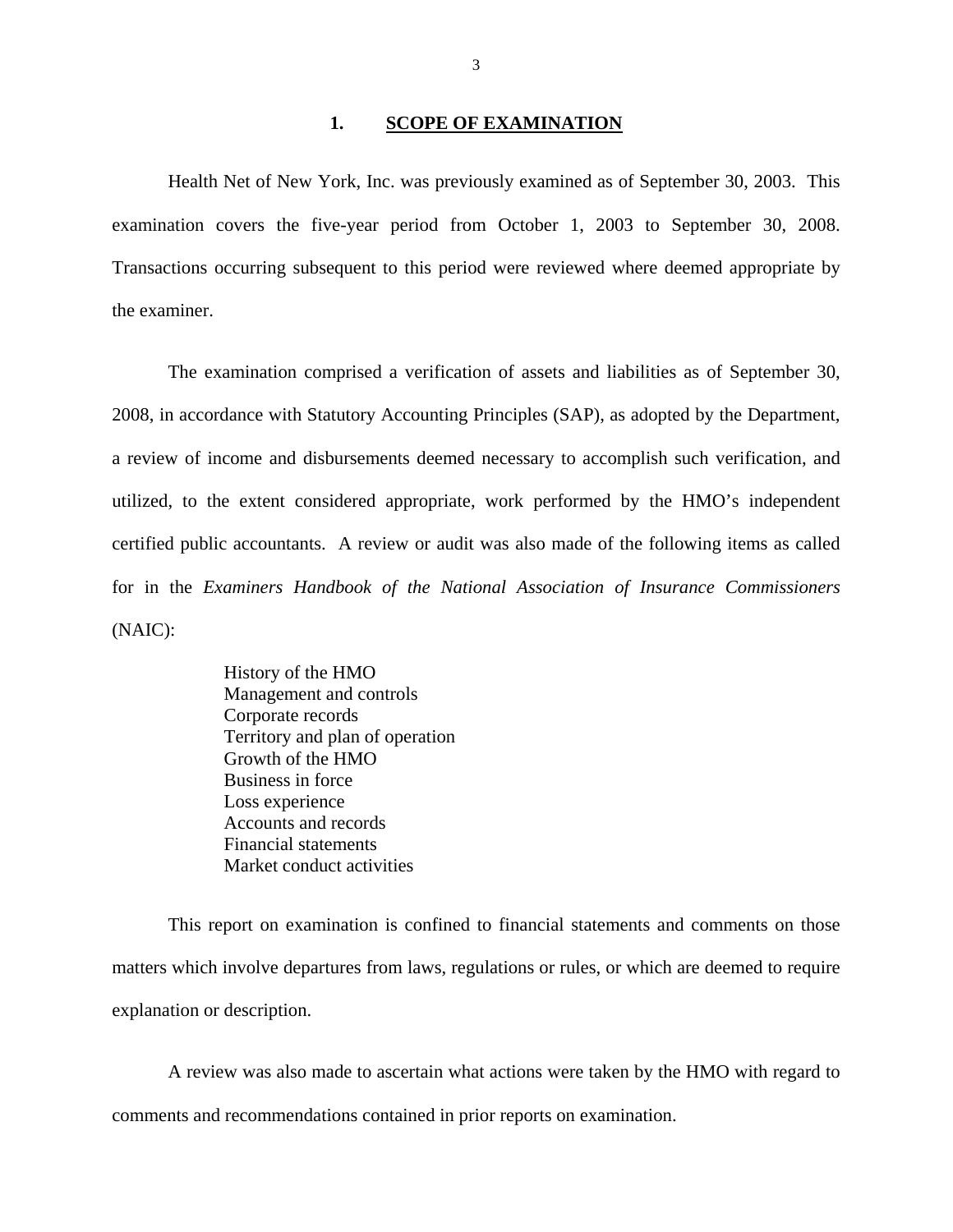## **2. EXECUTIVE SUMMARY**

<span id="page-6-0"></span>The results of this examination revealed certain operational deficiencies during the

examination period. The most significant findings of this examination include the following:

- The HMO failed to comply with Part 98-1.10(c) of the Administrative Rules and Regulations of the Health Department when it failed to obtain approval of the Commissioner of Health and the Superintendent of Insurance prior to implementing its administrative services agreements.
- The HMO failed to collect \$38.5M in pharmacy rebates from its affiliated pharmacy benefits manager, Health Net Pharmaceutical Services, Inc., during the examination period.
- The HMO failed to be charged the proper allocation of direct expenses incurred from an affiliate during the examination period.
- The HMO failed to charge adequate rates relative to its administrative services contracts.
- The HMO failed to comply with the requirements of Section 3224-a of the New York Insurance Law (Prompt Pay Law).
- The HMO violated Section 3234(b)(3) of the New York Insurance Law when it issued explanation of benefits statements (EOBs) which failed to identify the services for which the claim was made. Such issued EOBs also failed to include the appeal information required by Section 3234(b)(7) of the New York Insurance Law.
- The HMO violated Article 49 of the New York Public Health Law with regard to certain statutory requirements affecting utilization reviews and appeals.
- The HMO violated Section 4408-9(4) of the New York Pubic Health Law and its own policy and procedures with regard to the processing of certain grievances and appeals.
- The HMO retro-terminated certain policies in violation of its policy.
- The HMO improperly paid in-network facility claims involving non-participating physicians during the examination period.

The above findings, as well as others, are described in greater detail in the remainder of

this report.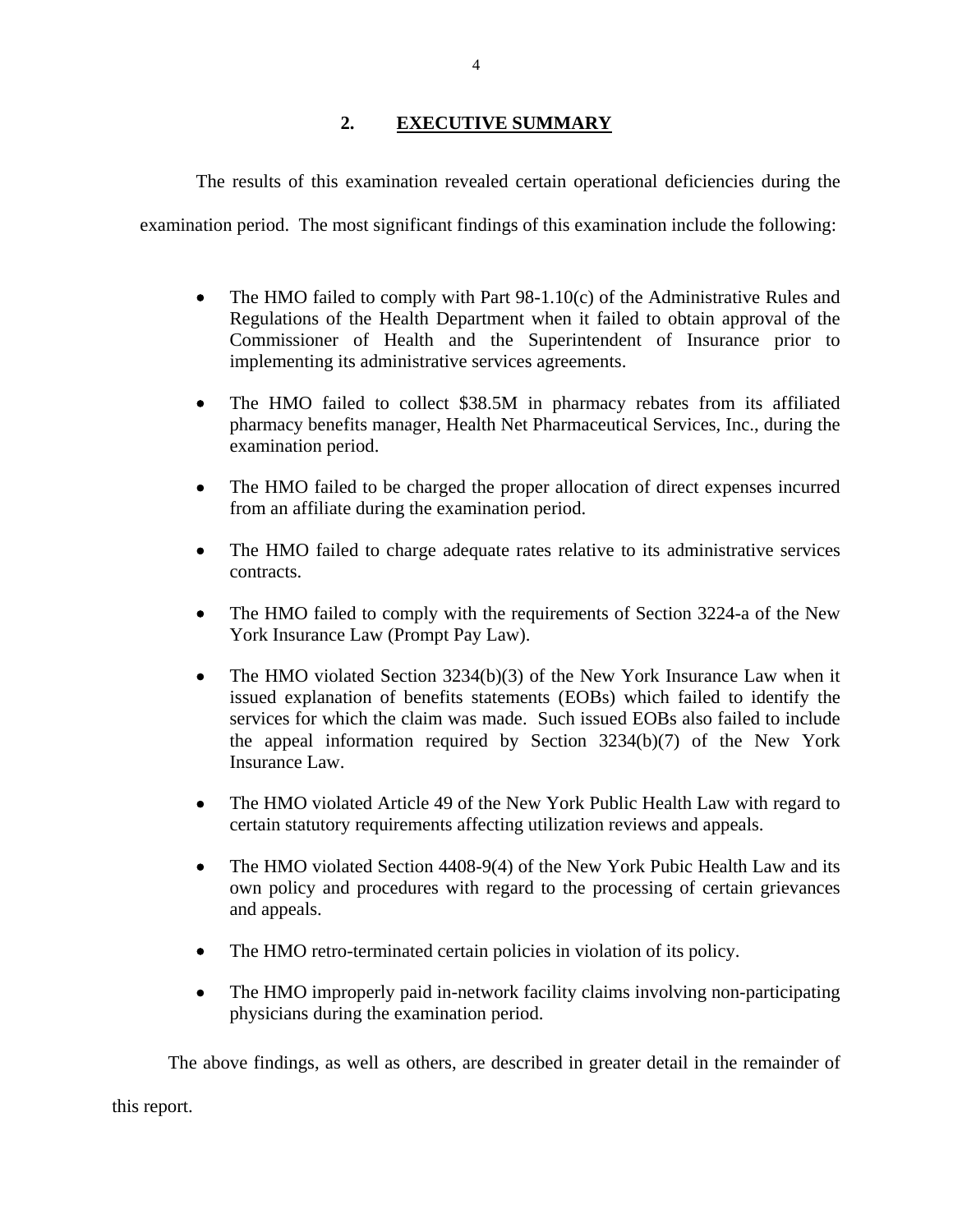#### **3. DESCRIPTION OF THE HMO**

<span id="page-7-0"></span>HNNY was incorporated on April 22, 1986, under the name Physicians Health Services of New York, Inc., as a for-profit health maintenance organization to provide comprehensive health care services on a prepaid basis, and to establish a health care delivery system. HNNY was originally granted a certificate of authority to operate as an Individual Practice Association (IPA) Model HMO under Article 44 of the New York Public Health Law on June 30, 1987, and began operations on that date. The HMO, was granted a revised certificate of authority, effective October 17, 2001, which effected changing its name to Health Net of New York, Inc.

On October 21, 1987, the HMO attained federal qualification under Title XIII of the Public Health Service Act.

The HMO's authorized capital consists of 2,000,000 shares of \$0.01 par value common stock, of which 1,450,000 shares are issued and outstanding. HNNY has no preferred capital stock issued or outstanding.

#### A. Management and Controls

The by-laws of the HMO provide that its affairs shall be managed by a board of directors consisting of not less than six (6), nor more than nine (9) members, who shall be elected at the annual meeting of the shareholder. The by-laws also provide that at least one-fifth of the directors shall be comprised of enrollees of the HMO, provided however, that no group covered by any group contract issued by the HMO shall be represented among such directors by more than one (1) such director. In addition, the by-laws provide that at least one-third of the directors shall be physicians elected from among nominees chosen by the individual practice associations,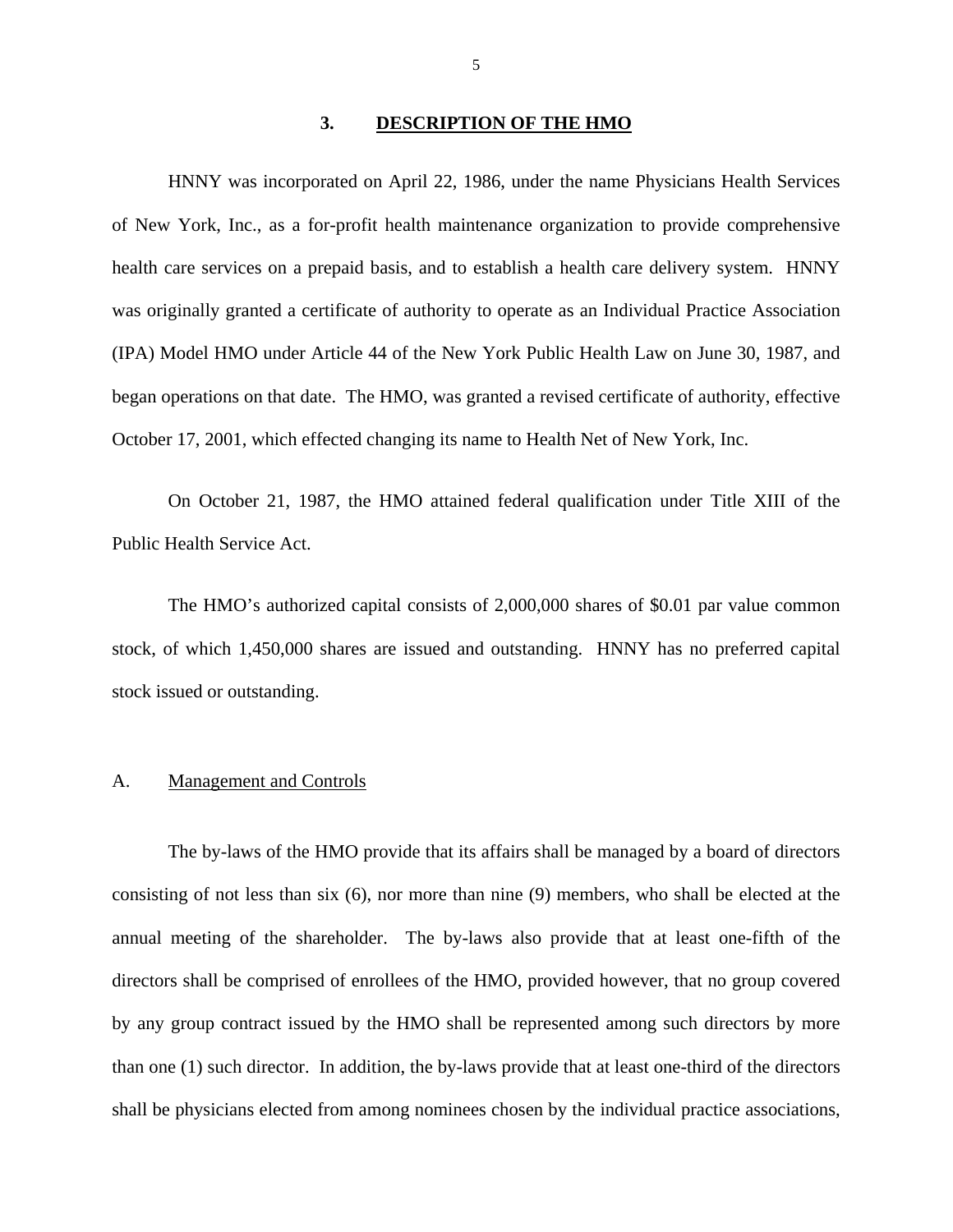which are parties to agreements to provide services to enrollees of the HMO, at the time of their election. Furthermore, at least one-third of the directors shall be elected from among nominees chosen by Health Net of the Northeast, Inc. (formerly known as PHS, Inc.), provided, however, that at least two (2) of such directors shall be physicians.

Part  $98-1.11(g)(1)$  of the Administrative Rules and Regulations of the Health Department

(10 NYCRR 98-1) states that:

"no less than 20 percent of the members of the governing authority shall be enrollees of such MCO"

As of September 30, 2008, the HMO's board of directors consisted of the following six

(6) members:

| Name and Residence   | <b>Principal Business Affiliation</b>       |
|----------------------|---------------------------------------------|
| Julie L. Auster *    | Director of Human Resources,                |
| Briarcliff Manor, NY | Sarah Lawrence College                      |
| David B. Bernard, MD | Professor,                                  |
| New York, NY         | Albert Einstein College of Medicine         |
| Martin L. Jenis      | Broker,                                     |
| Larchmont, NY        | Self-employed                               |
| Paul S. Lambdin      | Chairman of the Board,                      |
| New Canaan, CT       | Health Net of New York, Inc.                |
| Anju Sikka, MD       | President,                                  |
| New York, NY         | Health Net of New York, Inc.                |
| Adam R. Stracher, MD | Physician,                                  |
| New York, NY         | Weill Medical College of Cornell University |

*\*Enrollee Representative per Part 98-1.11(g)(1) of the Administrative Rules and Regulations of the New York Health Department.*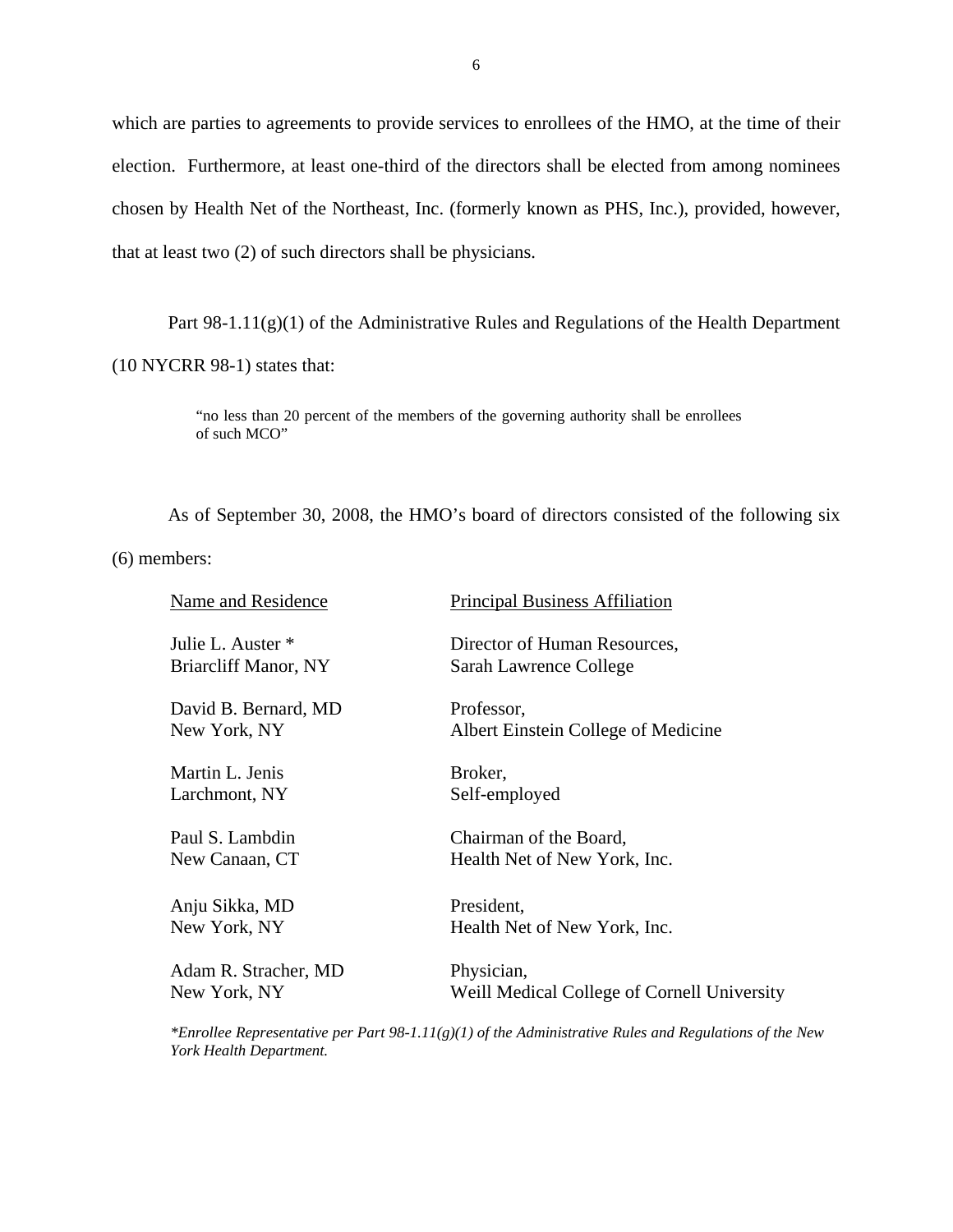<span id="page-9-0"></span>During the examination period, the examiner noted that only one (1) member of the HMO's board of directors was an eligible enrollee representative of the Plan. This constituted less than twenty (20) percent of the Plan's board members, thus the HMO was in violation of the requirements of its by-laws and Part  $98-1.11(g)(1)$  of the Administrative Rules and Regulations of the Health Department (10 NYCRR 98-1.11(g)(1)).

It is recommended that the HMO comply with Part  $98-1.11(g)(1)$  of the Administrative Rules and Regulations of the Health Department and its own by-laws, by maintaining at least 20 percent of its board members with enrollees.

A similar recommendation was made in the prior report on examination.

As of September 30, 2008, the principal officers of the HMO were as follows:

Name Title Anju Sikka, MD President Peter E. Gladitsch Treasurer Joseph J. Kempf, Jr. Secretary Bret A. Morris Vice President

On November 1, 2008, subsequent to the examination date, Scott Weiner replaced Peter Gladitsch as Treasurer of the HMO.

#### B. Territory and Plan of Operation

HNNY's service area includes the Bronx, Dutchess, Kings, Nassau, New York, Orange,

Putman, Queens, Richmond, Rockland, Suffolk and Westchester counties of New York State.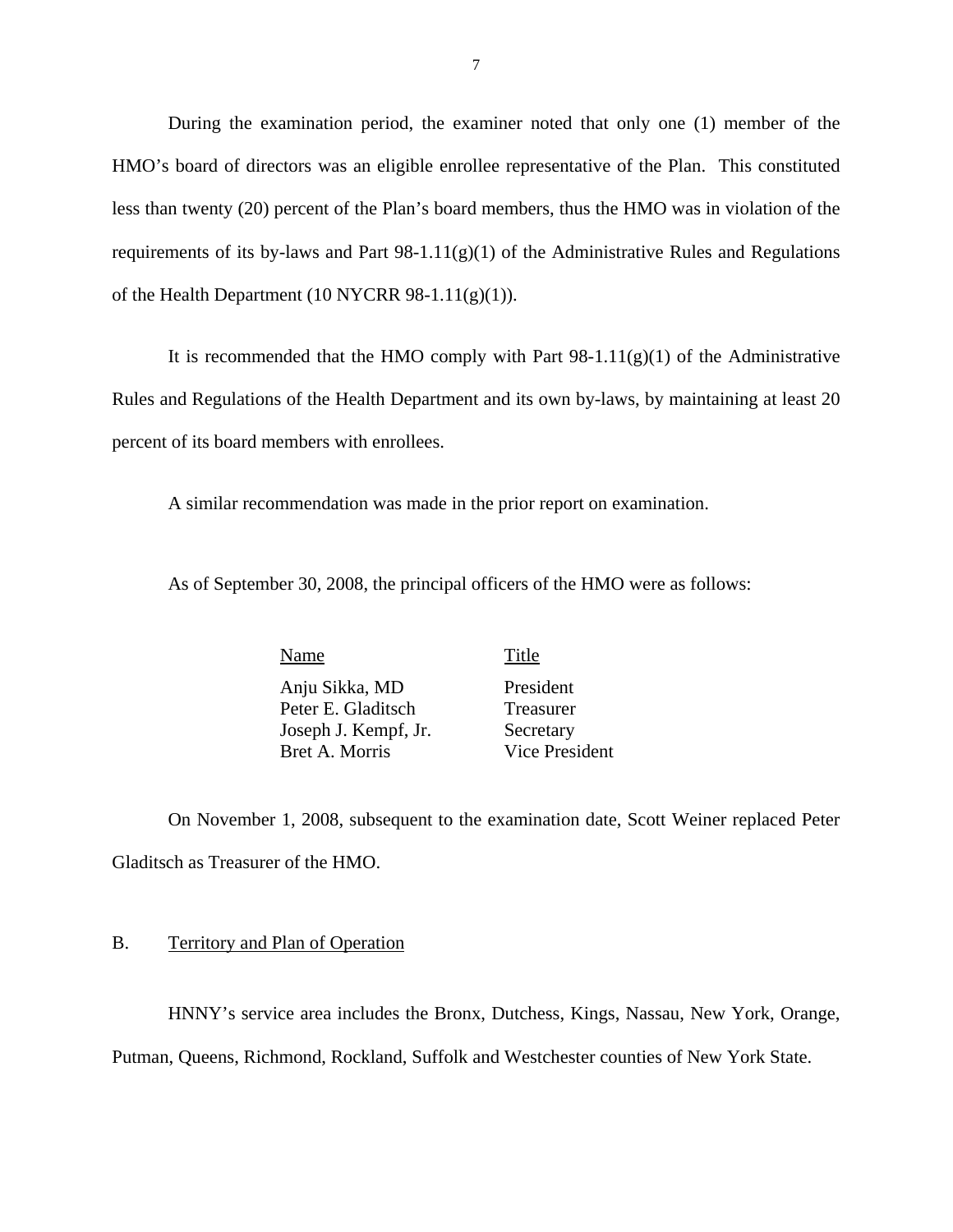| Period  | <b>Direct Premiums Written</b> | Enrollment |
|---------|--------------------------------|------------|
|         |                                |            |
| 2003    | \$642,073,193                  | 217,991    |
| 2004    | 708,025,432                    | 206,852    |
| 2005    | 719,413,846                    | 188,589    |
| 2006    | 701,108,712                    | 163,411    |
| 2007    | 618,683,293                    | 130,508    |
| 9/30/08 | 353,706,902                    | 102,536    |

The following schedule shows the HMO's direct premiums written and enrollment within the State of New York for the examination period:

Since 2004, the HMO has experienced a decline in membership. This can be attributed to competition from other HMOs and to other products offered by competitors and its affiliates, such as Point-of-Service (POS), Preferred Provider Organization (PPO), Exclusive Provider Organization (EPO) and Indemnity Point-of-Service (IPOS).

Effective October 1, 2007, the HMO sold its Medicare Advantage (HMO) book of business to Touchstone Health Partnership, Inc. (Touchstone) for \$600,000. The sale transferred approximately 6,500 Medicare members in Kings, Queens, Bronx and Richmond counties from the HMO to Touchstone.

#### C. Reinsurance

The HMO did not maintain stop-loss insurance coverage as of September 30, 2008.

In 1995, the HMO and its affiliate Health Net Insurance of New York, Inc. (HNINY), were participants in marketing and reinsurance agreements with the Guardian Life Insurance Company of America (Guardian). Under the terms of the agreements, certain Health Maintenance Organization (HMO), Preferred Provider Organization (PPO), Point-of-Service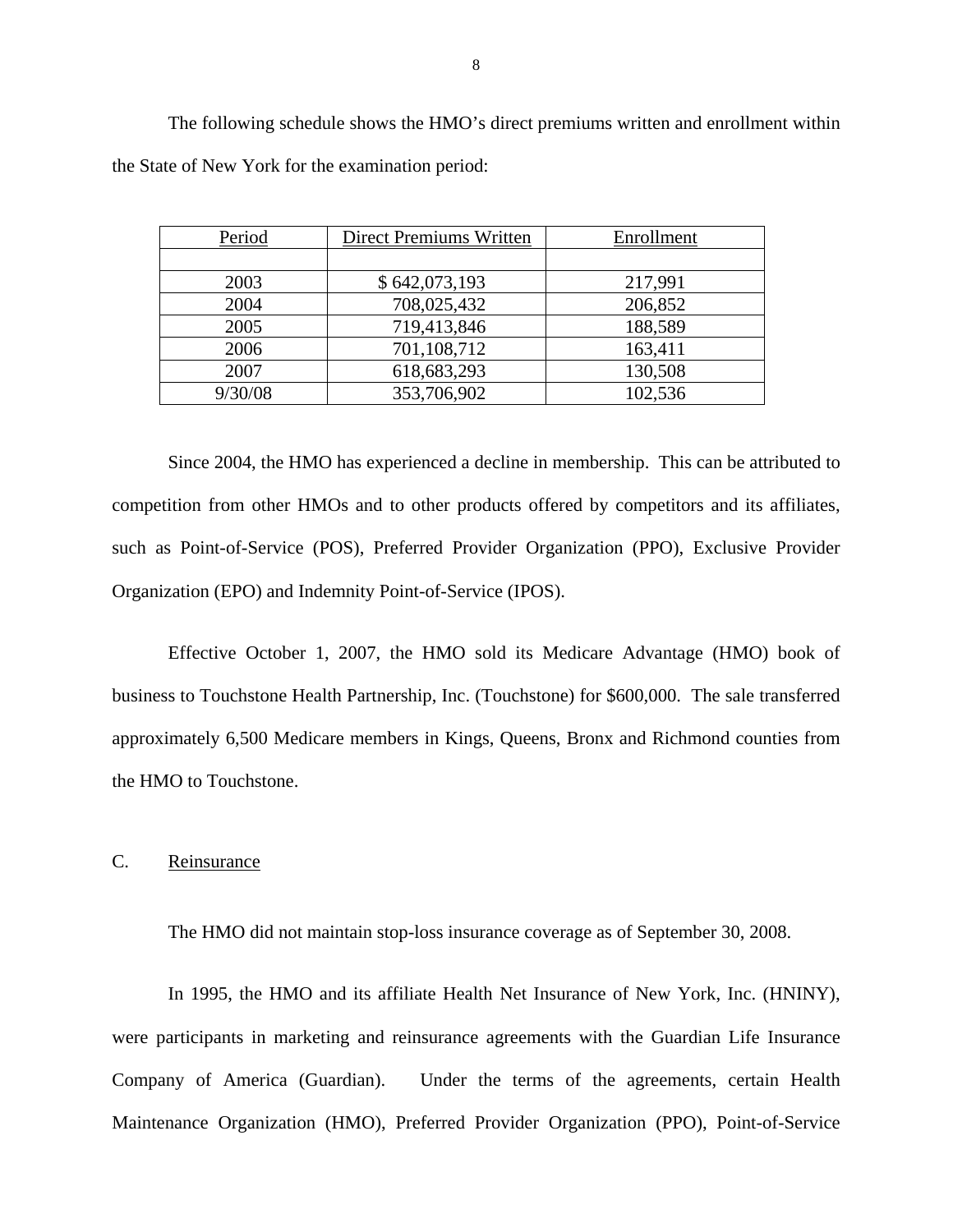<span id="page-11-0"></span>(POS), and Exclusive Provider Organization (EPO) products were jointly developed and sold to small groups within HNNY's and HNINY's service area. These products were distributed through the brokerage community in an integrated marketing effort, under the trade name "Healthcare Solutions".

Under the terms of the agreements, the HMO wrote one hundred percent (100%) of the HMO business and in-network portion of the POS business and ceded fifty percent (50%) of such business to Guardian. Guardian wrote 100% of the out-of-network portion of the POS business and ceded fifty percent (50%) of the business to Physician Health Services (Bermuda), Ltd., now known as Health Net Services (Bermuda), Ltd., an affiliate of the HMO.

Effective June 1, 2007, the HMO and HNINY acquired Guardian's 50% interest in Healthcare Solutions for cash considerations.

#### **Holding Company System**

D. Holding Company System<br>As of the examination date, the HMO is a wholly-owned subsidiary of Health Net of Northeast, Inc. (the Parent) which was formerly known as Physicians Health Services, Inc. The Parent is a wholly-owned subsidiary of Health Net, Inc., formerly known as Foundation Health Systems, Inc.

The following chart depicts the HMO's holding company system as of September 30, 2008: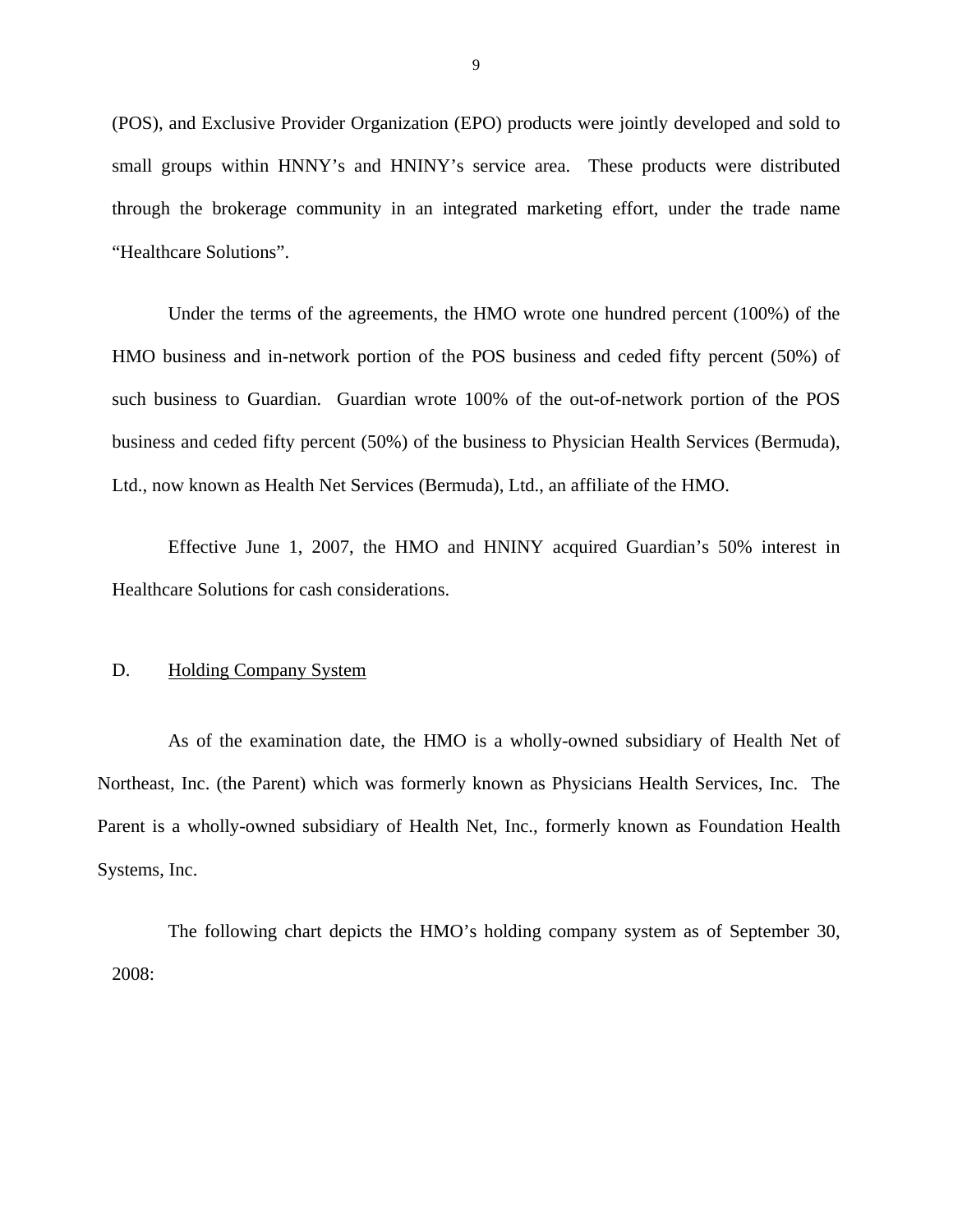**As of 9/30/08** 



3. Health Net Foundation, Inc. is a nonprofit, nonstock corporation exempt from federal income tax under section 501(c)(3) of the Internal Revenue Code.

4. Health Net Managing Partners, LLC -75% common interest is owned by Health Net, Inc. and 25% common interest is held by Health Net One Payment Services, Inc.

5. Health Net Financing, L.P. - 100% general partnership interest is held by Health Net Funding, Inc., 100% of the Class A limited partnership interest is held by Hoalth Net Investments, LLC.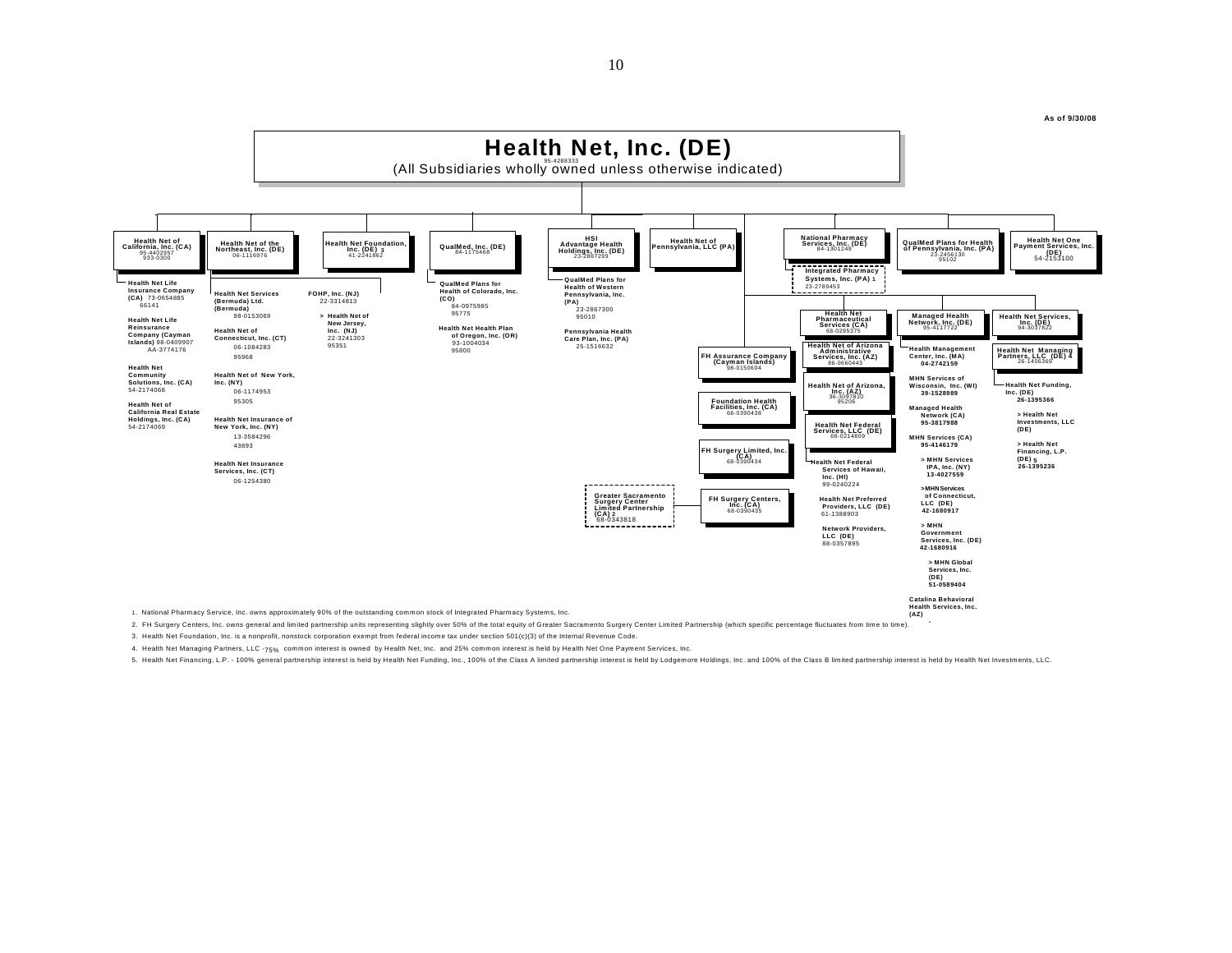During the examination period, the HMO operated under separate administrative services agreements with its immediate Parent company, Health Net of the Northeast, Inc. and Health Net, Inc., the HMO's ultimate parent.

Part 98-1.10(c) of the Administrative Rules and Regulations of the Health Department  $(10 NYCRR 98-1.10(c))$  states in part:

 an agreement for rendering services on a regular or systematic basis, other than medical or "The commissioner's and, except in the case of PHSP, HIV SNP or PCPCP, the superintendent's prior approval shall be required for the following transactions between a controlled MCO and any person in its holding company system: sales, purchases, exchanges, loans, extensions of credit or investments the aggregate of which involves five percent or more of the MCO's admitted assets at last year-end. Thirty days prior notice to the commissioner and, except in the case of a PHSP, HIV SNP or PCPCP, the superintendent, is required before entering into the following transactions between a controlled MCO and any person in its holding company system: a reinsurance agreement or management services that require prior approval under this Subpart. Such transactions may become effective unless the commissioner or the superintendent has disapproved the transaction within such period."

During the period, October 31, 2003 to January 31, 2004, the HMO utilized an agreement that was entered into with Health Net of the Northeast, Inc. (HNNE), its immediate parent, with an effective date of January 1, 2001. HNNY did not seek or obtain the prior approval of the Commissioner of Health and the Superintendent of Insurance for this agreement, as required by Part 98-1.10(c) of the Administrative Rules and Regulations of the Health Department (10 NYCRR 98-1.1(c)).

During the period, February 1, 2004 to December 31, 2008, the HMO utilized a new administrative services agreement (the 2003 administrative services agreement) that it entered into with its Parent and Health Net, Inc. (HNI) with an effective date of February 1, 2004. This agreement was submitted to the Superintendent of Insurance for approval in December 2003. After several revisions were made to such agreement pursuant to recommendations made by the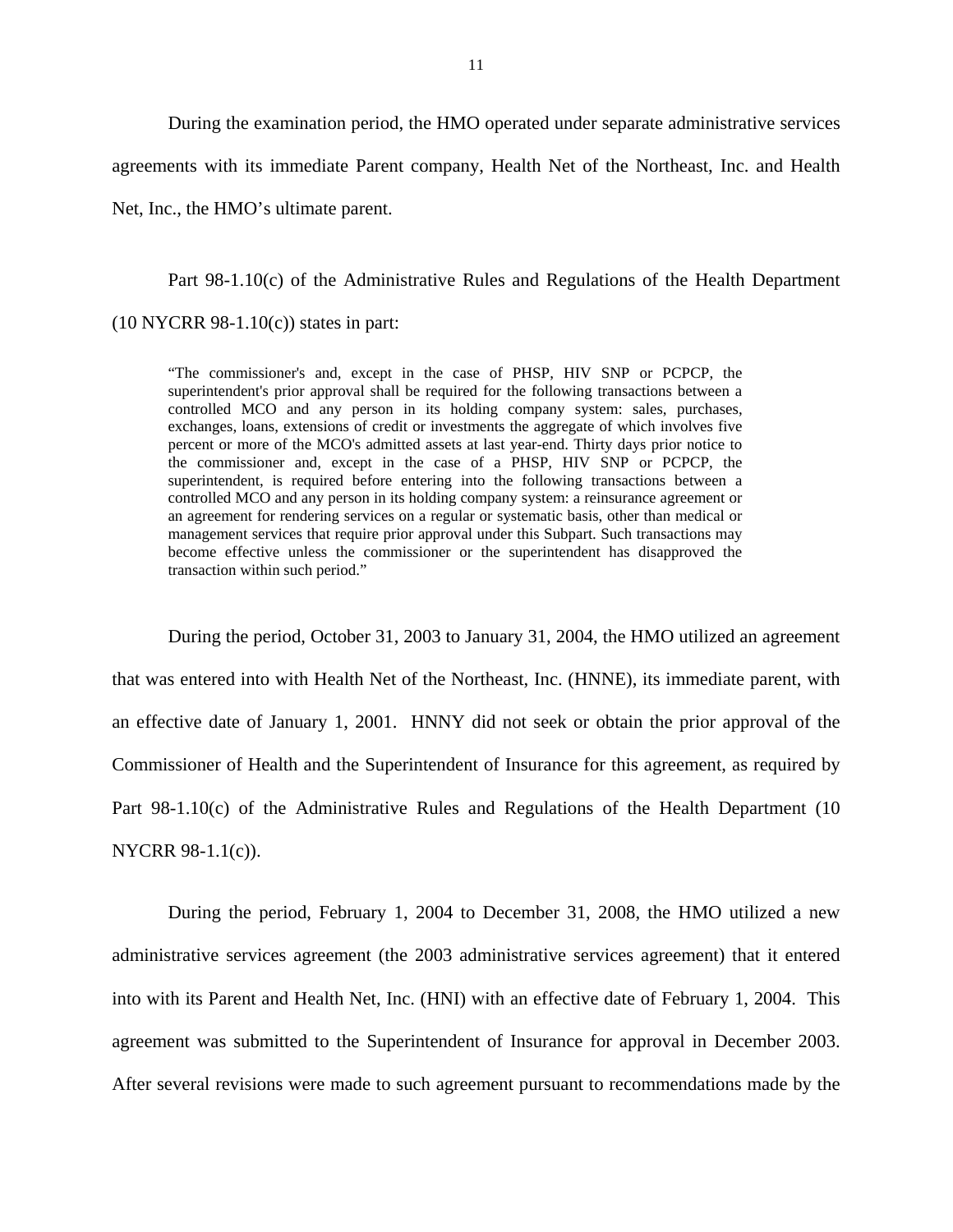Insurance Department, the agreement was approved by the Superintendent of Insurance on January 5, 2006. The HMO violated the provisions of Part 98-1.10(c) of the Administrative Rules and Regulations of the Health Department (10 NYCRR 98-1.1(c)) by failing to obtain the prior approval of the Commissioner of Health and the Superintendent of Insurance before implementing the agreement.

It should be noted that for all the years under the examination, the costs associated with such administrative services agreement exceeded five percent of the HMO's admitted assets at the prior year-end.

It is recommended that the HMO comply with the provisions of Part 98-1.10(c) of the Administrative Rules and Regulations of the Health Department and obtain the prior approval of the Commissioner of Health and the Superintendent of Insurance for all administrative services agreements that the HMO enters into with other members of its holding company system that involve five-percent or more of its prior year-end admitted assets. Thirty-day prior notice to the Commissioner and the Superintendent is required for services rendered on a regular or systematic basis that involve less than five-percent of its prior year-end admitted assets, before implementing such agreements.

During the examination period, the HMO received prescription drug claims administration, formulary management, and pharmaceutical rebate process services from Health Net Pharmaceutical Services, Inc. (HNPS), an affiliate, pursuant to an agreement entered into between HNPS (on behalf of the HMO and its other affiliates) and AdvancePCS Health, L.P. on September 2, 2003 (2003 pharmacy claims processing services agreement). This agreement did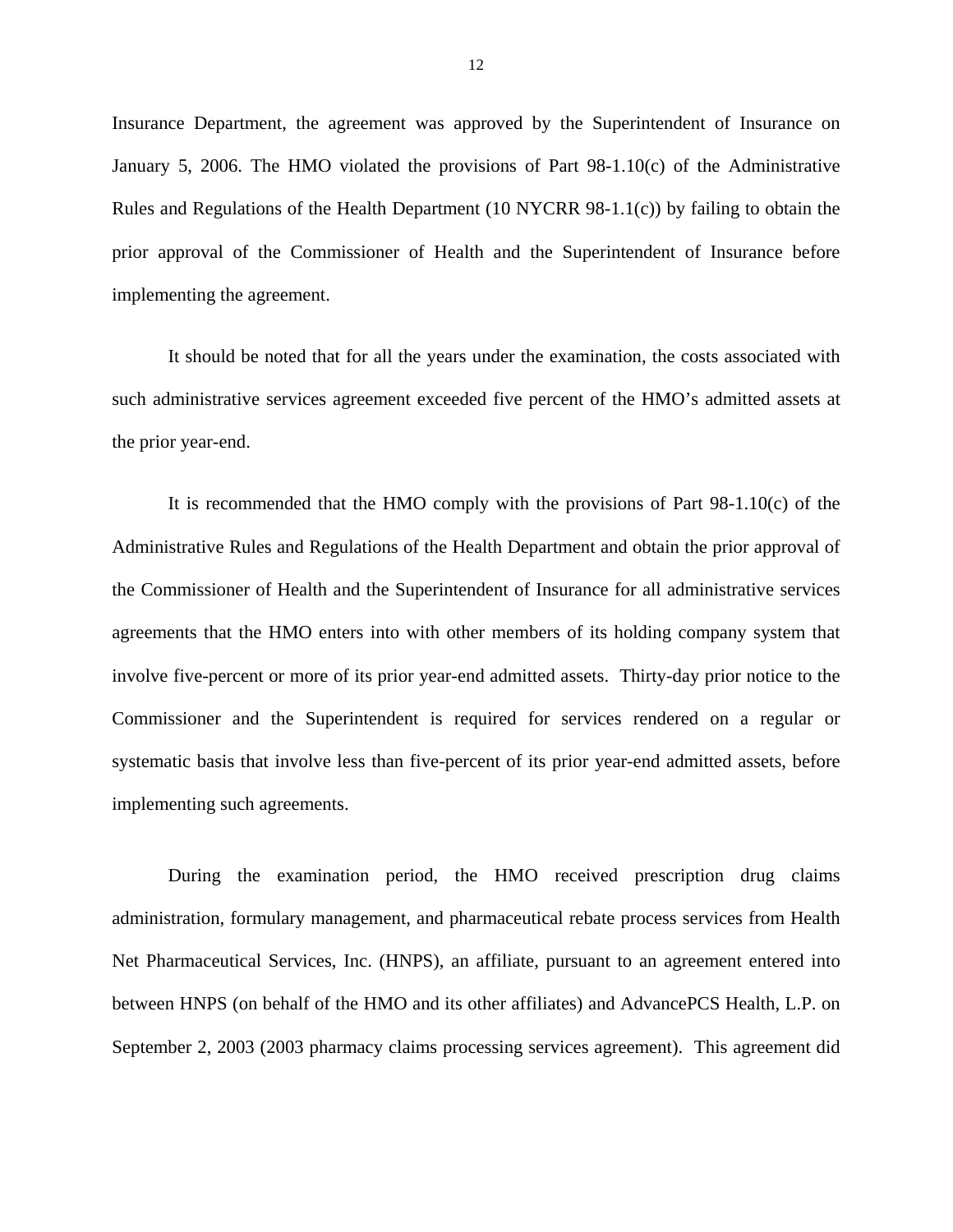not contain a provision regarding the ownership of the pharmaceutical rebates received from the drug manufacturers.

The HMO was not able to provide documentation indicating that the 2003 pharmacy claims processing services agreement was approved by the Commissioner of Health and the Superintendent of Insurance, thereby violating Part 98-1.10(c) of the Administrative Rules and Regulations of the Department of Health (10 NYCRR 98-1.10(c)).

The HMO subsequently filed with the Department of Health (DOH) a new pharmacy benefits management services agreement, with an effective date of January 1, 2005, between the HMO and HNPS. This agreement contained a provision requiring the return of the applicable pharmaceutical rebates from HNPS to HNNY. However, this agreement was not approved by the DOH and was later withdrawn by HNNY. This agreement was not filed with the New York Insurance Department.

Later during the examination period, HNNY had a new pharmacy benefit management services agreement between the HMO, HNPS and Caremark PCS Health, L.P. (formerly known as Advance PCS Health, L.P.) filed with the DOH. This agreement was approved by the DOH on January 22, 2009, with the effective date being the date of approval. This agreement was later approved by the Insurance Department on June 16, 2009. This agreement contained a provision requiring payment of pharmaceutical rebates to HNNY from HNPS.

It is recommended that the HMO comply with the provisions of Part 98-1.10(c) of the Administrative Rules and Regulations of the Health Department and obtain the prior approval of the Commissioner of Health and the Superintendent of Insurance for all pharmacy benefits management services agreements that the HMO enters into with other members of its holding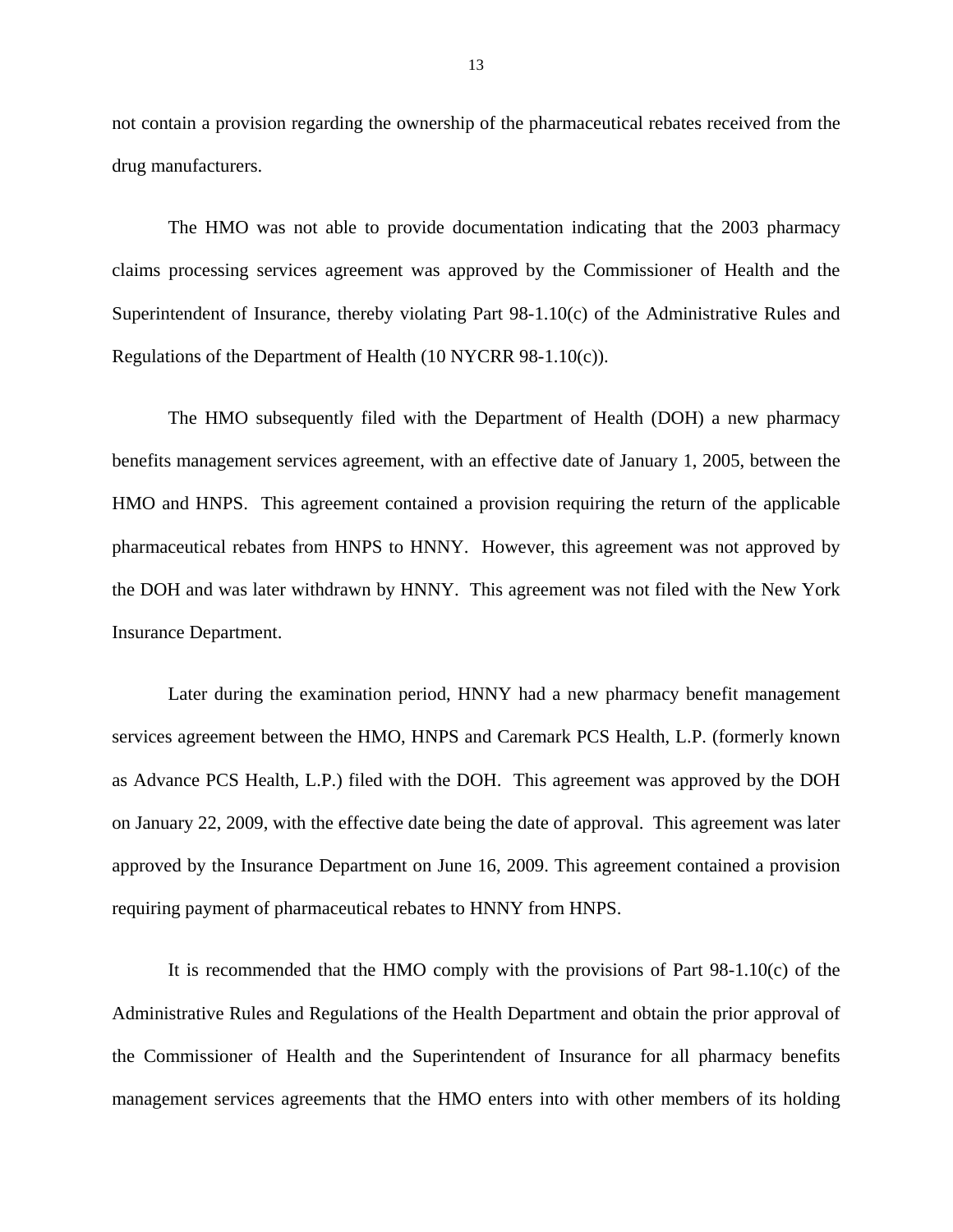company system that involve five-percent or more of its prior year-end admitted assets. Thirty day prior notice to the Commissioner of Health and the Superintendent of Insurance is required for services rendered on a regular or systematic basis that involve less than five-percent of its prior year-end admitted assets, before implementing the agreements.

Part 98-1.10(a) of the Administrative Rules and Regulations of the Health Department states in part:

> "Transactions within a holding company system to which a controlled MCO is a party shall be subject to the following guidelines:

- (1) the terms of the financial transactions shall be fair and equitable to the MCO at the time of the transaction;
- (2) charges or fees for services performed shall be reasonable; and
- (2) charges or fees for services performed shall be reasonable; and (3) expenses incurred and payments received shall be allocated to the MCO on an equitable basis in conformity with customary accounting practice consistently applied…"

It was noted that during the examination period, the HMO failed to collect approximately \$38.5 million in pharmacy rebates from its pharmacy benefit manger, Health Net Pharmaceutical Services, Inc. (HNPS) for prescription claims processed from 2002 to 2008. The examination established an asset in regard to this rebate amount. The details of this item are noted in item No. 5, "Health Care and Other Amounts Receivable", of this report on examination.

It is recommended that the HMO comply with the provisions of Part 98-1.10(a) of the Administrative Rules and Regulations of the Health Department (10 NYCRR 98-1.10(a)) by obtaining the pharmacy rebates from HNPS and by ensuring that the contractual terms regarding the financial transactions of its pharmacy benefits management services agreements are fair and equitable.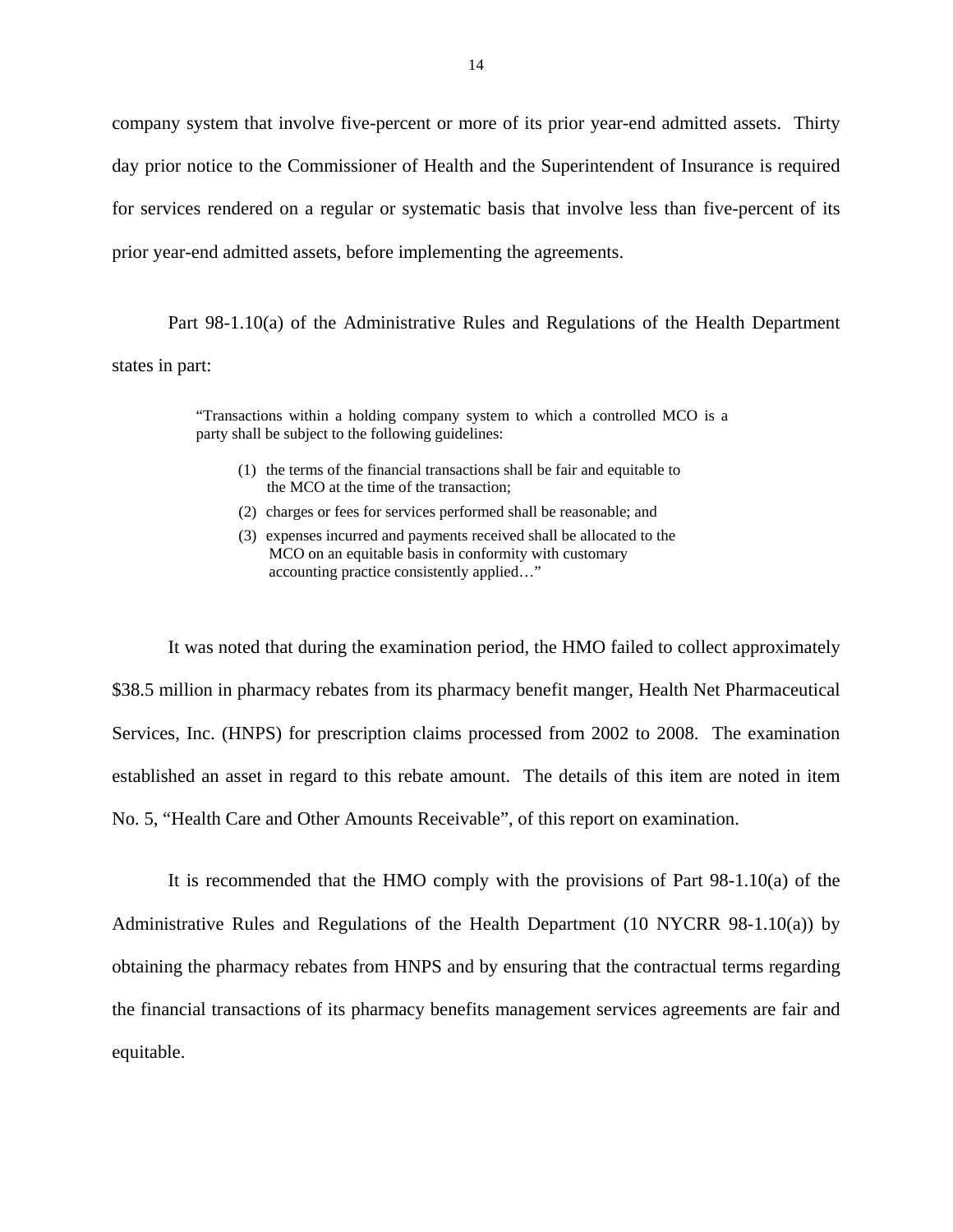## E. Underwriting Operating Ratios

The underwriting ratios presented below are on an earned-incurred basis and encompass the five-year period covered by this examination:

| Claims                     | \$2,162,884,376 | 83.44% |
|----------------------------|-----------------|--------|
| Claims adjustment expenses | 83,911,190      | 3.24%  |
| Administrative expenses    | 315,886,289     | 12.19% |
| Net underwriting gain      | 29,483,368      | 1.13%  |
| Premiums earned            | 592, 165, 223   |        |

#### F. Accounts and Records

During the course of the examination, it was noted that the HMO's treatment of certain items was not in accordance with statutory accounting principles or annual statement instructions. A description of such items is as follows:

- 1. The HMO maintains several custodial accounts with the Bank of New York and the Bank of America. A review of the custodial agreements revealed that the agreements lacked the following safeguards and controls as set forth by the New York Insurance Department and in the guidelines of the *Financial Condition Examiners Handbook of the National Association of Insurance Commissioners*:
	- "(1) If domiciliary state law, regulation or administrative action requires a strict standard of liability for custodians of insurance company securities than that set forth in Section 2.a., then such stricter standard shall apply. An example of a stricter standard that may be used is that the custodian is obligated to indemnify the insurance company for any loss of securities of the insurance company in the custodian's custody occasioned by the negligence or dishonesty of the custodian's officers or employees, or burglary, robbery, holdup, theft, or mysterious disappearance, including loss by damage or destruction;
	- (2) In the event of a loss of the securities for which the custodian is obligated to indemnify the insurance company, the securities shall be promptly replaced or the value of the securities and the value of any loss of rights or privileges resulting from said loss of securities shall be promptly replaced;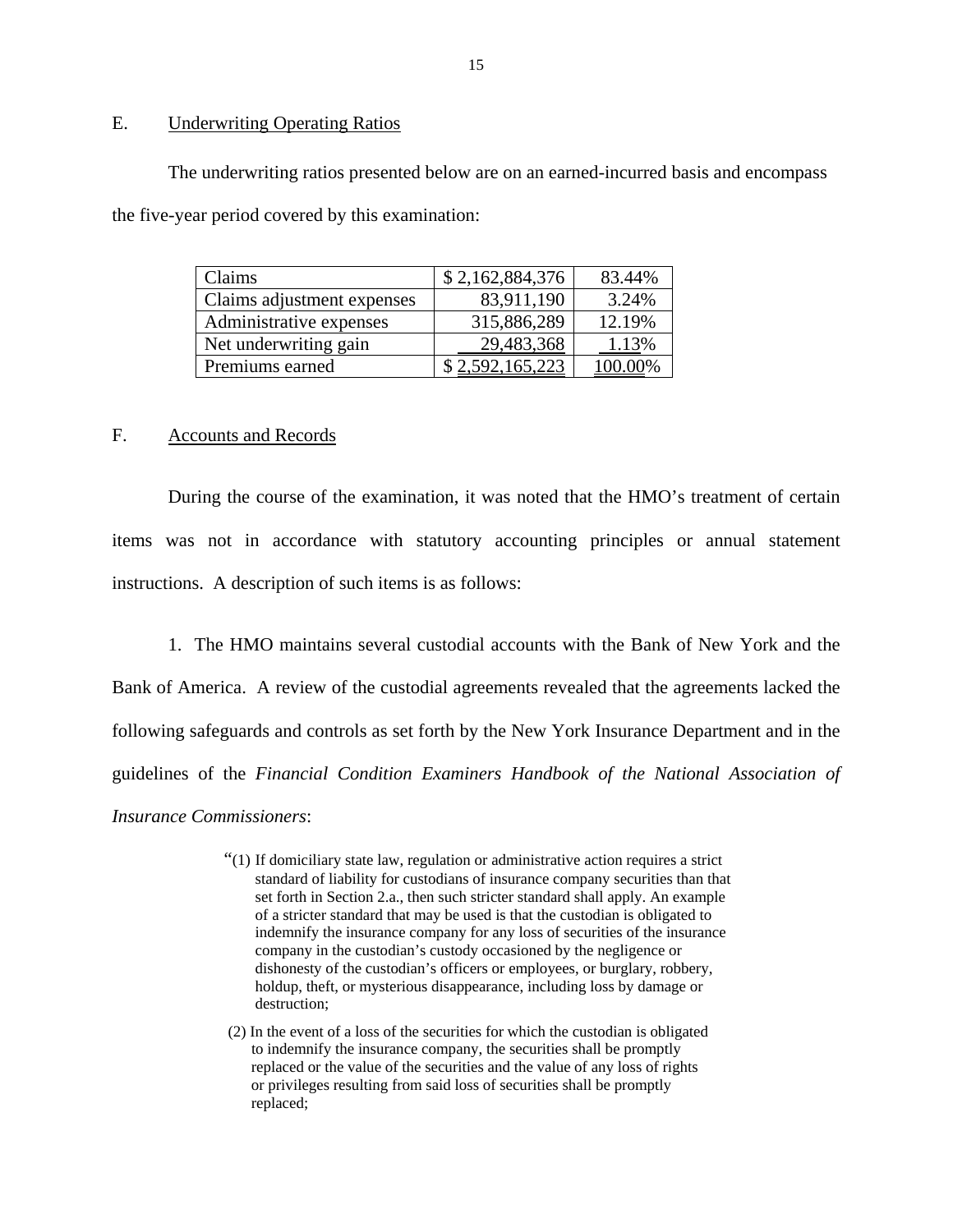- (3) If the custodial agreement has been terminated or if 100 percent of the account assets in any one custody account have been withdrawn, the custodian shall provide written notification, within three business days of termination or withdrawal, to the insurer's domiciliary commissioner;
- (4) During regular business hours, and upon reasonable notice, an officer or employee of the insurance company, an independent accountant selected by the insurance company and a representative of an appropriate regulatory body shall be entitled to examine, on the premises of the custodian, its records relating to securities, if the custodian is given written instructions to that effect from an authorized officer of the insurance company;
- (5) The custodian and its agents, upon reasonable request, shall be required to send all reports which they receive from a clearing corporation which the clearing corporation permits to be redistributed including reports prepared by the custodian's outside auditors, to the insurance company on their respective systems of internal control;
- (6) To the extent that certain information maintained by the custodian is relied upon by the insurance company in preparation of its annual statement and supporting schedules, the custodian agrees to maintain records sufficient to determine and verify such information;
- (7) The custodian shall provide, upon written request from a regulator or an authorized officer of the insurance company, the appropriate affidavits, with respect to the insurance company's securities held by the custodian; and
- (8) The custodian shall secure and maintain insurance protection in an adequate amount."

It is recommended that the HMO amend its custodial agreements with the Bank of New York and the Bank of America to include the requisite safeguards as set forth by the New York Insurance Department and as included within the guidelines of the *Financial Condition Examiners Handbook of the National Association of Insurance Commissioners*.

 *Handbook of the National Association of Insurance Commissioners.* It is noted that the HMO amended its custodial agreements with the Bank of New York and with the Bank of America in March 2009 and April 2009, respectively, to include the requisite safeguards, in accordance with the guidelines of the *Financial Condition Examiners*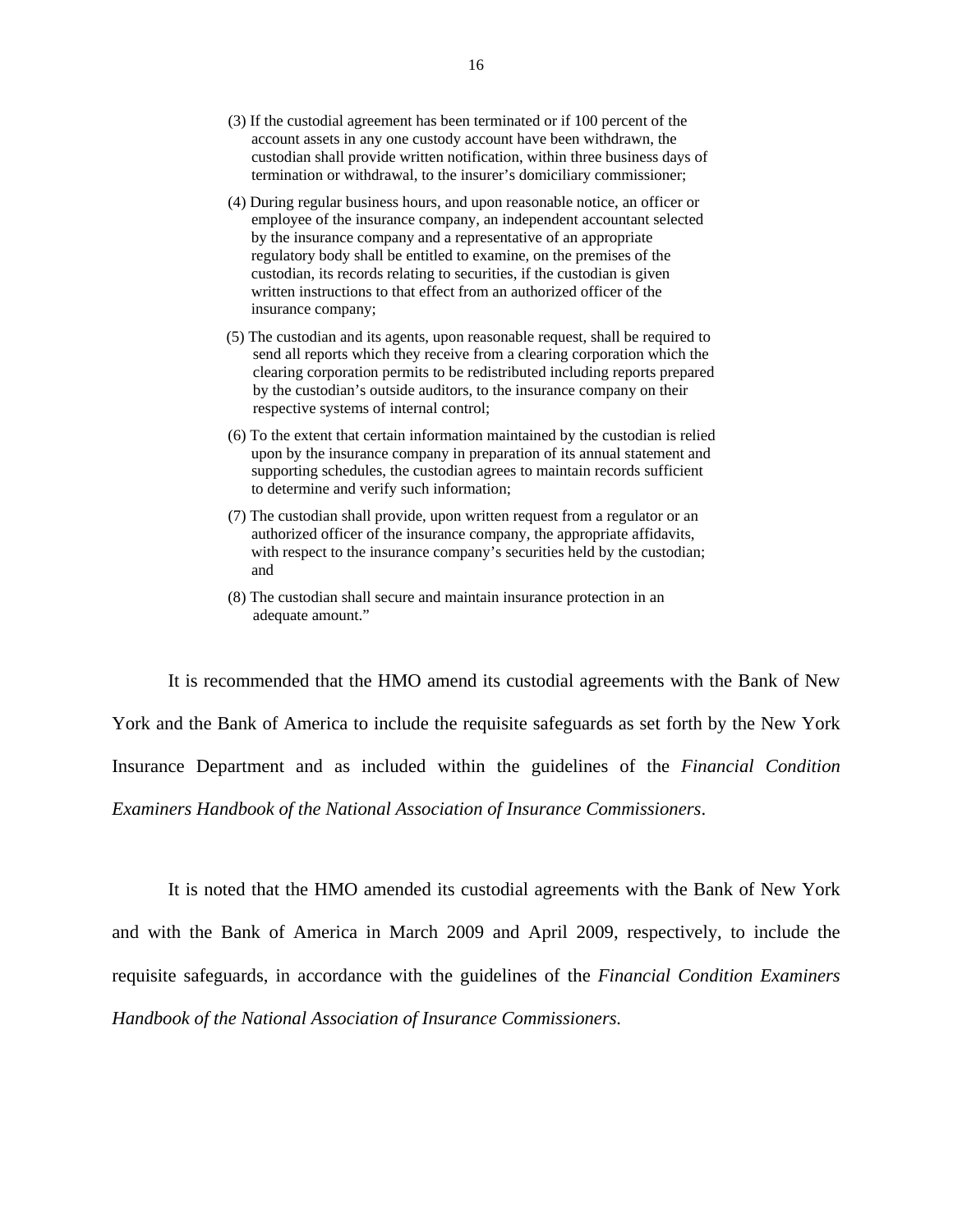2. During the examination period, Health Net of the Northeast, Inc. (HNNE) and Health Net Inc. (HNI) provided administrative services to HNNY in accordance with the administrative service agreements made between HNNE, HNI and HNNY.

Pursuant to the terms of the agreements, all selling, general and administrative expenses, except broker and agent fees, compensation, taxes and regulatory assessments, incurred by HNNE and HNI on behalf of the Health Net affiliated insurance entities domiciled in Connecticut, New York, New Jersey, Bermuda, and Pennsylvania and those incurred by one additional affiliate on behalf of another affiliate are allocated based on a set of prescribed cost drivers. These expenses were accumulated in separate cost centers maintained by HNI and HNNE and were then allocated among each participating entity on a monthly basis.

It was noted that the expense allocation methodology HNNE and HNI used during the examination period failed to recognize the direct expenses on the individual invoice level. Direct expenses relating to only one or two entities in the region were included in cost centers, which were then allocated to all of the entities on a regional basis. The following are some of the examples of incorrect allocations of expenses that the examiner noted during the review of the HMO's expense allocation methodologies:

- Fees for out-of-network vendor negotiation services were included in cost center No. 36102, which were allocated based on weighted membership among all Health Net affiliates and subsidiaries in the tristate area (New York, New, New Jersey and Connecticut), including the HMO, which only offered products with in-network benefits.
- Direct media marketing expenses for Health Net Insurance of Connecticut, Inc. were included within cost center 36108 for the purpose of allocation among all Health Net tri-state affiliates based on weighted membership.
- Direct sponsorship expenses and direct small group marketing expenses for the HMO and Health Net Insurance of New York, Inc. were included in cost centers 36074 and 36103, respectively, which were allocated among all of Health Net's affiliates in the tri-state area based on weighted membership.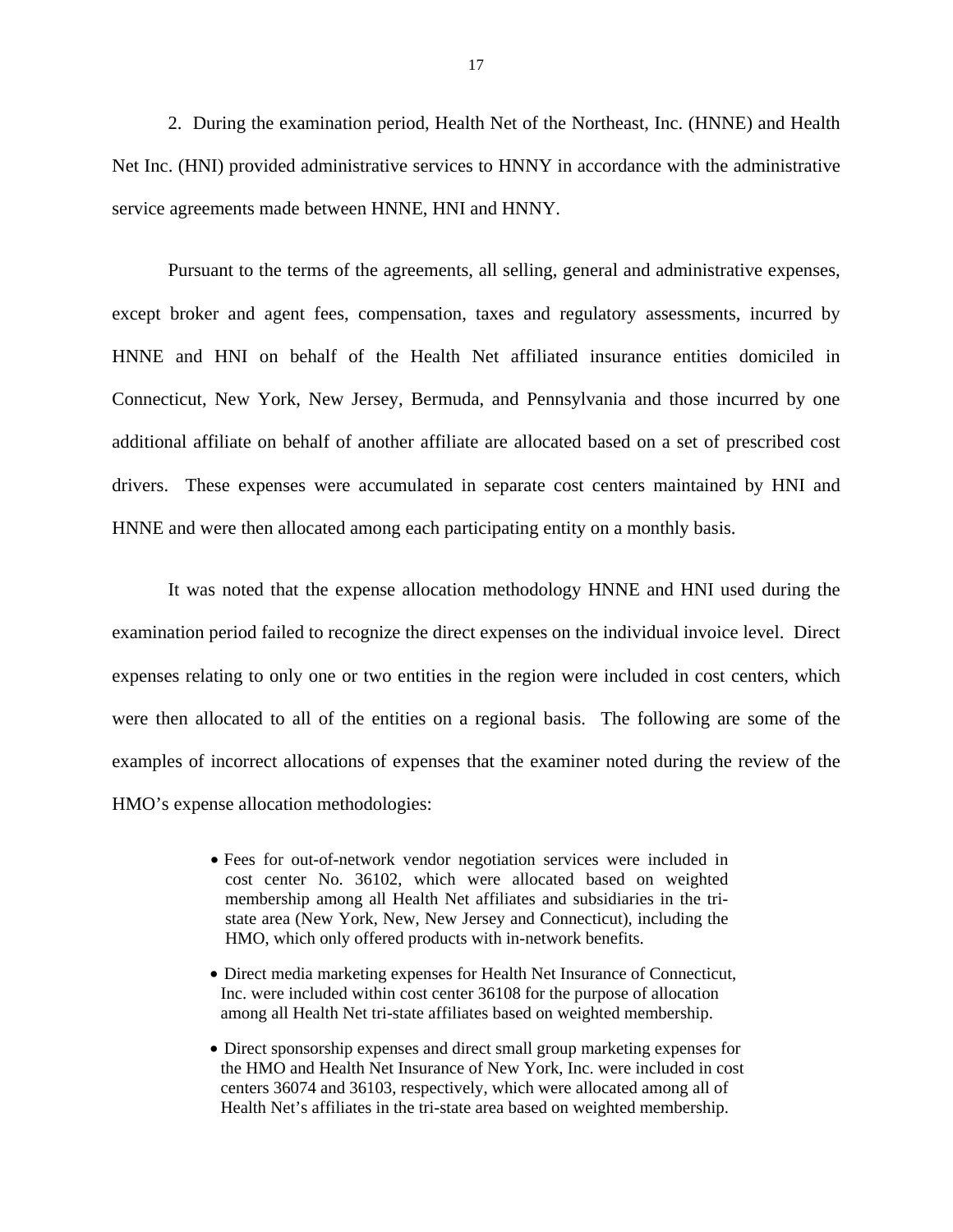Paragraph 9 of the Statements of Statutory Accounting Principles (SSAP) No. 70 of the NAIC Accounting Practices and Procedures Manual states in part:

> "…Expenses that relate solely to the operations of a reporting entity, such as personnel costs associated with the adjusting and paying of claims, must be borne solely by the reporting entity and are not to be apportioned to other entities within a group."

It is recommended that HNNY record direct expenses in accordance with Paragraph 9 of SSAP No. 70 of the NAIC Accounting Practices and Procedures Manual.

It is also recommended that expenses incurred be allocated to the HMO on an equitable

basis, in accordance with Part  $98-1.10(a)(3)$  of the Administrative Rules and Regulations of the

New York Health Department.

The HMO reported that as result of its 2009 review, beginning in January 2010, cost

center 36108 is being fully allocated to the Connecticut entity.

It is recommended that HNNE and HNNY continue to review and refine the allocation

methodologies used to distribute expenses across cost centers.

3. Paragraph 12(b) of SSAP No. 47 of the NAIC Accounting Practices and Procedures Manual states in part:

"12. The statutory financial statements shall provide the following:

 (b) Information with regard to the profitability to the administrator of all ASC plans and the uninsured portions of partially insured plans for which the reporting entity serves as an ASC administrator;

 For the total and each category separately provided: **(**i) gross reimbursement gross expenses incurred (claims and administrative), and (v) total net gain for medical cost incurred, (ii) gross administrative fees accrued, (iii) other income or expense (including interest paid to or received from plans), (iv) or loss from operations..."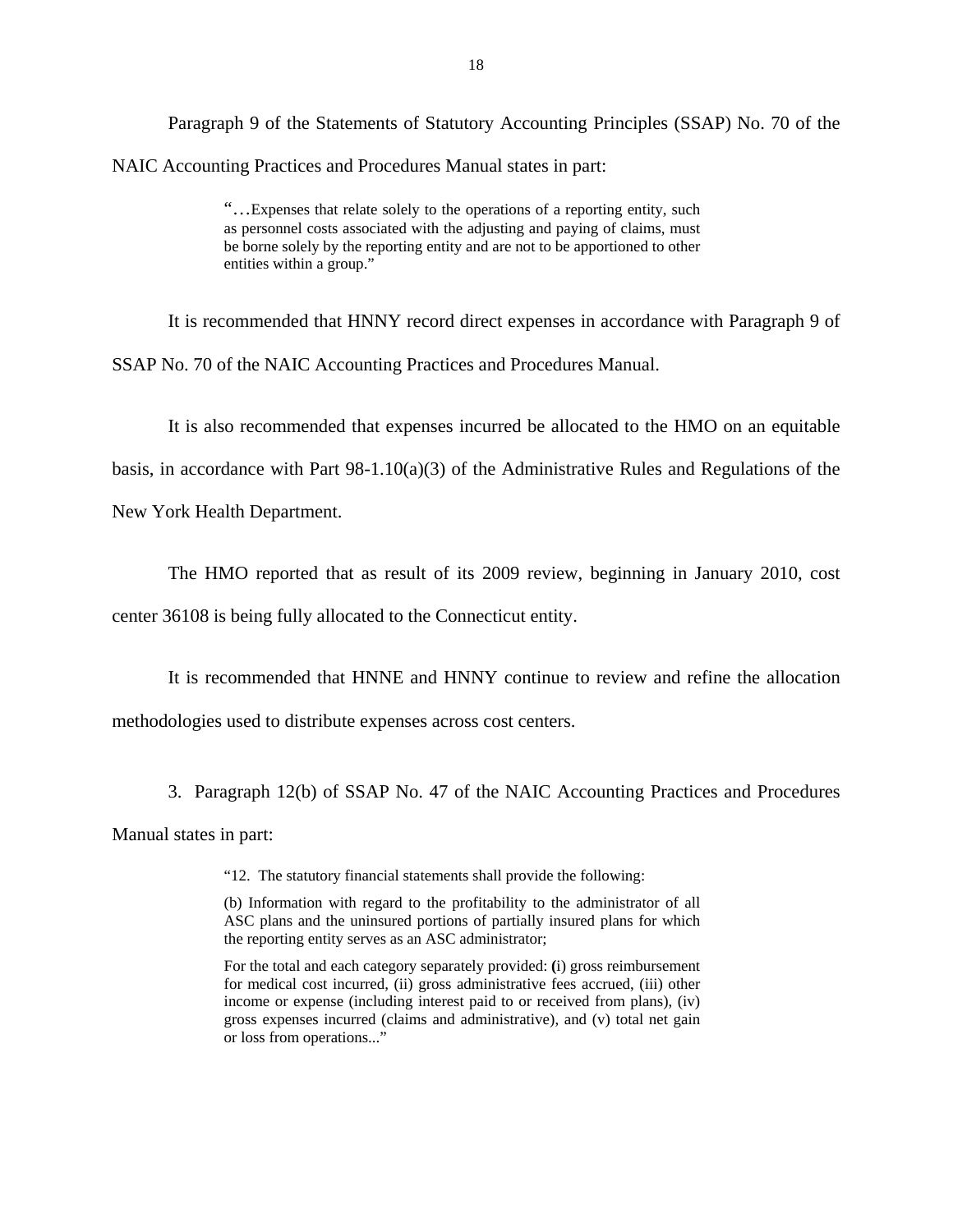The HMO failed to disclose the required aforementioned financial information regarding the gross reimbursement for medical costs incurred for its ASO business in the "Notes to the Financial Statements" section of its filed annual statements during the examination period.

It is recommended that HNNY disclose all required financial information relative to its ASO business, including the gross reimbursement for medical costs incurred relative to its ASO business within the "Notes to the Financial Statements" section of its annual statement filings, in accordance with Paragraph 12(b) of SSAP No. 47 of the NAIC Accounting Practices and Procedures Manual.

A review of HNNY's annual statements (Notes to the Financial Statements) for the years 2003 through 2008, revealed aggregate losses of approximately \$8.17M relative to its administrative services operations. The approximately \$8.17M cumulative loss is detailed in the following schedule:

| Year  | ASO Net Gain/(Loss) |
|-------|---------------------|
| 2003  | 1,060,056           |
| 2004  | (194, 761)          |
| 2005  | (466, 073)          |
| 2006  | (1,036,514)         |
| 2007  | (3,214,815)         |
| 2008  | (4,318,201)         |
| Total | .170.308)           |

It was noted that HNNY continued to charge its New York ASO clients inadequate premium rates, which resulted in five consecutive years of losses. The HMO indicated that retaining its ASO clients, even at a loss, was part of its Parent's overall business strategy to maintain its competitive position in the ASO market.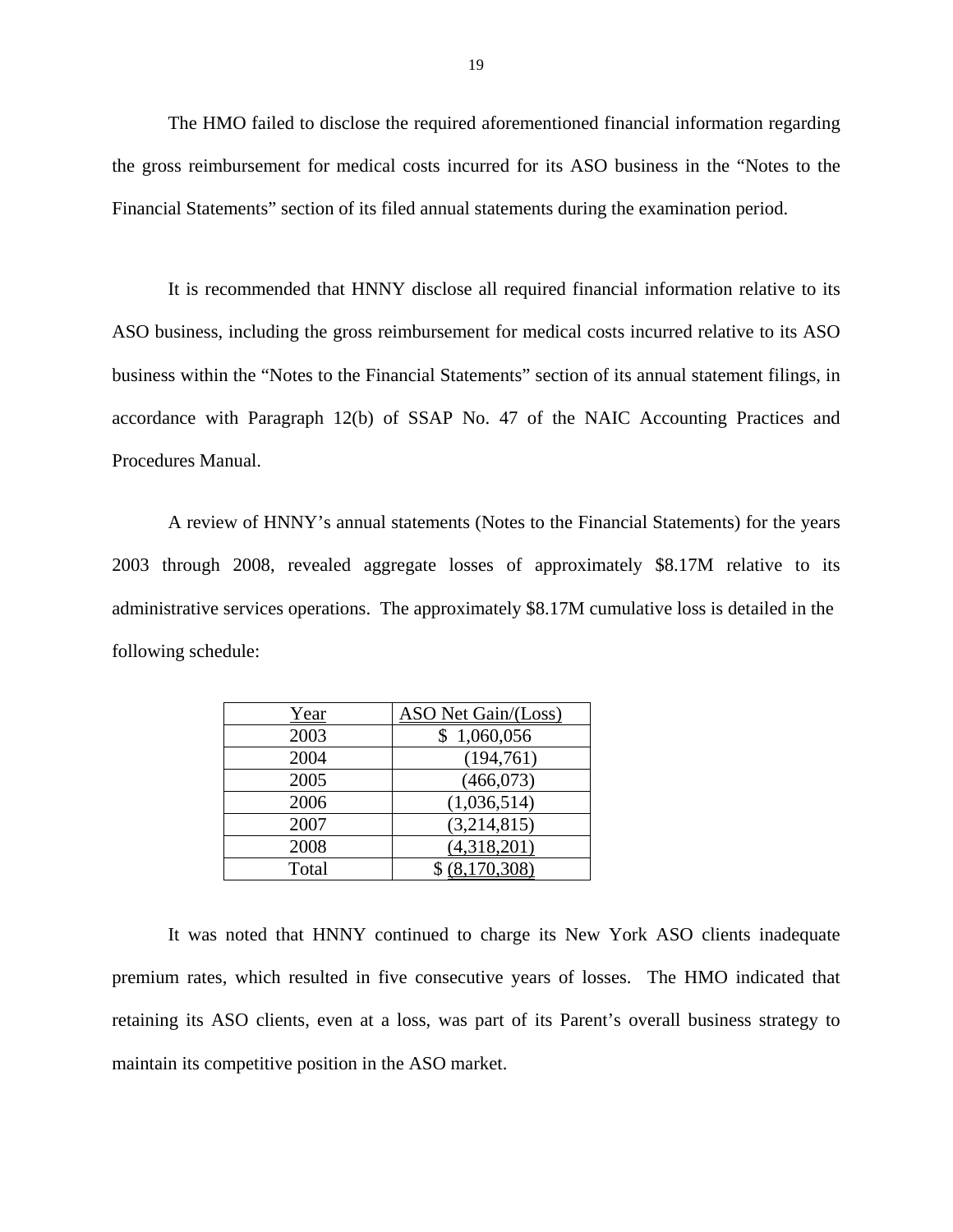The HMO's ASO losses were a continuing drain on its financial resources and could have resulted in higher rates for its insured policyholders. The HMO's officers and directors have a fiduciary responsibility to ensure that the rates charged to all lines of business, including the ASO line of business, are sufficient to cover all expenses.

It is recommended that HNNY charge adequate rates relative to its ASO business.

4. It was noted that as of the examination date, the HMO's book of business did not contain any large HMO employer groups. However, both the *"Statement of Revenue and Expenses by Line of Business"* and "*Schedule 1"* of its filed New York Data Requirements September 30, 2008 quarterly supplement mistakenly classified all non-Guardian small employer groups as large employer groups.

It is recommended that the HMO exercise due care to ensure that the information reported within its filed Data Requirements Statements is accurate. It is also recommended that the HMO properly segregate and report its large and small groups within its statements filed with this Department.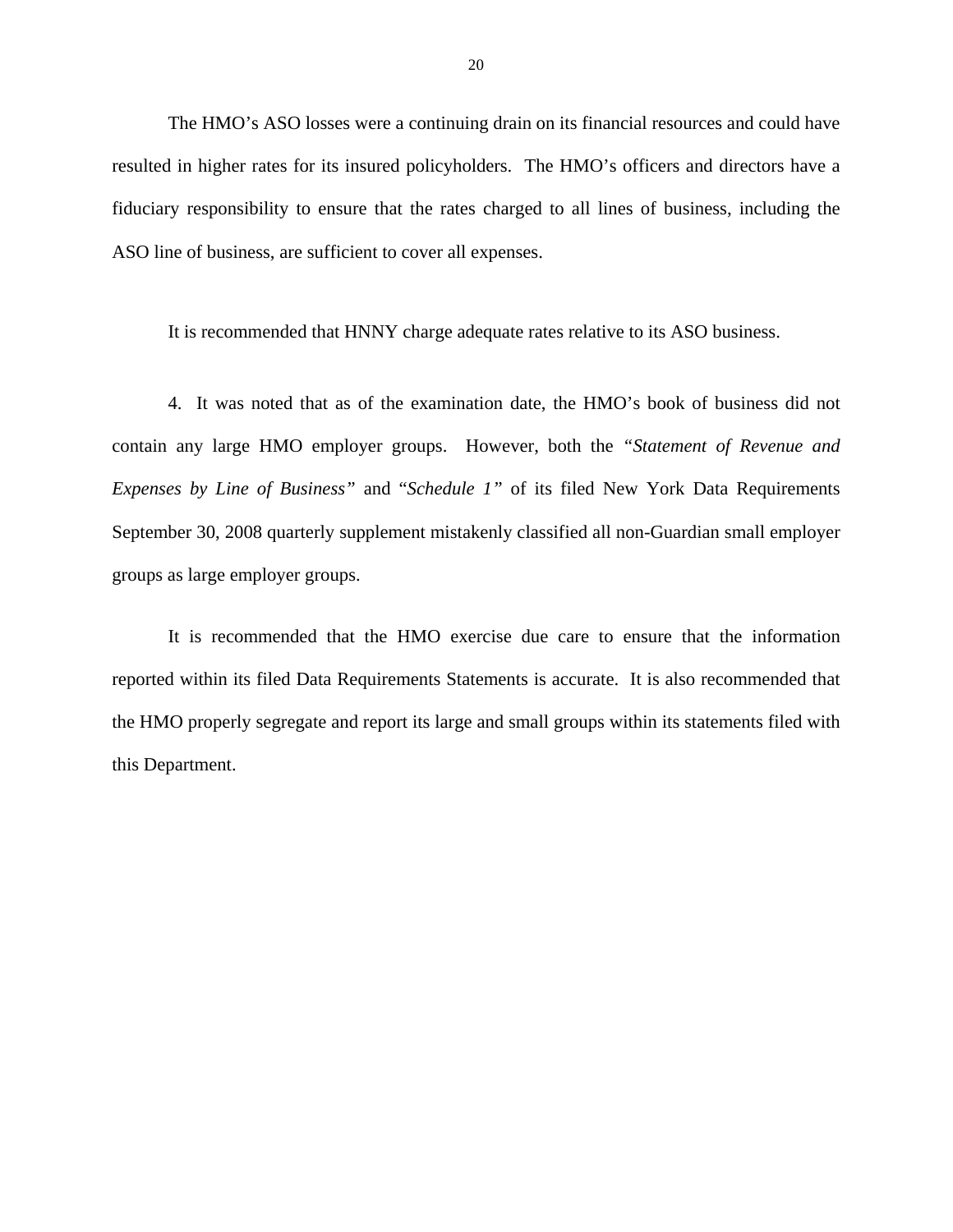# **4. FINANCIAL STATEMENTS**

# A. Balance Sheet

The following compares the assets, liabilities and capital and surplus as determined by this examination, with that reported by the HMO as of September 30, 2008:

|                                                       | Examination      |                        |                            | <b>HMO</b>                       |                                                       |                                   |
|-------------------------------------------------------|------------------|------------------------|----------------------------|----------------------------------|-------------------------------------------------------|-----------------------------------|
| Assets                                                | Ledger<br>Assets | Non-Ledger<br>Assets   | Non-<br>Admitted<br>Assets | <b>Net</b><br>Admitted<br>Assets | Net Admitted<br>Assets                                | Surplus<br>Increase<br>(Decrease) |
|                                                       |                  |                        |                            |                                  |                                                       |                                   |
| <b>Bonds</b>                                          | \$86,793,179     | \$<br>$\boldsymbol{0}$ | \$<br>$\boldsymbol{0}$     | \$86,793,179                     | \$86,793,179                                          | \$0                               |
| Common stocks                                         | 16,710,822       | $\boldsymbol{0}$       | $\overline{0}$             | 16,710,822                       | 16,710,822                                            | $\boldsymbol{0}$                  |
| Cash, cash equivalents and                            |                  |                        |                            |                                  |                                                       |                                   |
| short-term investments                                | 38,170,729       | $\boldsymbol{0}$       | $\boldsymbol{0}$           | 38,170,729                       | 38,170,729                                            | $\boldsymbol{0}$                  |
| Receivables for securities                            | 1,836,567        | $\overline{0}$         | $\overline{0}$             | 1,836,567                        | 1,836,567                                             | $\boldsymbol{0}$                  |
| Premiums and                                          |                  |                        |                            |                                  |                                                       |                                   |
| considerations                                        | 8,421,241        | $\boldsymbol{0}$       | 1,206,290                  | 7,214,951                        | 7,214,951                                             | $\boldsymbol{0}$                  |
| Investment income due                                 |                  |                        |                            |                                  |                                                       |                                   |
| and accrued                                           | 1,034,549        | $\overline{0}$         | $\boldsymbol{0}$           | 1,034,549                        | 1,034,549                                             | $\boldsymbol{0}$                  |
| Amounts receivable                                    |                  |                        |                            |                                  |                                                       |                                   |
| relating to uninsured plans                           | 905,068          | $\boldsymbol{0}$       | 540,906                    | 364,162                          | 364,162                                               | $\boldsymbol{0}$                  |
| Net deferred tax assets<br>Electronic data processing | 12,568,780       | $\boldsymbol{0}$       | 10,313,134                 | 2,255,646                        | 2,255,646                                             | $\boldsymbol{0}$                  |
| equipment and software                                | 72,488           | $\boldsymbol{0}$       | $\theta$                   | 72,488                           | 72,488                                                | $\boldsymbol{0}$                  |
| Furniture and equipment<br>Receivables from parent,   | 449,229          | $\overline{0}$         | 449.229                    | $\boldsymbol{0}$                 | $\overline{0}$                                        | $\boldsymbol{0}$                  |
| subsidiaries and affiliates                           | 13,293           | $\overline{0}$         | $\overline{0}$             | 13,293                           | 13,293                                                | $\boldsymbol{0}$                  |
| Health care and other                                 |                  |                        |                            |                                  |                                                       |                                   |
| amounts receivable                                    | 11,927,365       | 38,542,923             | 11,509,231                 | 38,961,057                       | 418,134                                               | 38,542,923                        |
| Aggregate write-ins for                               |                  |                        |                            |                                  |                                                       |                                   |
| other than invested assets                            | 3,833,908        | $\boldsymbol{0}$       | 2,389,408                  | 1,444,500                        | 1,444,500                                             | $\Omega$                          |
| Total assets                                          | \$182,737,218    |                        |                            |                                  | \$38,542,923 \$26,408,198 \$194,871,943 \$156,329,020 | \$38,542,923                      |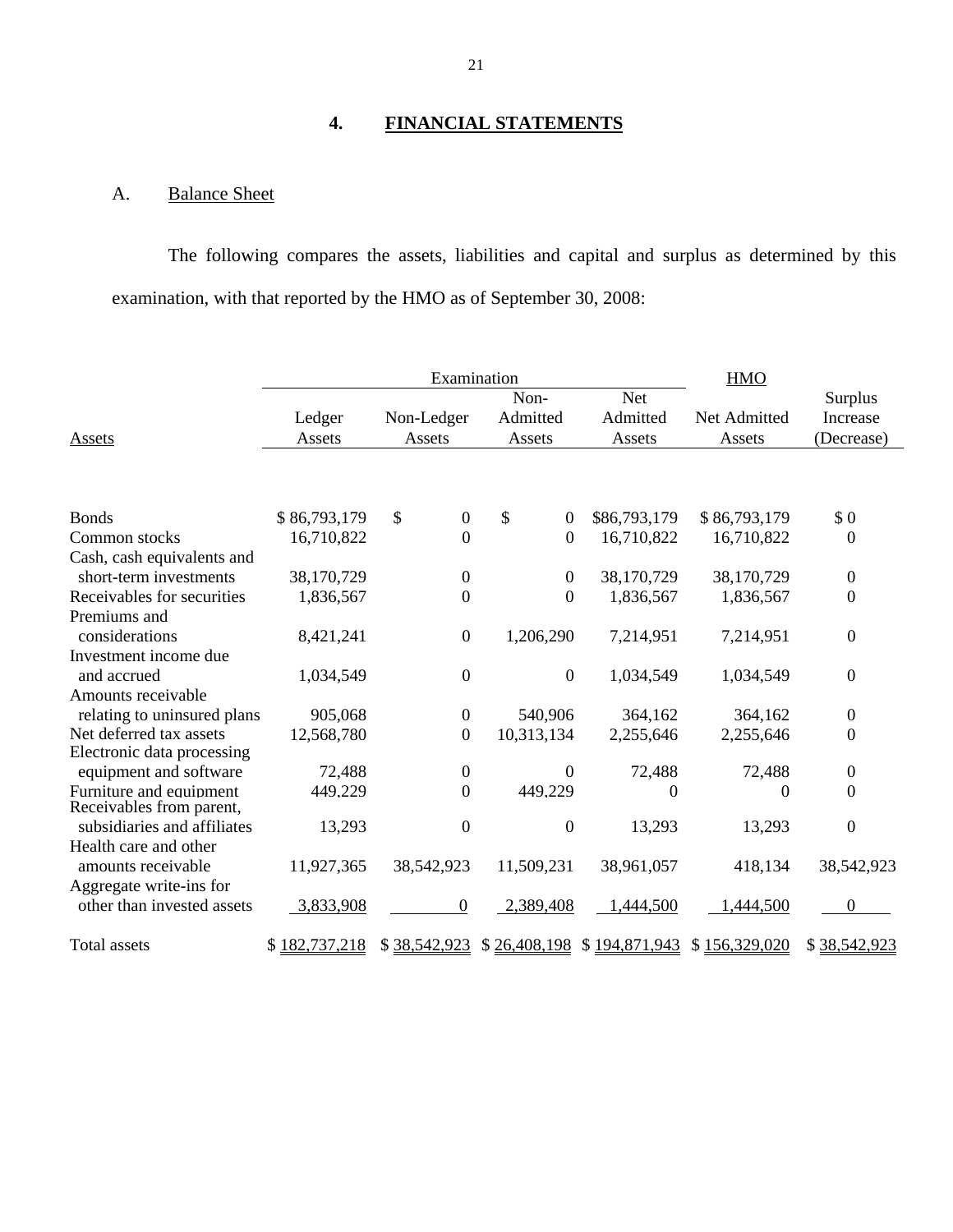|                                                        |                         |                  | Surplus<br>Increase/ |
|--------------------------------------------------------|-------------------------|------------------|----------------------|
| Liabilities                                            | Examination             | <b>HMO</b>       | (Decrease)           |
| Claims unpaid                                          | 46,773,036<br>\$        | \$<br>49,608,225 | \$2,835,189          |
| Unpaid claims adjustment expenses                      | 622,733                 | 622,733          | 0                    |
| Aggregate health policy reserve                        |                         | 459,576          | (12,200,000)         |
| Premium received in advance                            | 8,322,676               | 8,322,676        | $\Omega$             |
| General expenses due or accrued                        | 3,382,150               | 3,382,150        | 0                    |
| Current federal and foreign income tax payable and     |                         |                  |                      |
| interest thereon                                       | 5,988,940               | 5,988,940        | $\Omega$             |
| Net deferred tax liability                             | 7,288,812               | $\Omega$         | (7, 288, 812)        |
| Accounts withheld or retained for the account of       |                         |                  |                      |
| others                                                 | 84,894                  | 84,894           | 0                    |
| Remittances due to parent, subsidiaries and affiliates | 2,000,883               | 2,000,883        | $\Omega$             |
| Amounts due to parent, subsidiaries and affiliates     | 15,280,878              | 8,302,731        | (6,978,147)          |
| Payable for securities                                 | 1,988,021               | 1,988,021        | $\theta$             |
| Liability for amounts held under uninsured plans       | 973,622                 | 973,622          | 0                    |
| Aggregate write-ins for other liabilities              | 6,912,945               | 6,912,945        |                      |
| <b>Total liabilities</b>                               | 112,279,165<br>\$       | \$<br>88,647,396 | (23, 631, 769)<br>S  |
| Capital and Surplus                                    |                         |                  |                      |
| Common capital stock                                   | $\mathcal{S}$<br>14,500 | \$<br>14,500     |                      |
| Gross paid-in and contributed surplus                  | 126,448,655             | 126,448,655      | 0                    |
| Aggregate write-ins for other than special surplus     | 41,234,057              | 41,234,057       | $\theta$             |
| Unassigned funds                                       | (85, 104, 434)          | (100, 015, 588)  | 14,911,154           |
| Total capital and surplus                              | 82,592,778              | 67,681,624       | 14,911,154           |
| Total liabilities, capital and surplus                 | \$194,871,943           | \$156,329,020    |                      |

  **Note:** The Internal Revenue Service completed its audits of the consolidated income tax returns filed on behalf of the HMO for tax years 2003 to 2005. All material adjustments, if any, made subsequent to the date of the audit and arising from said audits, are reflected in the financial statements included in this report. In addition, the IRS has completed its audit for tax years 2006 and 2007. Adjustments, arising from such IRS audit, were made to the 2007 consolidated tax return which resulted in a refund of \$696,290. No potential liabilities were reported. The examiner is unaware of any potential exposure of the HMO to any further tax assessment and no liability has been established herein relative to such contingency.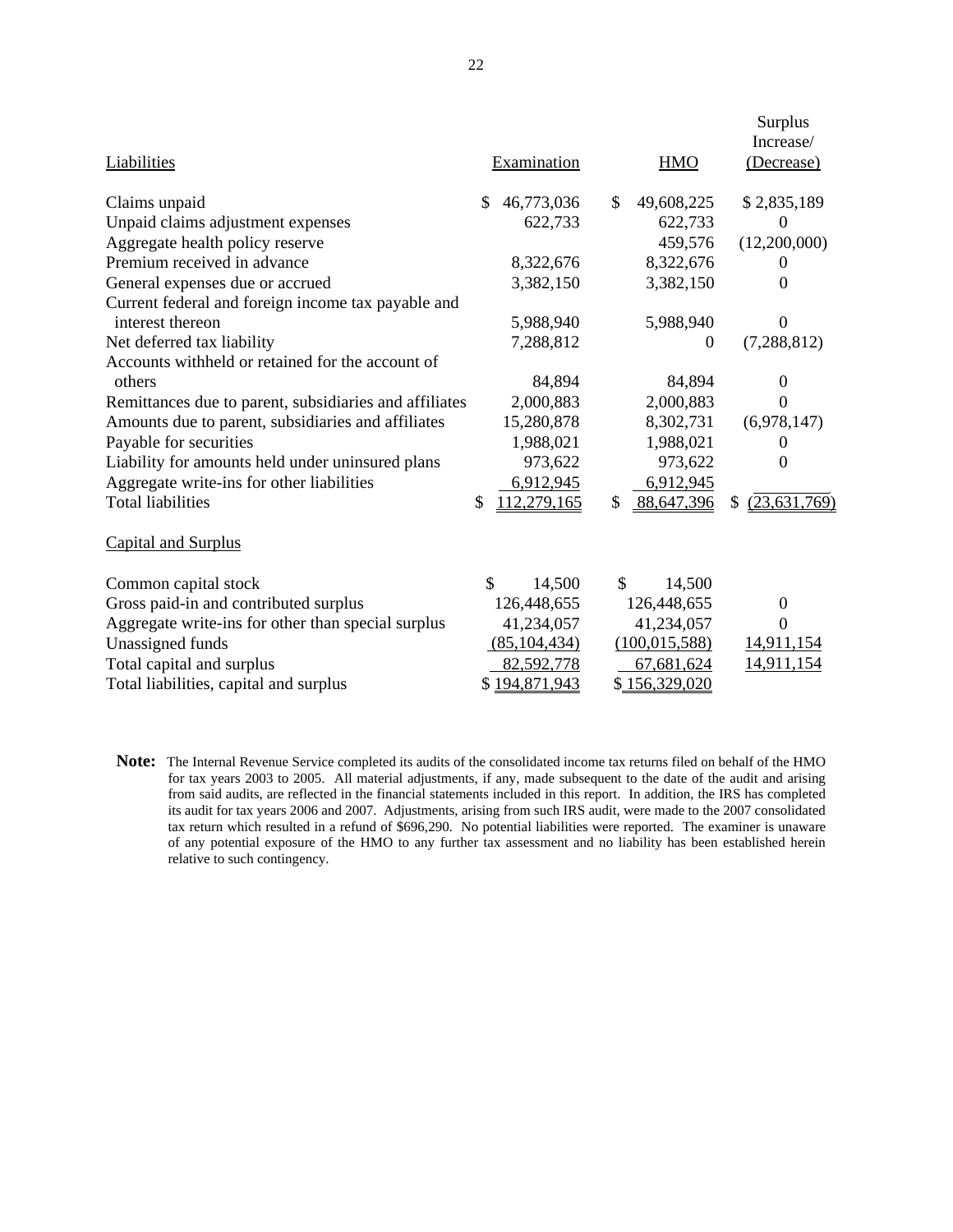# <span id="page-25-0"></span>B. Statement of Revenue, Expenses and Capital and Surplus

Capital and surplus increased \$47,306,548 during the five-year examination period,

October 1, 2003 through September 30, 2008, detailed as follows:

| Revenue                                                                                  |                |                 |                     |
|------------------------------------------------------------------------------------------|----------------|-----------------|---------------------|
| Net premium income                                                                       | \$             | 2,592,065,758   |                     |
| Net investment income                                                                    |                | 27,833,011      |                     |
| Change in unearned premium reserves                                                      |                | 99,465          |                     |
| Total revenue                                                                            |                |                 | \$<br>2,619,998,234 |
| <b>Expenses</b>                                                                          |                |                 |                     |
| Medical and hospital                                                                     |                | \$2,651,992,829 |                     |
| Reinsurance expenses net of recoveries                                                   |                | (517, 650, 526) |                     |
| Claims adjustment expenses                                                               |                | 83,911,190      |                     |
| General administrative expenses<br>Increase in reserves for life and accident and health |                | 322,864,436     |                     |
| contracts                                                                                |                | (636,039)       |                     |
| Aggregate write-ins for other income                                                     |                | 28,580,015      |                     |
| Total expenses                                                                           |                |                 | 2,569,061,905       |
| Net income before federal and foreign income taxes                                       |                |                 | 50,936,329          |
| Federal and foreign taxes incurred                                                       |                |                 | 23,624,939          |
| Net income                                                                               |                |                 | \$<br>27,311,390    |
| Change in Capital and surplus                                                            |                |                 |                     |
|                                                                                          | Gains in       | Losses in       |                     |
|                                                                                          | <b>Surplus</b> | <b>Surplus</b>  |                     |
| Capital and surplus, per report on examination as of                                     |                |                 |                     |
| September 30, 2003                                                                       |                |                 | \$<br>35,286,230    |
| Net income                                                                               | \$27,311,390   |                 |                     |
| Change in net deferred income tax                                                        | 12,309,890     |                 |                     |
| Change in non-admitted assets                                                            |                | \$17,173,564    |                     |
| Change in paid-in surplus                                                                | 34,713,155     |                 |                     |
| Dividends to stockholders                                                                |                | 9,600,000       |                     |
| Aggregate write-ins for losses in surplus                                                |                | 254,323         |                     |
| Net increase in capital and surplus                                                      |                |                 | 47,306,548          |
| Capital and surplus, per report on examination as                                        |                |                 |                     |
| of September 30, 2008                                                                    |                |                 | \$<br>82,592,778    |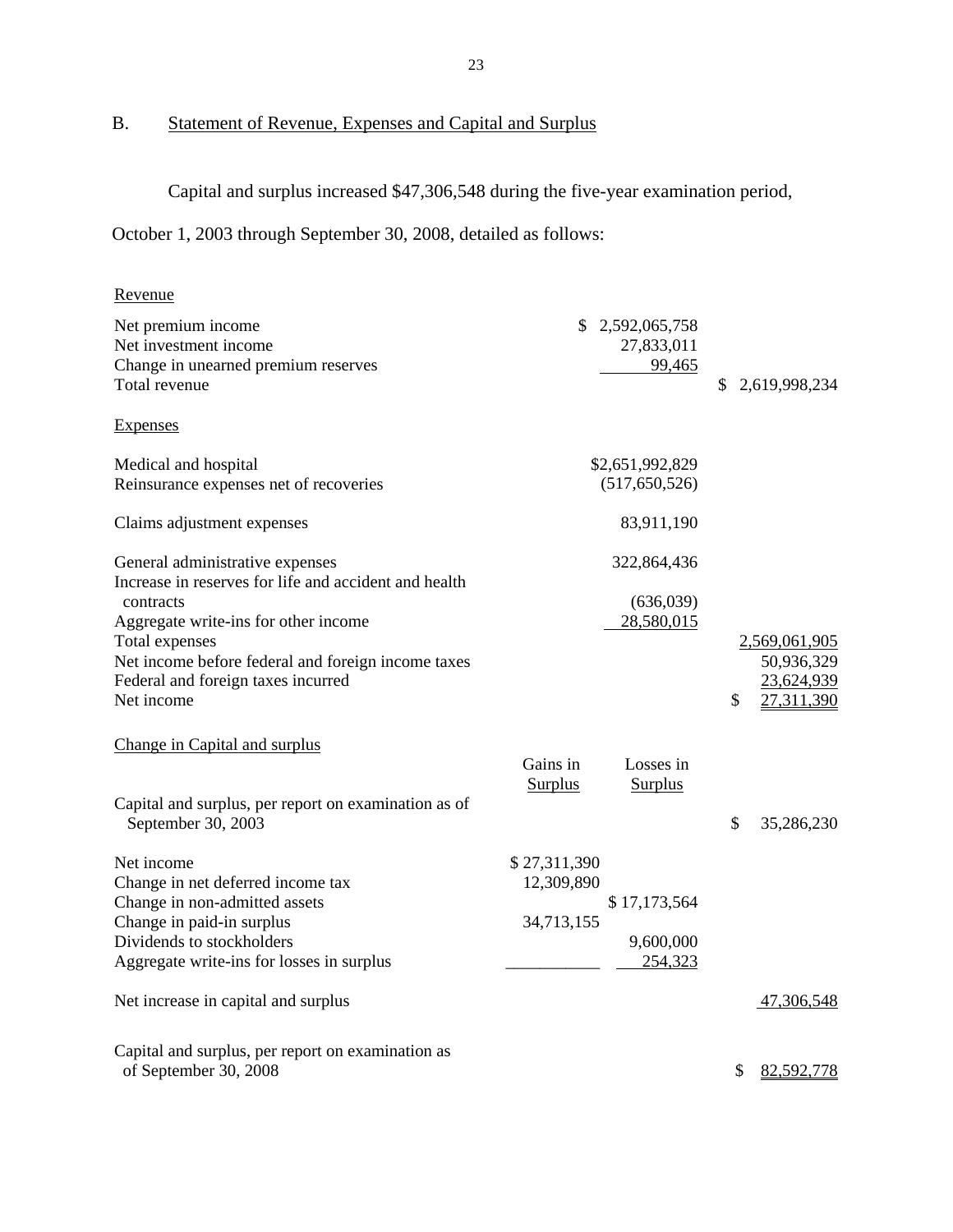#### 5. **5. HEALTH CARE AND OTHER AMOUNTS RECEIVABLE**

The examination admitted asset of \$38,961,057 for this item is \$38,542,923 more than the \$418,134 reported by the HMO in its filed September 30, 2008 quarterly statements.

The aforementioned examination change reflected the total amount of pharmacy rebates due from HNPS resulting from the examination findings detailed below.

As was detailed in Section 3D of this report, Health Net Pharmaceutical Services, Inc. (HNPS) received approximately \$38.5 million in pharmaceutical rebates derived from HNNY claims from 2002 to 2008, while serving as the HMO's pharmacy benefit manager. The financial accounts affected by the pharmacy rebates, as reflected in this report, are as follows:

| <b>Balance Sheet Account</b> | <b>Surplus Increase/</b> |
|------------------------------|--------------------------|
|                              | (Decrease)               |
|                              |                          |
| Pharmacy rebates receivable  | \$38,543,923             |
| Net deferred tax liability   | (7, 288, 812)            |
| Amounts due to affiliates    | (6,978,147)              |
|                              |                          |
| Net surplus increase         |                          |

Further details regarding the above items are included within the "Holding Company System" section of this report. Details regarding the "Net Deferred Tax Liability" and "Amounts Due to Affiliates" balance sheet accounts are included within Sections 6 and 7 of this report, respectively.

It is recommended that the HMO consider reporting the amounts due relative to pharmacy rebates within the "Receivables From Parent, Subsidiaries and Affiliates" account of its filed quarterly and annual statements.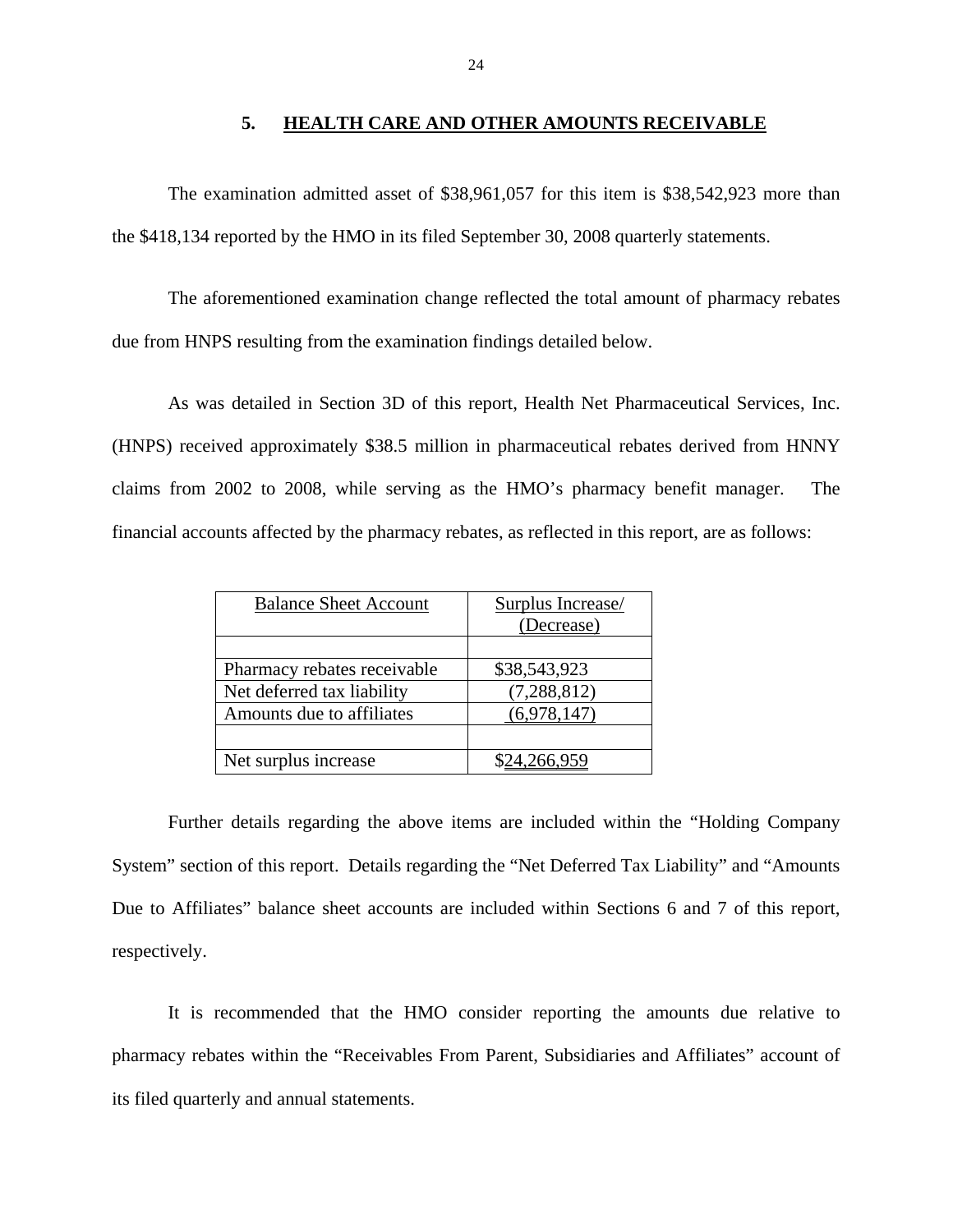<span id="page-27-0"></span>It is also recommended that the HMO comply with SSAP No. 84 of the NAIC Accounting Practices and Procedures Manual and report such pharmacy rebates as a reduction to claims expenses in its filed quarterly and annual statements.

#### **6. NET DEFERRED TAX LIABILITY**

The examination established a liability in the amount of \$7,288,812 for the HMO as of September 30, 2008, for the captioned account.

As noted in item 5, under the caption, "Health Care and Other Amounts Receivable" of this report, an additional non-ledger asset has been established within this report relative to overdue pharmacy rebates receivable from the HMO's affiliate, Health Net Pharmaceutical Services, Inc. for the period, January 1, 2002 through September 30, 2008. The aforementioned examination change of \$7,288,812 in deferred tax liability reflects the tax impact of the net \$38.5M of the pharmacy rebates receivable adjustment noted in item 5, of this report on examination.

#### **7. AMOUNTS DUE TO PARENT, SUBSDIAIRIES AND AFFILIATES**

The examination liability of \$15,280,878 is \$6,978,147 more than the \$8,302,731 reported by the HMO in its filed September 30, 2008 quarterly statement.

As noted in item 5 above, under the caption, "Health Care and Other Amounts Receivable", an additional non-ledger asset has been established within this report relative to overdue pharmacy rebates amounts receivable from the HMO's affiliate, Health Net Pharmaceutical Services, Inc. (HNPS). In this regard, it was also noted that the HMO failed to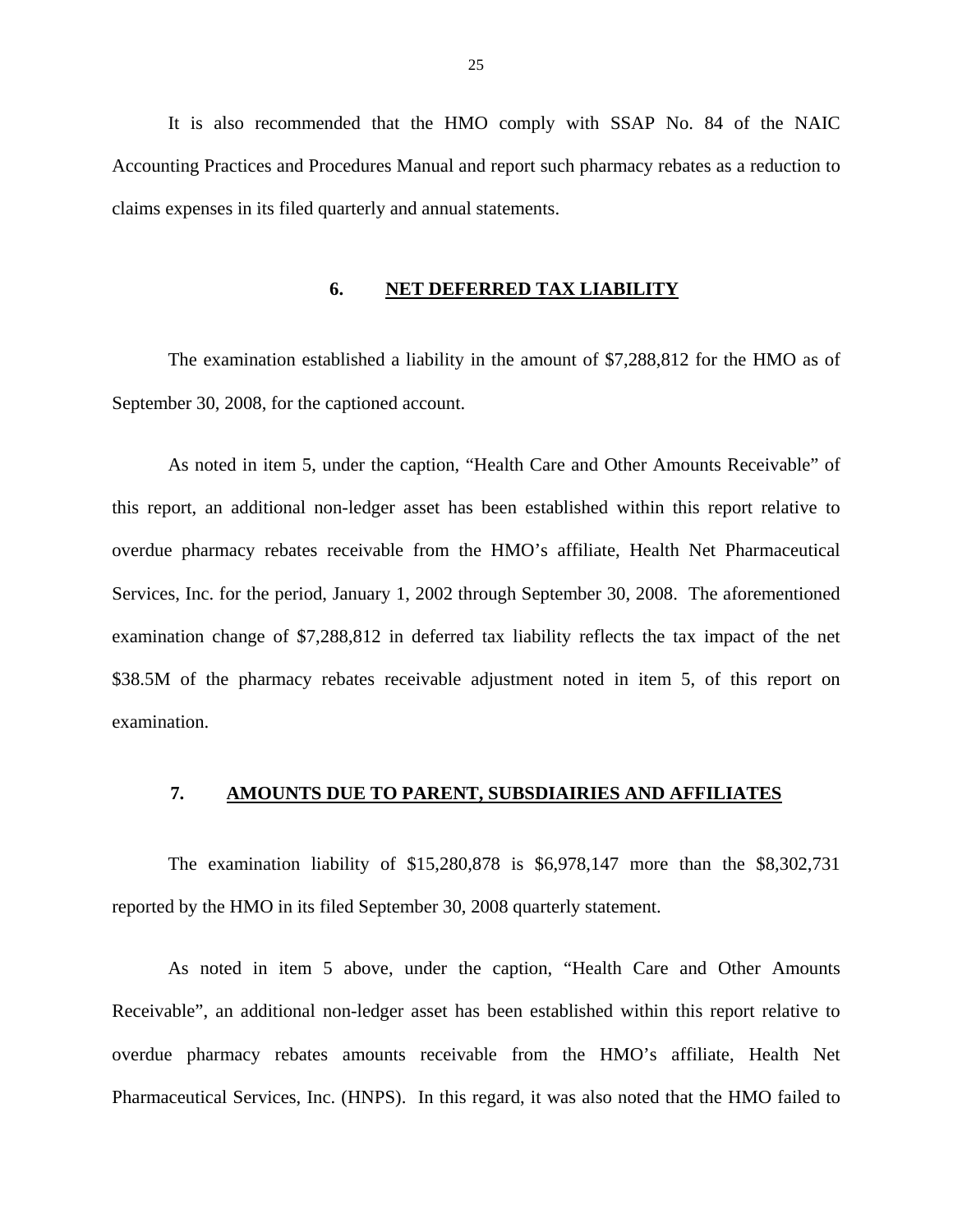<span id="page-28-0"></span>reimburse HNPS for the administrative expenses incurred on behalf of the HMO in an amount of \$6,978,147 during the period of 2002 to 2008 related to the receivable. As such, the aforementioned examination change of \$6,978,147 in "Amounts Due to Parent, Subsidiaries and Affiliates" was made accordingly.

#### **8. UNPAID CLAIMS**

The examination liability of \$46,773,036 is \$2,835,189 less than the \$49,608,225 reported by the HMO in its filed September 30, 2008 quarterly statement.

The examination analysis of the unpaid claims reserve was conducted in accordance with generally accepted actuarial principles and practices and was based on statistical information contained in the HMO's internal records and its filed annual statements as verified during the examination. The examination reserve was based upon actual payments made through a point in time, plus an estimate for claims remaining unpaid at that date. Such estimate was calculated based on actuarial principles, which utilized the HMO's experience in projecting the ultimate cost of claims incurred on or prior to September 30, 2008.

#### **9. PREMIUM DEFICIENCY RESERVE**

The examination established a liability of \$12,200,000 for the HMO as of September 30, 2008, for the captioned account.

It was noted that the HMO's Large Group Community-Rated HMO and Large Group Experience-rated POS lines of business were running at an underwriting loss of \$18.72 million at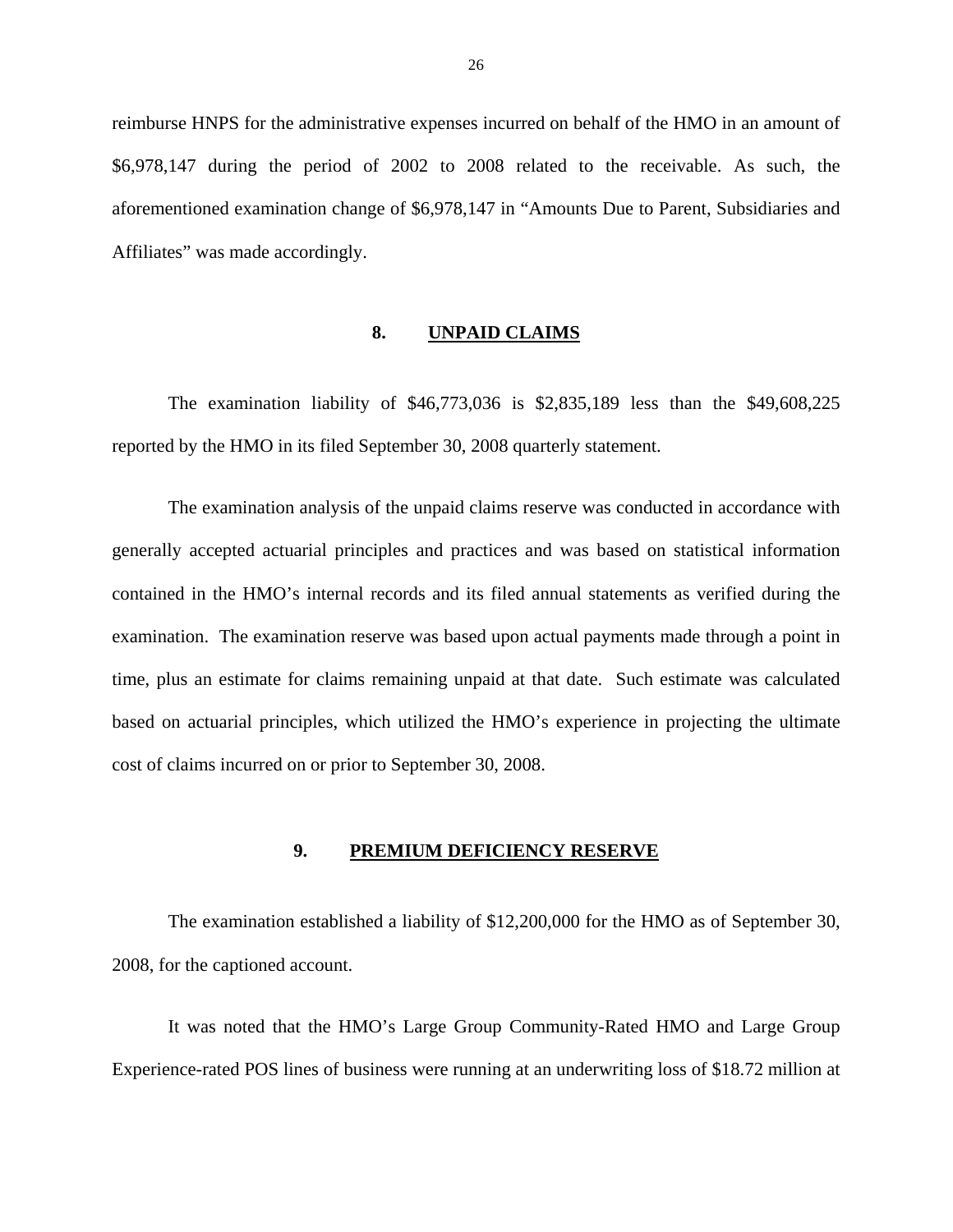December 31, 2007, and at an underwriting loss of \$18.68 million at September 30, 2008. As of September 30, 2008, the HMO did not establish a Premium Deficiency Reserve (PDR) for the imminent underwriting loss. As required by the Statements of Statutory Accounting Principles (SSAP) No. 54 of the NAIC Accounting Practices and Procedures Manual it was determined that the HMO establish the PDR for its large group line of business for the reason noted herein.

This reserve should be established in accordance with the provisions of paragraph 18 of the Statements of Statutory Accounting Principles (SSAP) No. 54 of the NAIC Accounting Practices and Procedures Manual, which states:

> liability for the deficiency, with a corresponding charge to operations. For purposes of shall not be offset by anticipated profits in other policy groupings. Such accruals shall be "When the expected claims payments or incurred costs, claim adjustment expenses and administration costs exceed the premiums to be collected for the remainder of a contract period, a premium deficiency reserve shall be recognized by recording an additional determining if a premium deficiency exists, contracts shall be grouped in a manner consistent with how policies are marketed, serviced and measured. A liability shall be recognized for each grouping where a premium deficiency is indicated. Deficiencies made for any loss contracts, even if the contract period has not yet started."

Accordingly, it should be noted that the Department calculated the premium deficiency reserve for the aforementioned specific lines of business, and not in the aggregate. As a result, losses by these lines of business were not offset by any applicable gains by other lines of business.

It is recommended that HNNY comply with the provisions of paragraph 18 of the Statements of Statutory Accounting Principles No. 54 of the NAIC Accounting Practices and Procedures Manual by establishing the requisite liability for each line of business where a premium deficiency is indicated. In addition, such deficiencies should not be offset by anticipated profits in other lines of business and such liabilities should be accrued for all loss contracts, even if the contract period has not yet started.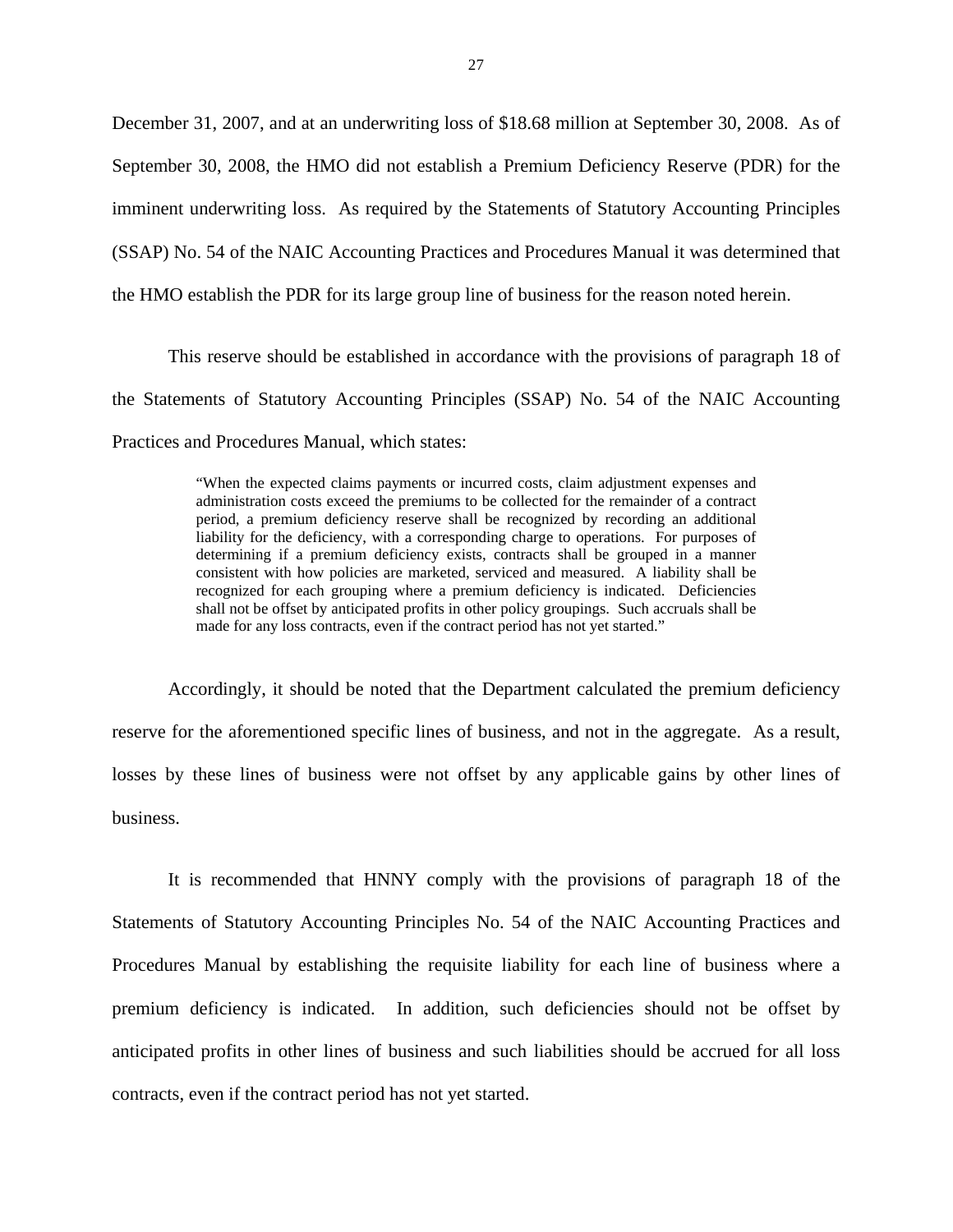#### **10. MARKET CONDUCT ACTIVITIES**

<span id="page-30-0"></span>During the course of this examination, a review was made of the manner in which the HMO conducts its business and fulfills its contractual obligations to policyholders and claimants. The review was general in nature and is not to be construed to encompass the more precise scope of a market conduct examination. The review was directed at the practices of HNNY in the following major areas:

- A. Prompt Pay Law
- B. Explanation of benefits statements
- C. Utilization review
- D. Grievances and appeals
- E. Retro-termination of policies
- F. Disclosure of information
- G. Agents and brokers
- H. Schedule H- Aging Analysis of Unpaid Claims
- I. Department Circular Letter No. 9 (1999)
- J. Department Circular Letter No. 5 (2002)
- K. Out-of-network claims
- L. Record retention
- M. Passport contracts

#### A. Prompt Pay Law

A review to test for compliance with the Prompt Pay Law was performed by using a statistical sampling methodology covering claims processed during the period January 1, 2008 to September 30, 2008.

The claim population for the HMO was divided into medical and hospital claim segments. A random statistical sample was drawn from each segment. It should be noted for the purpose of this analysis, that medical costs characterized as Pharmacy, Medicare, capitated payments, and HCRA bulk payments were excluded. In addition, claims for non New York providers were excluded.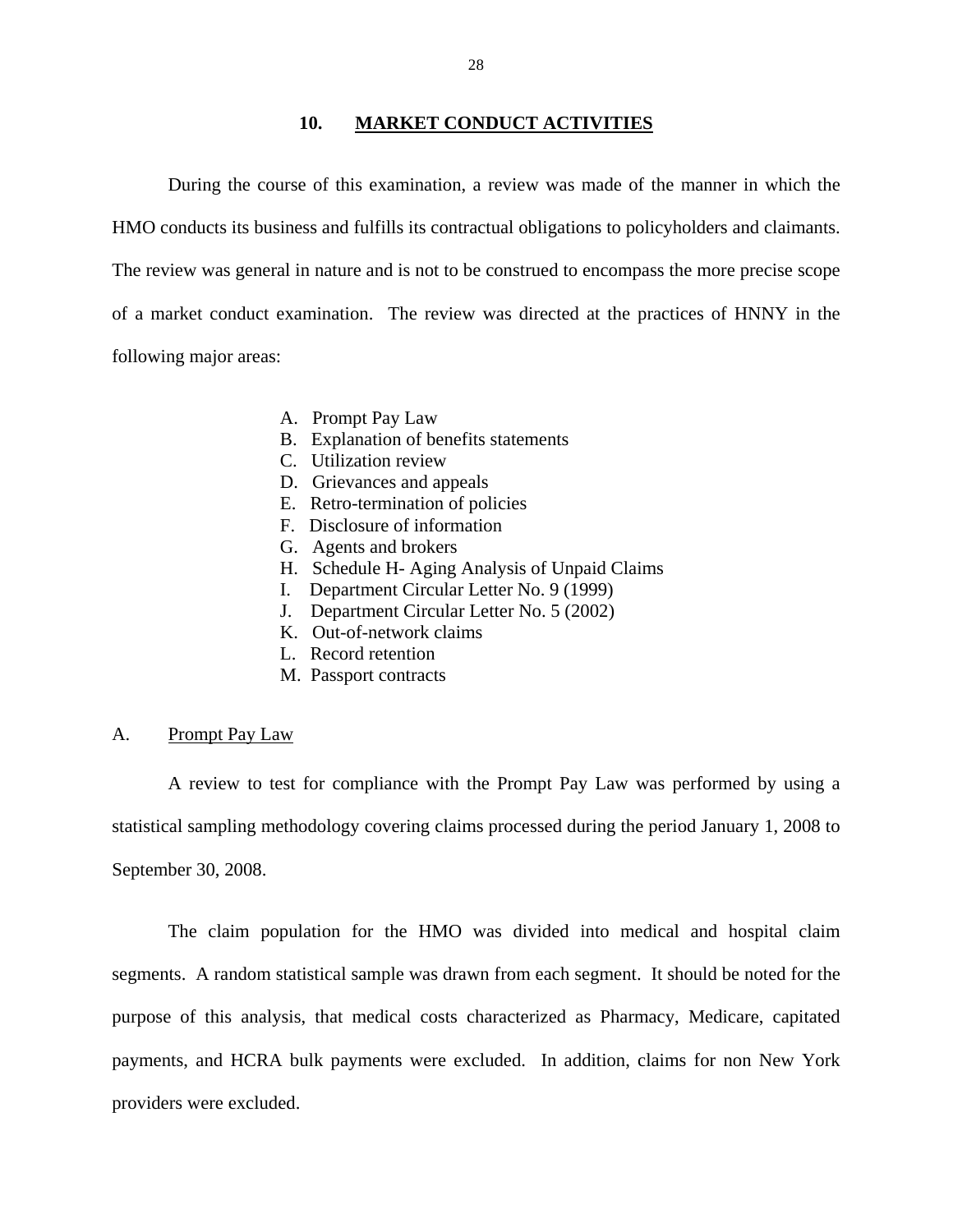Section 3224-a of the New York Insurance Law, "Standards for prompt, fair and equitable settlement of claims for health care and payments for health care services (Prompt Pay Law)", requires all insurers to pay undisputed claims within forty-five days of receipt. If such undisputed claims are not paid within forty-five days of receipt, interest may be payable.

Section 3224-a(a) of the New York Insurance Law states in part:

"…such insurer or organization or corporation shall pay the claim to a policyholder or covered person or make a payment to a health care provider within forty-five days of receipt of a claim or bill for services rendered."

Section 3224-a(c) of the New York Insurance Law states in part:

 contained in this section shall be obligated to pay to the health care provider or person submitting the claim, in full settlement of the claim or bill for health care "…any insurer or organization or corporation that fails to adhere to the standards services, the amount of the claim or health care payment plus interest …When the amount of interest due on such a claim is less than two dollars, an insurer or organization or corporation shall not be required to pay interest on such claim."

Two statistical samples (one for medical claims and one for hospital claims) of claims not adjudicated within 45 days of receipt by the HMO were reviewed to determine whether payments were in violation of the timeframe requirements of Section 3224-a(a) of the New York Insurance Law and if interest was appropriately paid pursuant to Section 3224-a(c) of the New York Insurance Law. Accordingly, all claims that were not adjudicated within 45 days during the period January 1, 2008 through September 30, 2008, were segregated. A statistical sample of each population was then selected to determine whether the claims were subject to interest, and whether such interest was properly calculated, as required by statute.

The following charts illustrate Prompt Pay compliance as determined by this examination: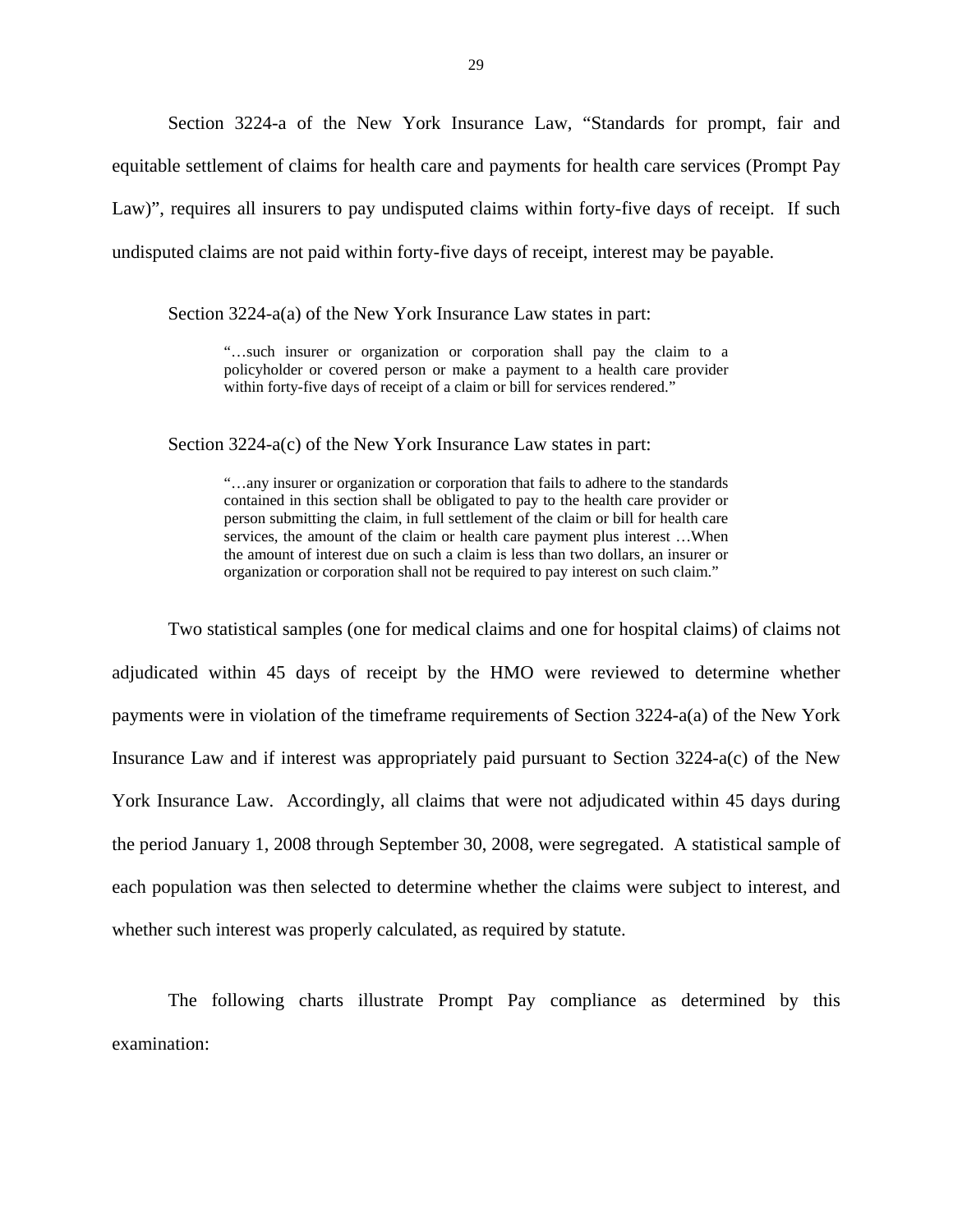|                                                              | Medical<br>Claims | Hospital<br>Claims |
|--------------------------------------------------------------|-------------------|--------------------|
| Total population                                             | 1,844,460         | 6,041              |
| Population of claim transactions adjudicated<br>past 45 days | 24,966            | 1,486              |
| Sample size                                                  | 167               | 167                |
| Number of claims with violations                             | 85                | 41                 |
| <b>Calculated violation rate</b>                             | 50.90%            | 24.55%             |
| Upper violation limit                                        | 58.48%            | 31.08%             |
| Lower violation limit                                        | 43.32%            | 18.02%             |
| <b>Calculated claims in violation</b>                        | 12,707            | 365                |
| Upper limit transactions in violation                        | 14,600            | 462                |
| Lower limit transactions in violation                        | 10,814            | 268                |

**Summary of Violations of Section 3224-a(a) of the New York Insurance Law** 

 **Note:** The upper and lower violation limits represent the range of potential violations (e.g., if 100 samples were selected the rate of violations would fall between these limits 95 times).

#### **Summary of Violations of Section 3224-a(c) of the New York Insurance Law**

|                                              | Medical   | Hospital       |
|----------------------------------------------|-----------|----------------|
|                                              |           |                |
|                                              | Claims    | Claims         |
| Total population                             | 1,844,460 | 6,041          |
| Population of claim transactions adjudicated | 24,966    | 1,486          |
| past 45 days                                 |           |                |
| Sample size                                  | 167       | 167            |
| Number of claims with violations             | 20        | $\overline{7}$ |
| <b>Calculated violation rate</b>             | 11.98%    | 4.19%          |
| Upper violation limit                        | 16.90%    | 7.23%          |
| Lower violation limit                        | 7.05%     | 1.15%          |
| <b>Calculated claims in violation</b>        | 2,990     | 62             |
| Upper limit transactions in violation        | 4,219     | 107            |
| Lower limit transactions in violation        | 1,761     | 17             |

 **Note:** The upper and lower violation limits represent the range of potential violations (e.g., if 100 samples were selected the rate of violations would fall between these limits 95 times).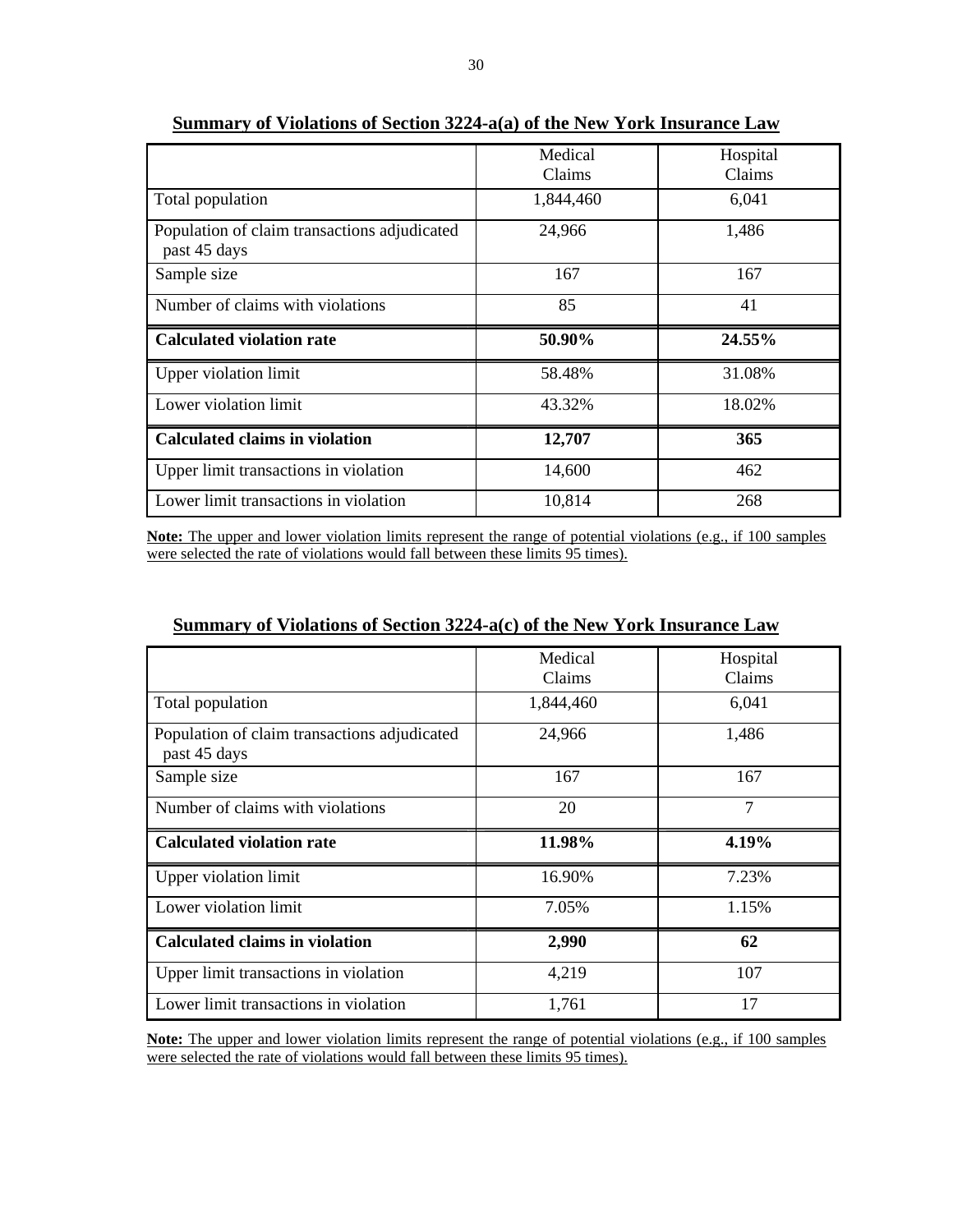It is noted that the extrapolated number of violations relates to the population of claims used for the sample, which consisted of only those claims adjudicated over forty-five days from receipt and those claims adjudicated during the period January 1, 2008 through September 30, 2008, which incurred interest of two dollars or more based upon the examiner's calculations.

The population of claims adjudicated over forty-five days from date of receipt for the HMO consisted of 24,966 medical claims and 1,486 hospital claims, out of 1,844,460 medical claims and 6,041 hospital claims, respectively, processed.

It is recommended that HNNY take steps to ensure compliance with Sections 3224-a(a), and (c) of the New York Insurance Law.

Section 3224-a(b) of the New York Insurance Law states in part:

 licensed or certified pursuant to article forty-three of this chapter or article forty-"In a case where the obligation of an insurer or an organization or corporation four of the public health law to pay a claim or make a payment for health care services rendered is not reasonably clear due…, an insurer or organization or corporation shall pay any undisputed portion of the claim in accordance with this subsection and notify the policyholder, covered person or health care provider in writing within thirty calendar days of the receipt of the claim."

Two statistical samples (one for medical claims and one for hospital claims) of claims not denied within 30 calendar days of receipt by the HMO were reviewed to determine whether the denial was in violation of the timeframe requirements of Section 3224-a(b) of the New York Insurance Law. Accordingly, all denied claims that were not denied within 30 calendar days of receipt by the HMO during the period January 1, 2008 through September 30, 2008, were segregated. A statistical sample of each population was then selected to determine whether the claims were adjudicated in compliance with the requirements of Section 3224-a(b) of the New York Insurance Law.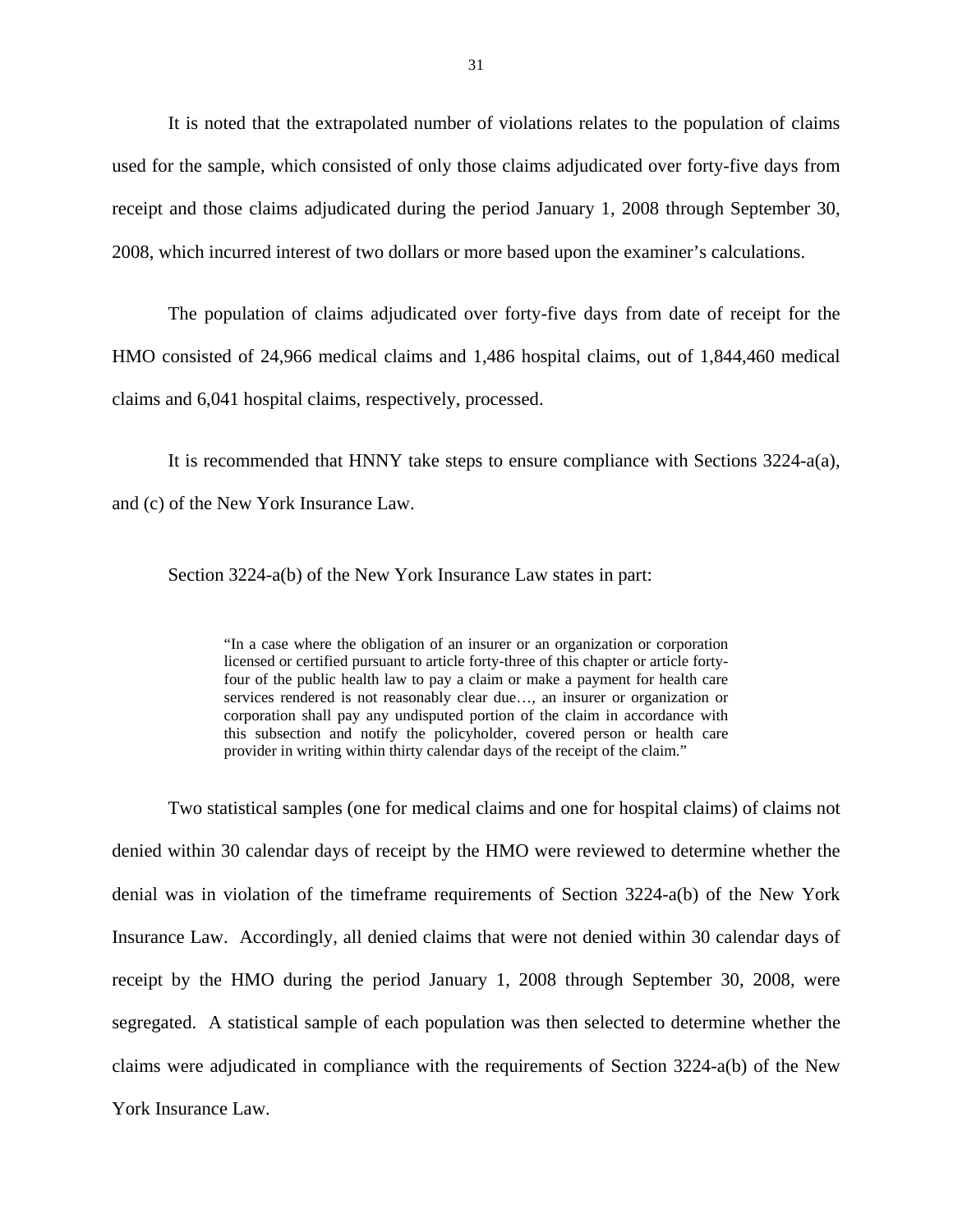The following chart illustrates Prompt Pay compliance as determined by this examination:

|                                         | Medical   | Hospital |
|-----------------------------------------|-----------|----------|
|                                         | Claims    | Claims   |
|                                         |           |          |
| Total population                        | 1,844,460 | 6,041    |
|                                         |           |          |
| Population of claim transactions denied | 11,147    | 13       |
| beyond 30 days                          |           |          |
| Sample size                             | 167       | 13       |
|                                         |           |          |
| Number of claims with violations        | 61        | 12       |
|                                         |           |          |
| <b>Calculated violation rate</b>        | 36.53%    | 92.31%   |
|                                         |           |          |
|                                         |           |          |
| Upper violation limit                   | 43.83%    | $N/A^*$  |
|                                         | 29.22%    | $N/A^*$  |
| Lower violation limit                   |           |          |
|                                         |           |          |
| <b>Calculated claims in violation</b>   | 4,072     | $N/A^*$  |
|                                         | 4,886     | $N/A^*$  |
| Upper limit transactions in violation   |           |          |
| Lower limit transactions in violation   | 3,258     | $N/A^*$  |

**Summary of Violations of Section 3224-a(b) of the New York Insurance Law** 

**Note:** The upper and lower violation limits represent the range of potential violations (e.g., if 100 samples were selected the rate of violation would fall between these limits 95 times).

It is noted that the extrapolated number of violations relates to the population of claims used for the sample, which consisted of only those claims denied over thirty calendar days from receipt during the period January 1, 2008 through September 30, 2008.

The population of claims denied over thirty calendar days from date of receipt for the HMO consisted of 11,147 medical claims and 13 hospital claims out of 1,844,460 medical claims and 6,041 hospital claims processed, respectively.

It is recommended that HNNY take steps to ensure compliance with Section 3224-a(b) of the New York Insurance Law.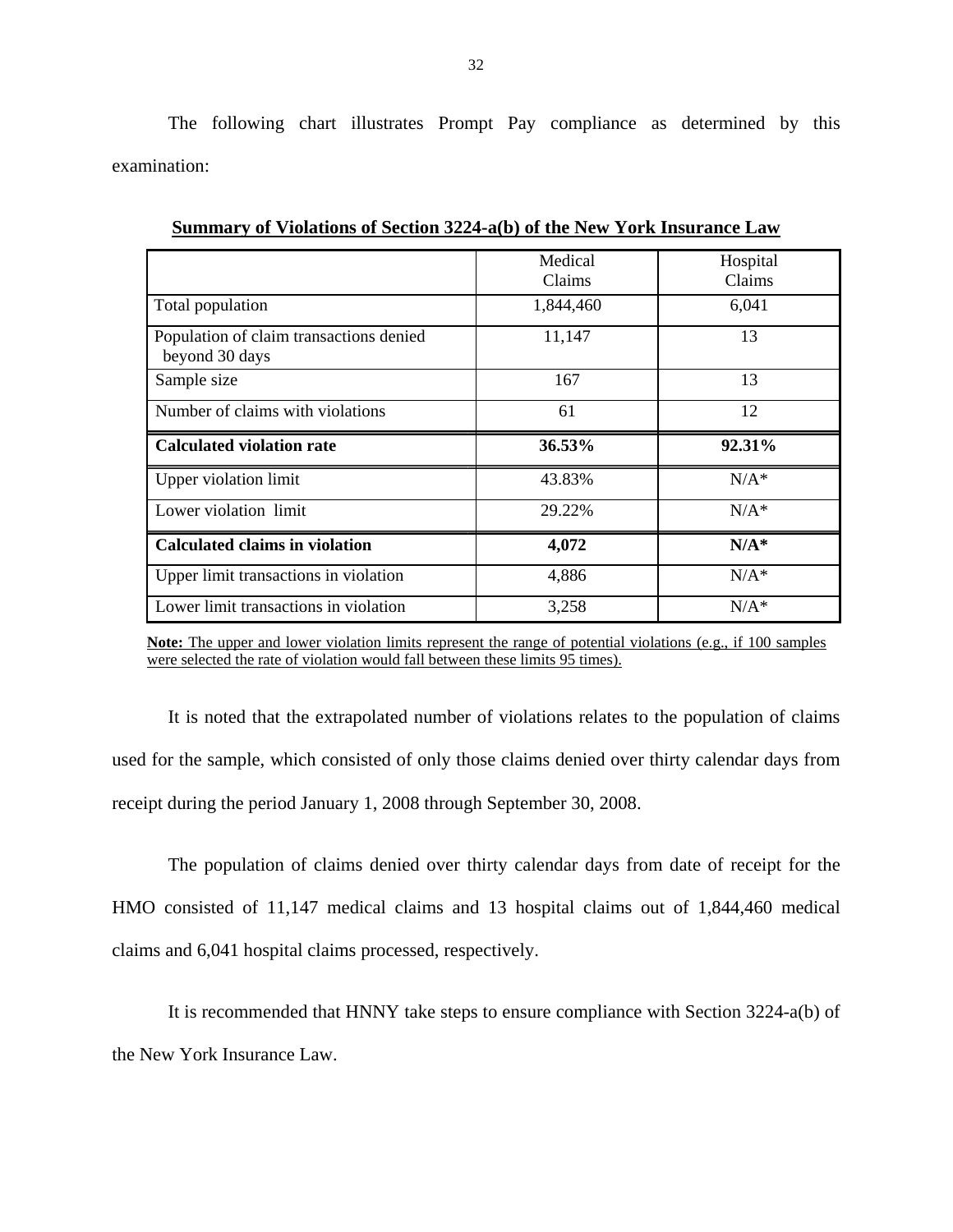#### <span id="page-35-0"></span>B. Explanation of Benefits Statements

As part of the review of HNNY's claims practices and procedures, an analysis of its Explanation of Benefits statements (EOBs) sent to subscribers was performed. An EOB is an important link between the subscriber and HNNY. It should clearly communicate to the subscriber that HNNY has processed a claim and how that claim was processed. It should correctly describe the charges submitted, the date the claim was received, amount allowed for the services rendered and show any balance owed the provider. It should also serve as the necessary documentation to recover any money from coordination of benefits with other insurance carriers.

Section 3234(b) of the New York Insurance Law states:

"The explanation of benefits form must include at least the following:

- (1) the name of the provider of service the admission or financial control number, if applicable;
- (2) the date of service;
- (3) an identification of the service for which the claim is made;
- (4) the provider's charge or rate;
- (5) the amount or percentage payable under the policy or certificate after deductibles, co-payments, and any other reduction of the amount claimed;
- (6) a specific explanation of any denial, reduction, or other reason, including any other third-party payor coverage, for not providing full reimbursement for the amount claimed; and
- (7) a telephone number or address where an insured or subscriber may obtain clarification of the explanation of benefits, as well as a description of the time limit, place and manner in which an appeal of a denial of benefits must be brought under the policy or certificate and a notification that failure to comply with such requirements may lead to forfeiture of a consumer's right to challenge a denial or rejection, even when a request for clarification."

The EOBs issued by HNNY during the examination period failed to properly identify the services for which the claim was made, in violation of Section 3234(b)(3) of the New York

Insurance Law.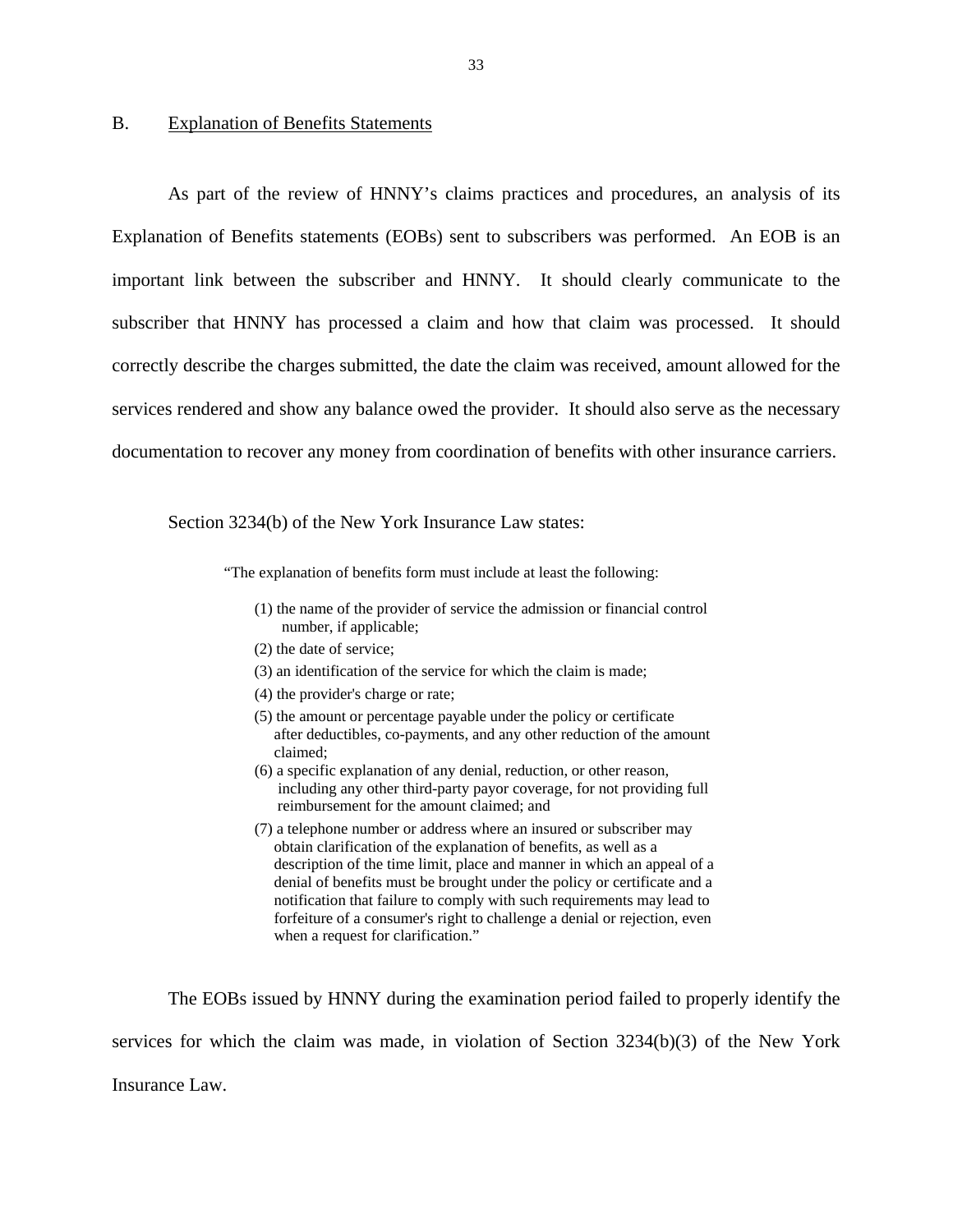Furthermore, it was noted that when emergency room claims were paid at less than the billed amount, the HMO did not specifically communicate this action or identify the member's responsibility in its explanation of benefits statements, in violation of Section 3234(b)(6) of the New York Insurance Law.

Effective November 17, 2008, the HMO made changes to its EOBs to more clearly reflect the services performed.

Section 3234(b)(7) of the New York Insurance Law requires EOBs to include a description of the time limit, place and manner in which an appeal of a denial of benefits must be brought, along with a notification that failure to comply with these requirements may lead to forfeiture of a consumer's right to challenge a claim denial. Prior to September 2006, the HMO's EOBs contained "forfeiture" wording, which appeared to mirror the requirements prescribed by Section 3234(b)(7) of the New York Insurance Law, however, the examiner questioned the specific wording contained in the EOB. Subsequent to September 2006, HNNY revised its EOBs; however, the new versions of its EOBs failed to contain the specific forfeiture wording prescribed by Section 3234(b)(7) of the New York Insurance Law.

The HMO reported that in August 2009, it reinserted wording, which it believed met the requirements of Section 3234(b)(7) of the New York Insurance Law.

It is recommended that HNNY issue EOBs that are in compliance with the requirements of Sections 3234(b)(3), (b)(6) and (b)(7) of the New York Insurance Law.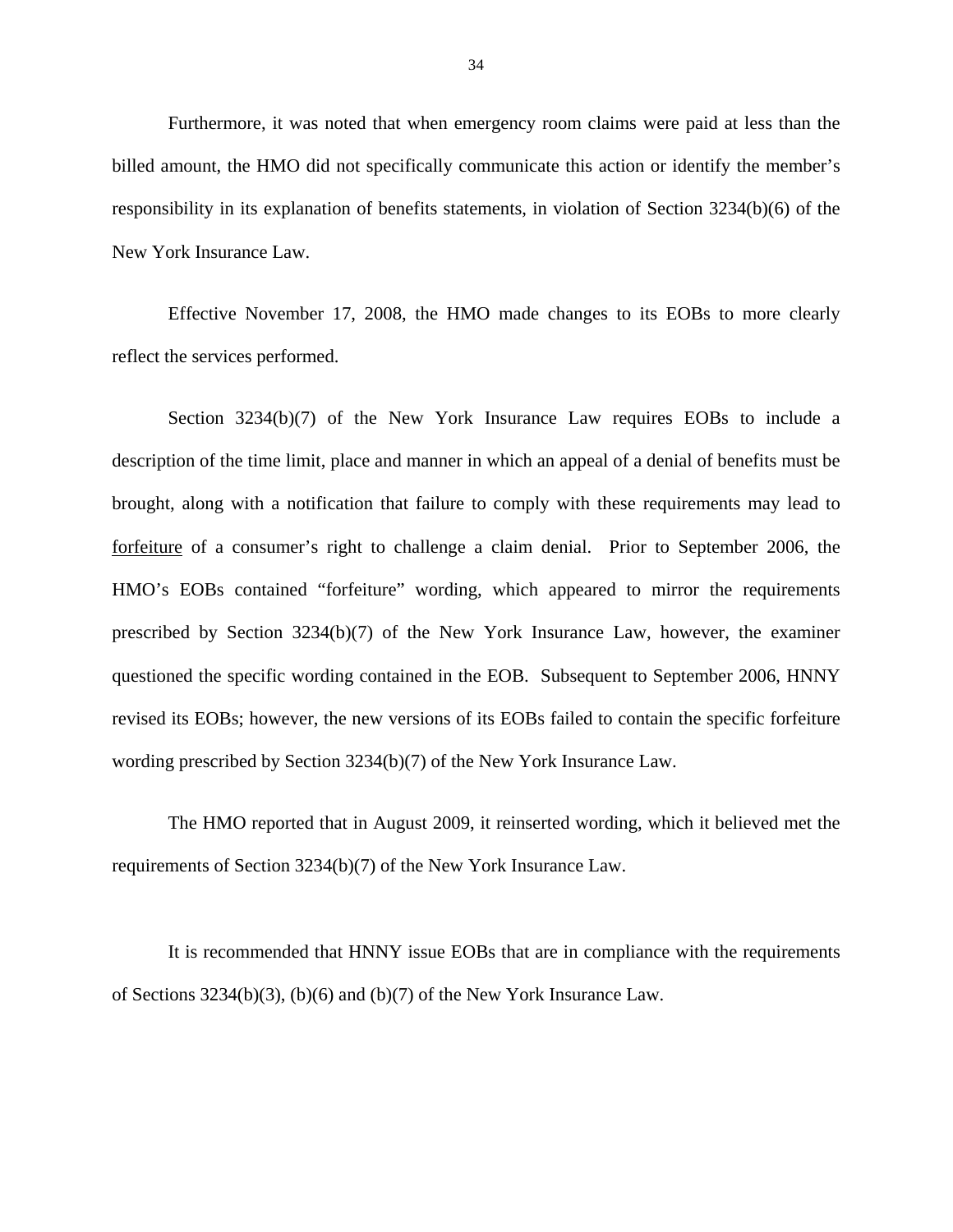#### **Utilization Review**

# <span id="page-37-0"></span>C. Utilization Review<br>
(i) Prospective Utilization Review Procedures

Section 4903(2) of the New York Public Health Law states:

 health care provider by telephone and in writing within three business days of "A utilization review agent shall make a utilization review determination involving health care services which require pre-authorization and provide notice of a determination to the enrollee or enrollee's designee and the enrollee's receipt of the necessary information."

A total of forty-one prospective utilization review files, which were processed by either the HMO or its third party administrators, were selected and reviewed for compliance with Section 4903(2) of the New York Public Health Law.

For eight of the sampled utilization review files reviewed by the examiner, the HMO failed to provide a notice of determination in writing. In addition, for one of the sampled HNNY utilization files, the HMO failed to provide a notice of determination by telephone.

It is recommended that the HMO comply with the provisions of Section 4903(2) of the New York Public Health Law and provide notice of determinations by telephone and in writing within three business days of receipt of the necessary information for all utilization review determinations requiring pre-authorization.

#### (ii) Concurrent Review

Section 4903(3) of the New York Public Health Law states in part:

"A utilization review agent shall make a determination involving continued or extended health care services, additional services for an enrollee undergoing a course of continued treatment prescribed by a health care provider, or home health care services following an inpatient hospital admission and shall provide notice of such determination to the enrollee or the enrollee's designee, which may be satisfied by notice to the enrollee's health care provider, by telephone and in writing within one business day of receipt of the necessary information except..."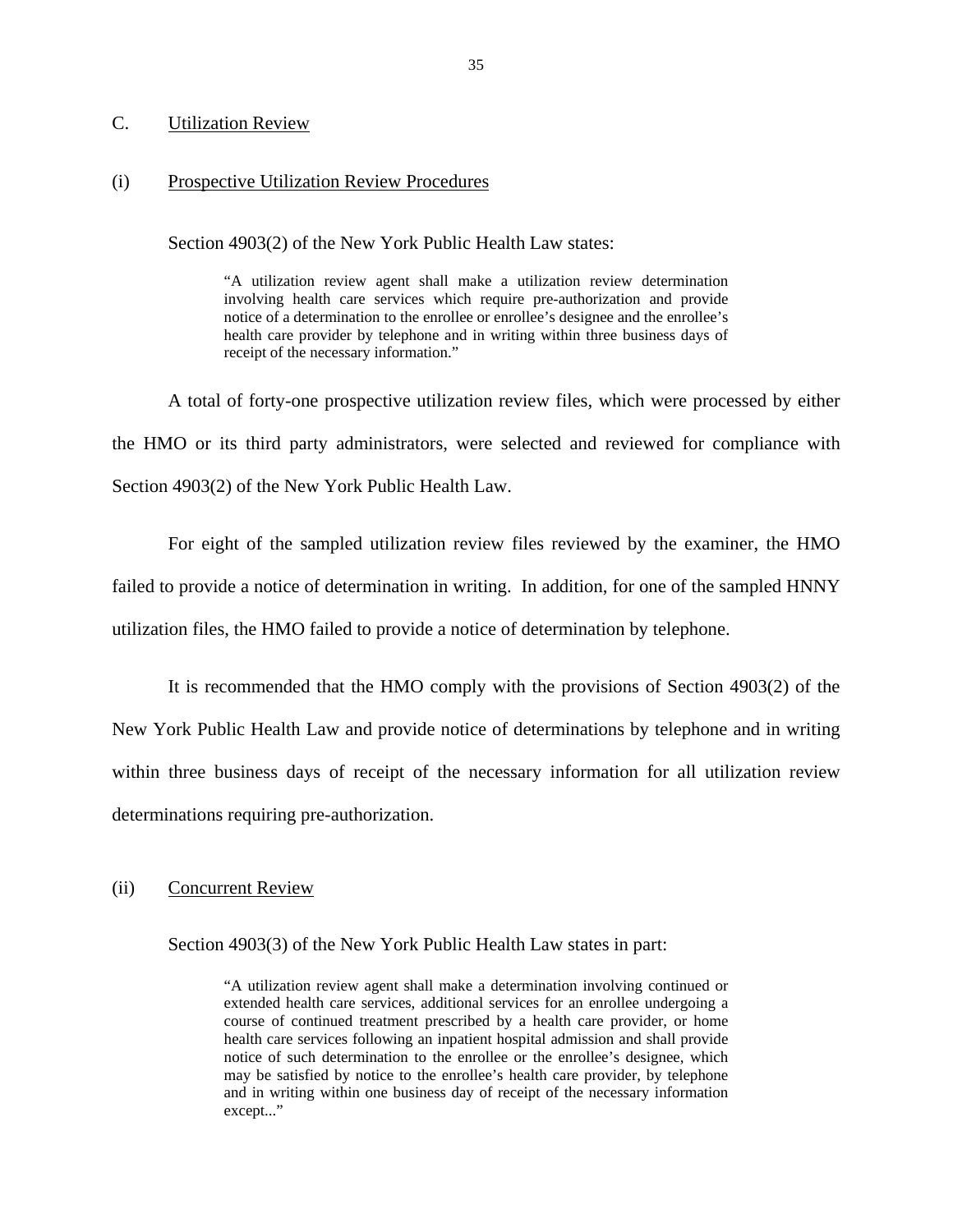A review of the HMO's utilization review policy indicated that HNNY allows an additional three days to provide written notification for verbal notification, in addition to the three days provided for such notice as required by Section 4903(3) of the New York Public Health Law.

It is recommended that HNNY comply with Section 4903(3) of the New York Public Health Law by updating its policy on concurrent utilization review to provide that the utilization review determination by phone and in writing be performed within one business day of the receipt of the necessary information.

#### (iii) Retrospective Appeals

Section 4904(1) of the New York Public Health Law states:

 "An enrollee, the enrollee's designee and, in connection with retrospective adverse determinations, an enrollee's health care provider, may appeal an adverse determination rendered by a utilization review agent."

A review of the HMO's appeals policy indicated that HNNY requires the member's consent in order for the provider to proceed with the appeal process in regard to adverse determinations on retrospective reviews. However, Section 4904(1) of the New York Public Health Law allows the provider to appeal adverse determinations without the member's consent for retrospective utilization reviews.

It is recommended that HNNY update its policy on retrospective appeals so that it is in compliance with Section 4904(1) of the New York Public Health Law and allow the enrollee's health care provider to appeal without the member's consent.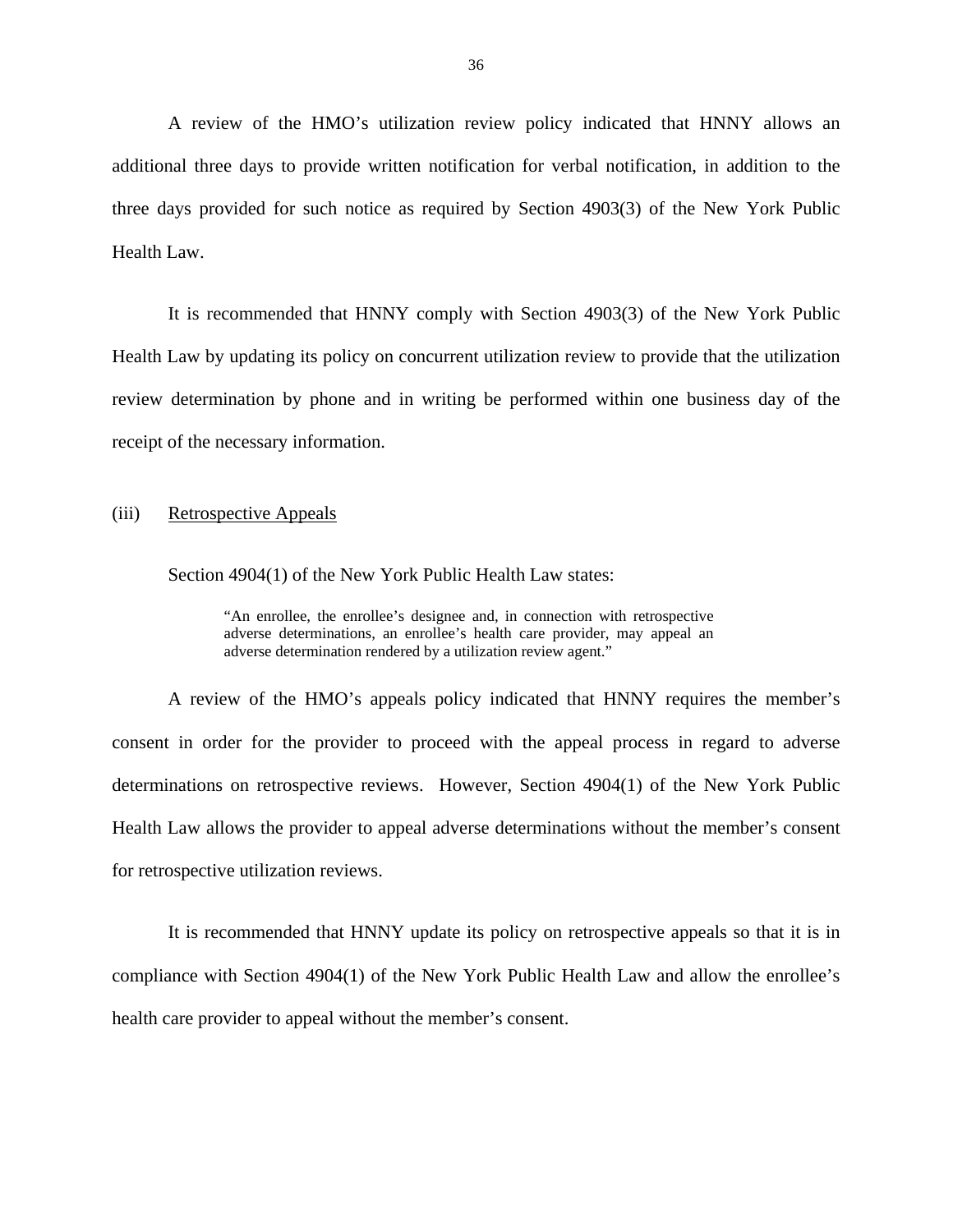#### <span id="page-39-0"></span>D. Grievances and Appeals

#### (i) Provider Grievances

The HMO's Administrative and Clinical Appeals Process and Administrative Appeal (Grievance) process for New York providers indicates the following:

> "Health Net shall issue a final determination letter within 60 days of receipt of all of the information necessary to reach a determination."

A total of 20 provider grievance files were selected and reviewed by the examiner to review compliance of the HMO's grievance policy and procedures. For five files, the HMO did not issue the final determination letter within 60 days of the receipt of the grievance as required by its own policy.

It is recommended that HNNY comply with its grievance policy by issuing the final determination letter in a timely manner (within 60 days), in compliance with its policy.

#### (ii) Member Appeals

A total of twenty member appeal files were selected by the examiner to review compliance with Section 4408-a of the New York Public Health Law and the HMO's policy and procedures.

Section 4408-a(9) of the New York Public Health Law states:

"Within fifteen business days of receipt of the appeal, the organization shall provide written acknowledgement of the appeal, including the name, address and telephone number of the individual designated by the organization to respond to the appeal and what additional information, if any, must be provided in order for the organization to render a decision."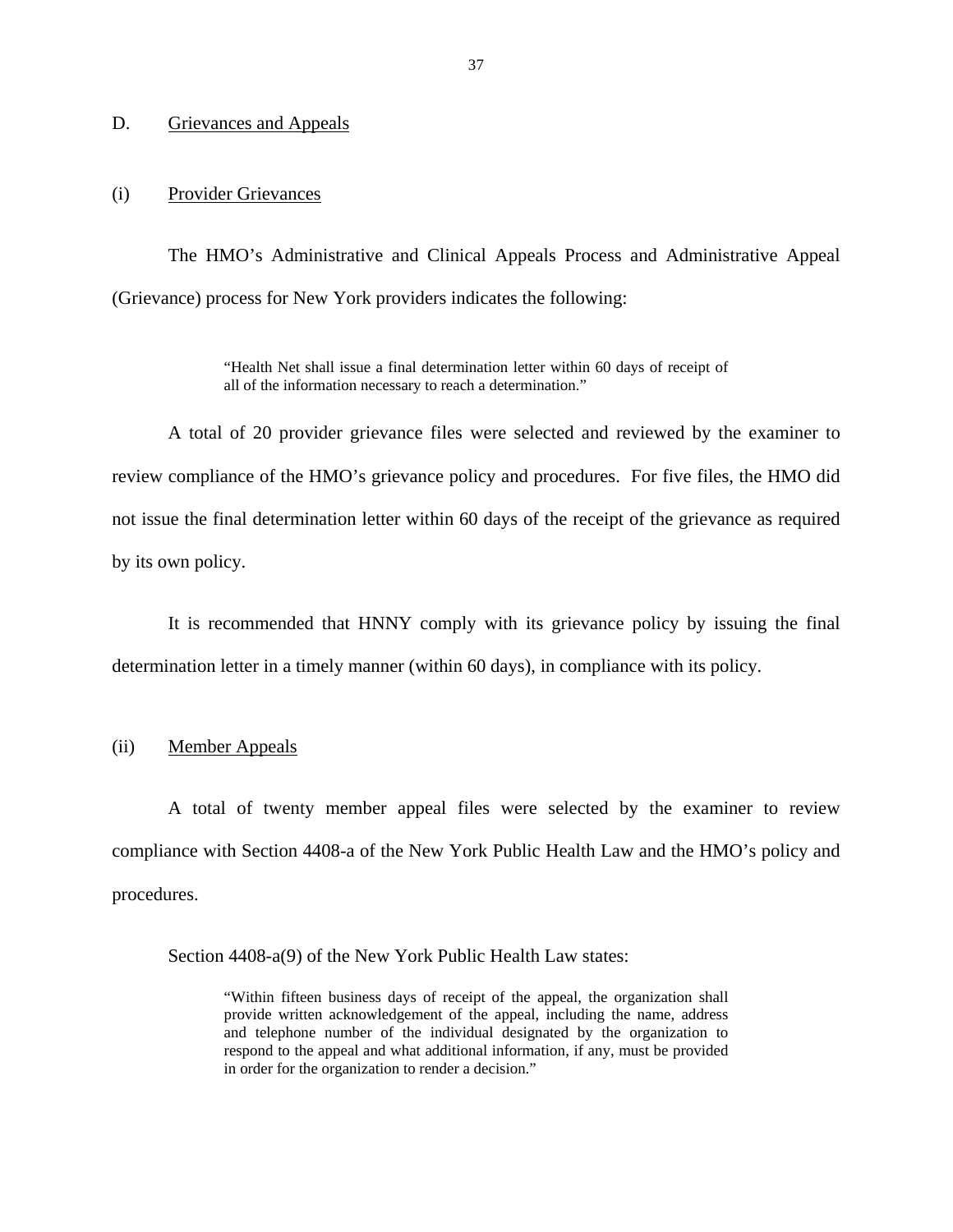Section B(2) of Part I, Internal Grievance Process, of the HMO's *New York Commercial Grievance Review Policy & Procedure: AG-01,* states in part:

> "Health Net will issue an acknowledgement letter within fifteen (15) business days of the receipt of a grievance…"

For five appeal files reviewed by the examiner, the HMO failed to provide the written acknowledgement of the grievance within fifteen business days of receipt, in violation of its own policy and Section 4408-a(9) of the New York Public Health Law.

It is recommended that HNNY comply with Section 4408-a(9) of the New York Public Health Law and its appeal policy by providing a determination of coverage within thirty days after the receipt of all necessary information.

Section 4408-a(11) of the New York Public Health Law states, in part:

"(11) The organization shall seek to resolve all appeals in the most expeditious manner and shall make a determination and provide notice no more than...

(ii) thirty business days after the receipt of all necessary information in all other instances."

Section B(6) of Part I, Internal Grievance Process, of the HMO's *New York Commercial* 

*Grievance Review Policy & Procedure: AG-01,* states in part:

 "Health Net will issue its determination as follows: Post-service claims: Within 30 calendar days from receipt of the grievance."

For two appeal files reviewed by the examiner, the HMO failed to provide a determination of coverage within thirty calendar days after the receipt of all necessary information, in violation of its appeal policy as well as Section  $4408-a(11)$  of the New York Pubic Health Law.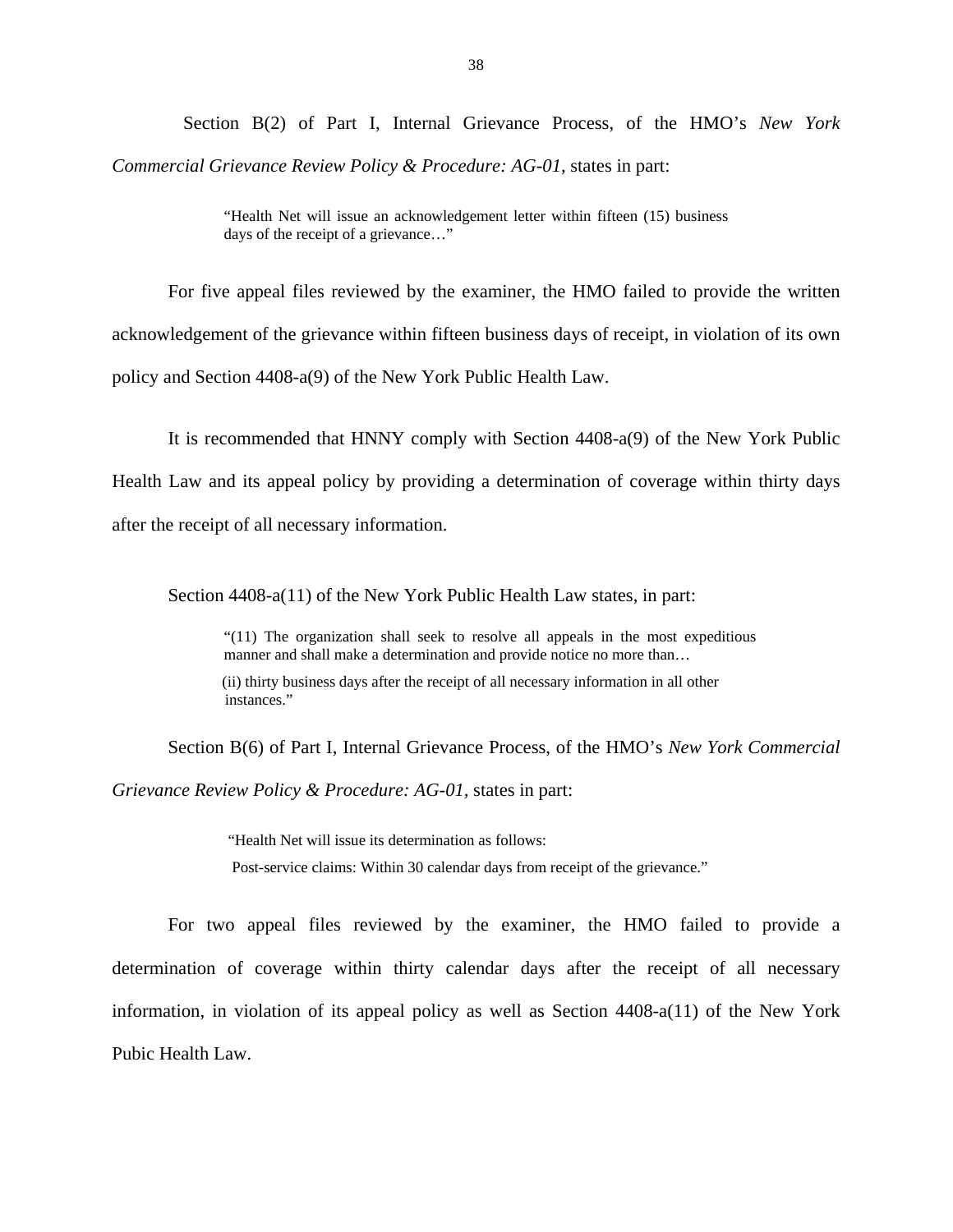<span id="page-41-0"></span>It is recommended that HNNY comply with Section 4408-a(11) of the New York Public Health Law and its appeal policy by resolving all appeals in an expeditious manner (30 days).

#### E. Retro-termination of Policies

within the grace period, which is 30 days after their due date. As noted previously in this report, effective June 1, 2007, HNNY and its affiliate, Health Net Insurance of New York, Inc. (HNINY), terminated their joint venture, Healthcare Solutions, with the Guardian Life Insurance Company of America (Guardian), by purchasing Guardian's 50% interest in Healthcare Solutions. As result, premium payments for Healthcare Solutions products erroneously mailed to Guardian were to be forwarded to the HMO or its affiliate, HNINY. It is the HMO's policy to terminate insurance policies when premiums are not received

A review of policyholder cancellations relative to the former Healthcare Solutions group members indicated that HNNY failed to promptly cancel the Guardian Healthcare Solutions policies when premiums were not received within the 30-day grace period, in accordance with its own policy and procedures. Instead, policies were "retro-terminated" up to 45 days or more, back to the last day for which premiums were paid in full. The members were harmed by this since the HMO also stopped paying claims incurred during the retro-period.

The abovementioned action resulted in complaints being received by the Department's Consumer Services Bureau (CSB). Further inquiry by the CSB indicated that a total of 386 groups were not promptly terminated in accordance with the HMO's own policy. This issue has been remediated by the HMO, following CSB's recommendations. Claims affected by the improper retro-terminations were subsequently paid.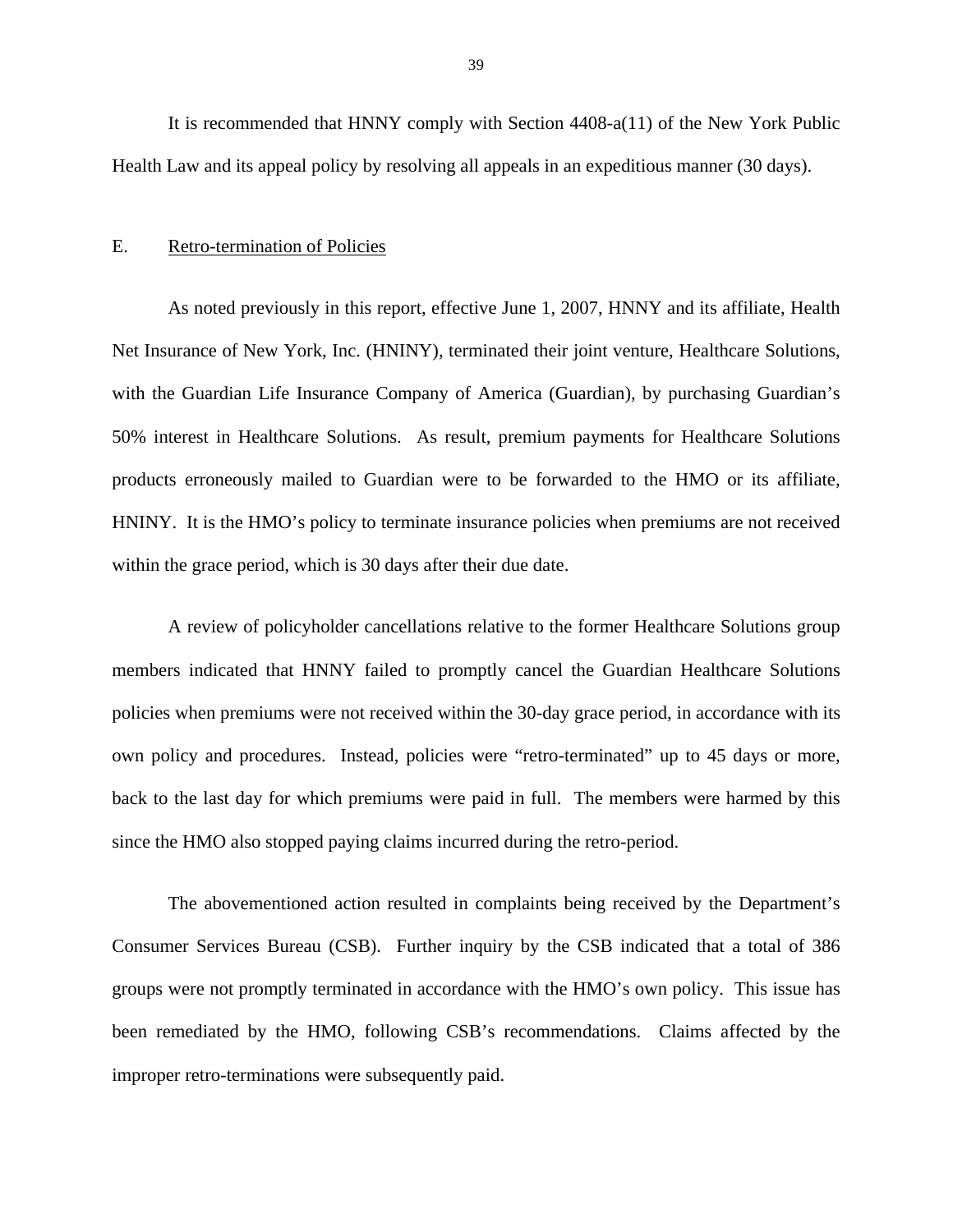<span id="page-42-0"></span>In addition, a review of policyholder terminations for five direct pay and twenty-seven Healthy NY contracts indicated that the HMO failed to promptly terminate one direct pay policy and one Healthy NY policy when the premium was not received within the 30-day grace period. Both policies were retro-terminated 48 or more days, back to the last day for which premiums were paid in full.

It is recommended that HNNY promptly terminate policies when premiums are not received within the allowed grace period. It is also recommended that the HMO review and pay all appropriate claims between the period the premium was paid and the date the policy was terminated.

#### F. Disclosure of Information

Section 4324(a)(3) of the New York Insurance Law states in part:

"…a description of utilization review policies and procedures, used by the corporation, including:

- (A) the circumstances under which utilization review will be undertaken;
- (B) the toll-free telephone number of the utilization review agent;
- (C) the time frames under which utilization review decisions must be made for prospective, retrospective and concurrent decisions;
- (D) the right to reconsideration;
- (E) the right to an appeal, including the expedited and standard appeals processes and the time frames for such appeals;
- (F) the right to designate a representative;
- (G) a notice that all denials of claims will be made by qualified clinical personnel and that all notices of denials will include information about the basis of the decision;
- (H) a notice of the right to an external appeal together with a description, jointly promulgated by the superintendent and the commissioner of health as required pursuant to subsection (e) of section four thousand nine hundred fourteen of this chapter of the external appeal process established pursuant to title two of article forty- nine of this chapter and the time frames for such appeals; and
- (I) further appeal rights, if any…;"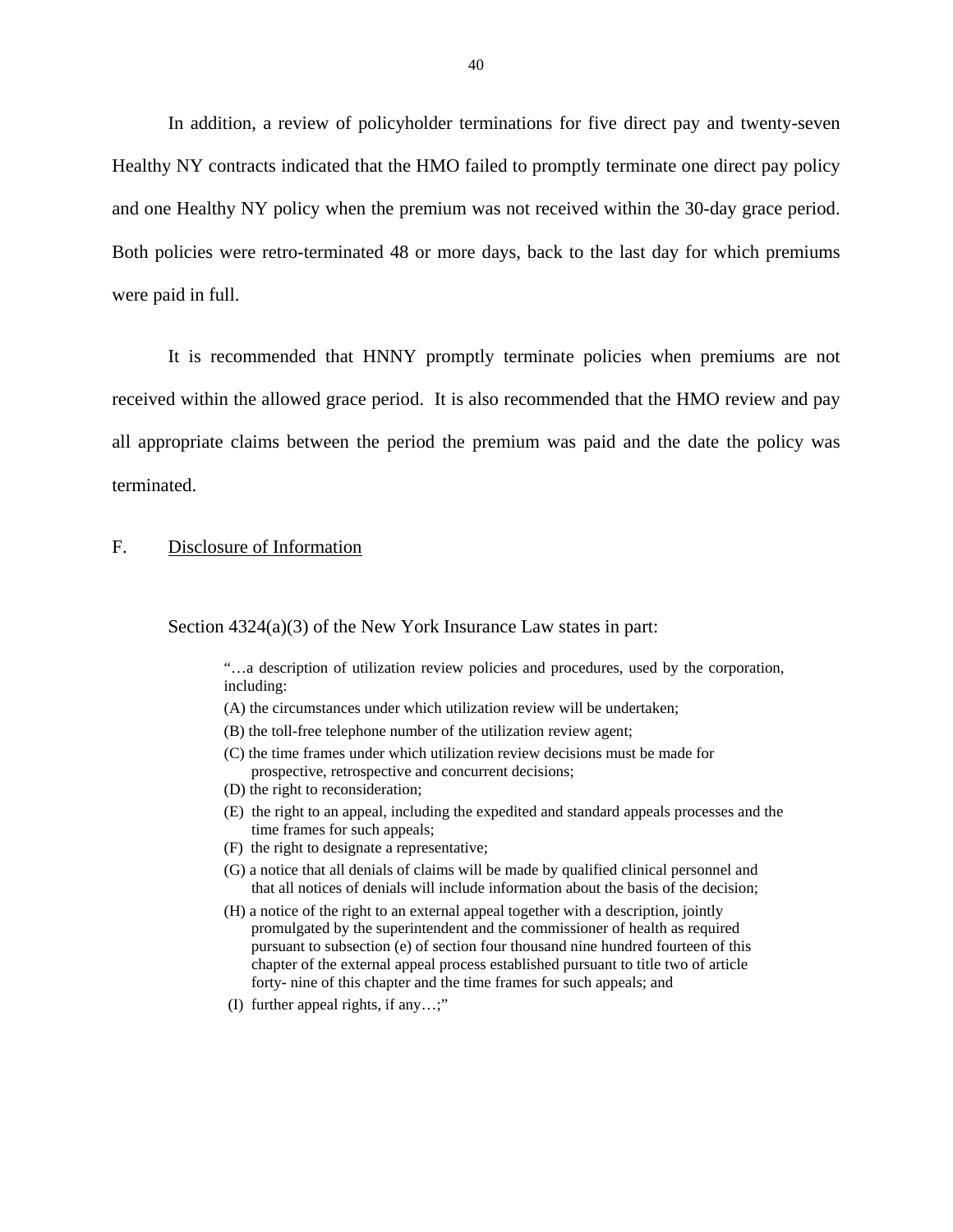A review of HNNY's Evidences of Coverage sent to members of its group policies indicated that the HMO failed to comply with Section  $4324(a)(3)(D)$  of the New York Insurance Law when its disclosure of information failed to include the member's right to reconsideration, in its description of its utilization review policy and procedures.

It is recommended that HNNY amend its disclosure of information to comply with Section 4324(a)(3)(D) of the New York Insurance Law by including the right to reconsideration, under the description of its utilization review policy and procedures.

A review of HNNY's direct pay contracts indicated that the HMO did not disclose the determination time frames for prospective, retrospective, and concurrent utilization review cases.

It is recommended that HNNY amend its disclosure of information to comply with Section 4324(a)(3)(C) of the New York Insurance Law.

Section 4324(a)(7) of the New York Insurance Law states:

"(7) a description of the grievance procedures to be used to resolve disputes between the corporation and a subscriber, including: the right to file a grievance regarding any dispute between the corporation and a subscriber; the right to file a grievance orally when the dispute is about referrals or covered benefits; the toll-free telephone number which subscribers may use to file an oral grievance; the timeframes and circumstances for expedited and standard grievances; the right to appeal a grievance determination and the procedures for filing such an appeal; the timeframes and circumstances for expedited and standard appeals; the right to designate a representative; a notice that all disputes involving clinical decisions will be made by qualified clinical personnel and that all notices of determination will include information about the basis of the decision and further appeal rights, if any;"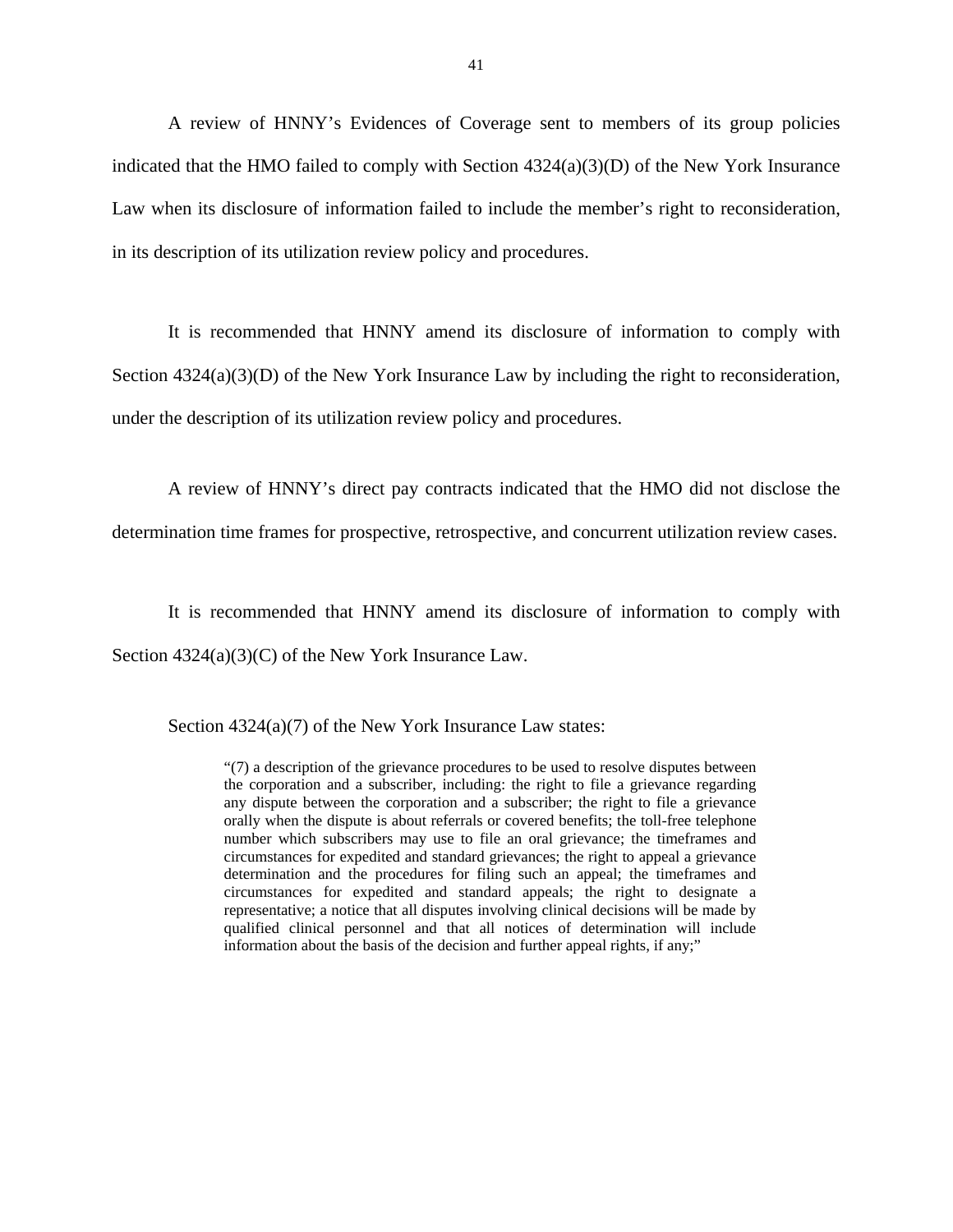#### Section 4324(b) of the New York Insurance Law states:

"Each health service, hospital service, or medical expense indemnity corporation subject to this article, upon request of a subscriber or prospective subscriber shall:

- (1) provide a list of the names, business addresses and official positions of the membership of the board of directors, officers, and members of the corporation;
- (2) provide a copy of the most recent annual certified financial statement of the corporation, including a balance sheet and summary of receipts and disbursements prepared by a certified public accountant;
- (3) provide a copy of the most recent individual, direct pay subscriber contracts;
- (4) provide information relating to consumer complaints compiled pursuant to section two hundred ten of this chapter;
- (5) provide the procedures for protecting the confidentiality of medical records and other subscriber information;
- (6) where applicable, to allow subscribers and prospective subscribers to inspect drug formularies used by such corporation; and provided further, that the corporation shall also disclose whether individual drugs are included or excluded from coverage to a subscriber or prospective subscriber who requests this information;
- (7) provide a written description of the organizational arrangements and ongoing procedures of the corporation's quality assurance program, if any;
- (8) provide a description of the procedures followed by the corporation in making decisions about the experimental or investigational nature of individual drugs, medical devices or treatments in clinical trials;
- (9) provide individual health practitioner affiliations with participating hospitals, if any;
- (10) upon written request, provide specific written clinical review criteria relating to a particular condition or disease and, where appropriate, other clinical information which the corporation might consider in its utilization review and the corporation may include with the information a description of how it will be used in the utilization review process; provided, however, that to the extent such information is proprietary to the corporation, the subscriber or prospective subscriber shall only use the information for the purposes of assisting the subscriber or prospective subscriber in evaluating the covered services provided by the organization;
- (11) where applicable, provide the written application procedures and minimum qualification requirements for health care providers to be considered by the corporation for participation in the corporation's network for a managed care product; and
- (12) disclose such other information as required by the superintendent, provided that such requirements are promulgated pursuant to the state administrative procedure act."

A review of the HNNY's direct pay POS contract indicated that the HMO did not disclose its utilization review policies and procedures, grievance procedures, or information that can be provided upon the request of the insured, or prospective insured, in accordance with Sections  $4324(a)(3)$ ,  $4324(a)(7)$  and  $4324(b)$  of the New York Insurance Law.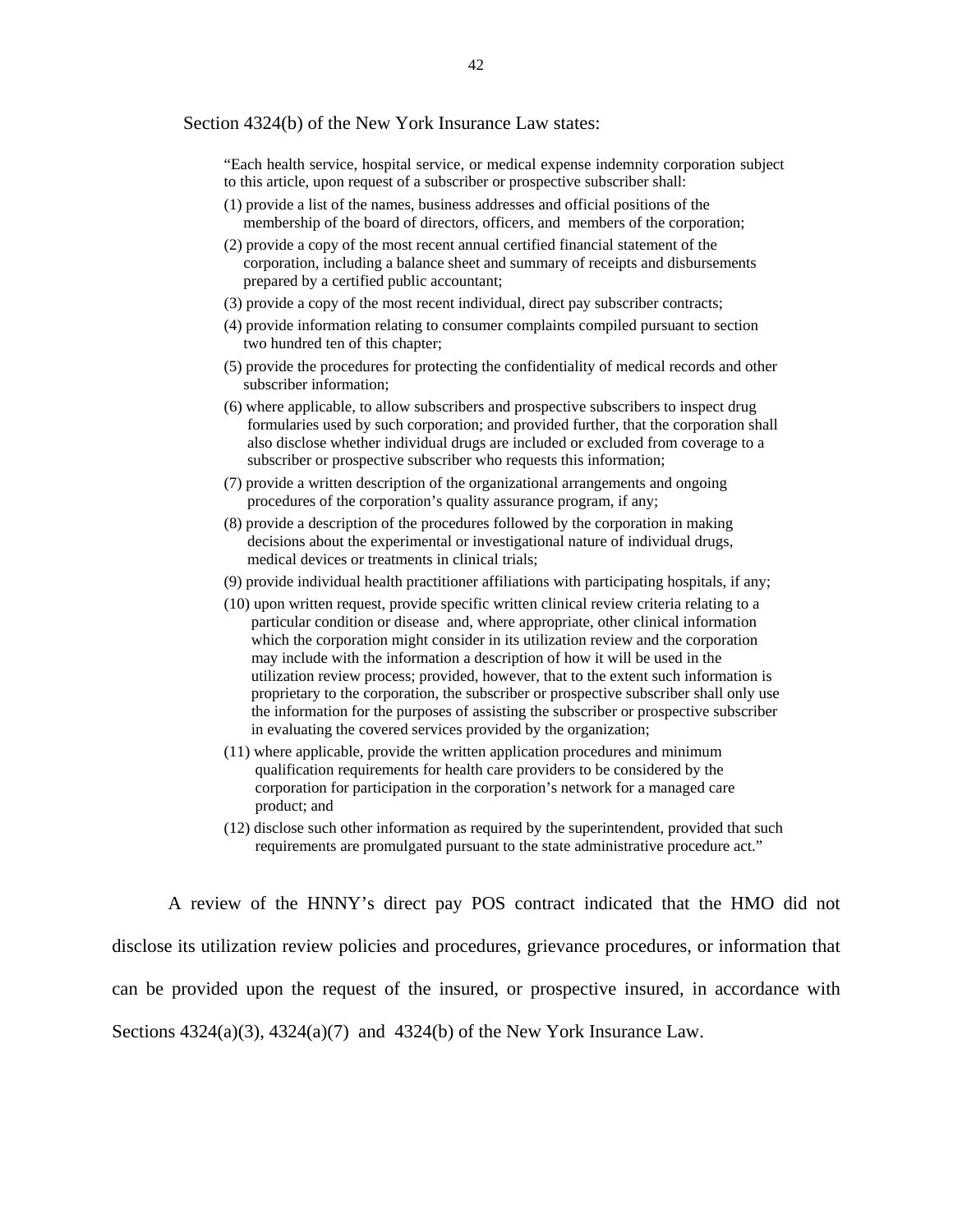It is recommended that HNNY amend its disclosure of information to effect compliance

<span id="page-45-0"></span>with Sections  $4324(a)(3)$ ,  $4324(a)(7)$ , and  $4324(b)$  of the New York Insurance Law.

#### **Agents and Brokers**

G. Agents and Brokers<br>Section  $4312(a)(1)$  of the New York State Insurance Law states:

 shall be paid on a salary basis only. It is expressly provided such solicitors are "Every corporation subject to the provisions of this article may employ solicitors or accept business from agents and brokers on a commission basis, but all solicitors exempt from obtaining a license. Commissions shall be included in the corporation's rate manual and rate filings and commissions payable by health maintenance organizations organized under this article or health maintenance organizations operating as a line of business of corporations organized under this article shall continue to be subject to existing regulations governing commissions payable by health maintenance organizations."

During the examination period, HNNY failed to include its commission schedule into its rate manual for small group and Healthy NY contracts filed with the Department in accordance with Section 4312(a)(1) of the New York Insurance Law.

It is recommended that HNNY comply with Section  $4312(a)(1)$  of the New York Insurance Law by including its commission schedules into the rate manual for its small group and Healthy NY contracts filed with this Department.

#### H. Schedule H – Aging Analysis of Claims Unpaid

Department Circular Letter No. 12 (2000) states that Prompt Pay violations incurred by the insurer's third party administrators (TPAs) and its independent practice administrators (IPAs) are the direct responsibility of the HMO and should be recorded as such in all filings and reports to this Department, regardless of who actually pays the interest or processes the claim.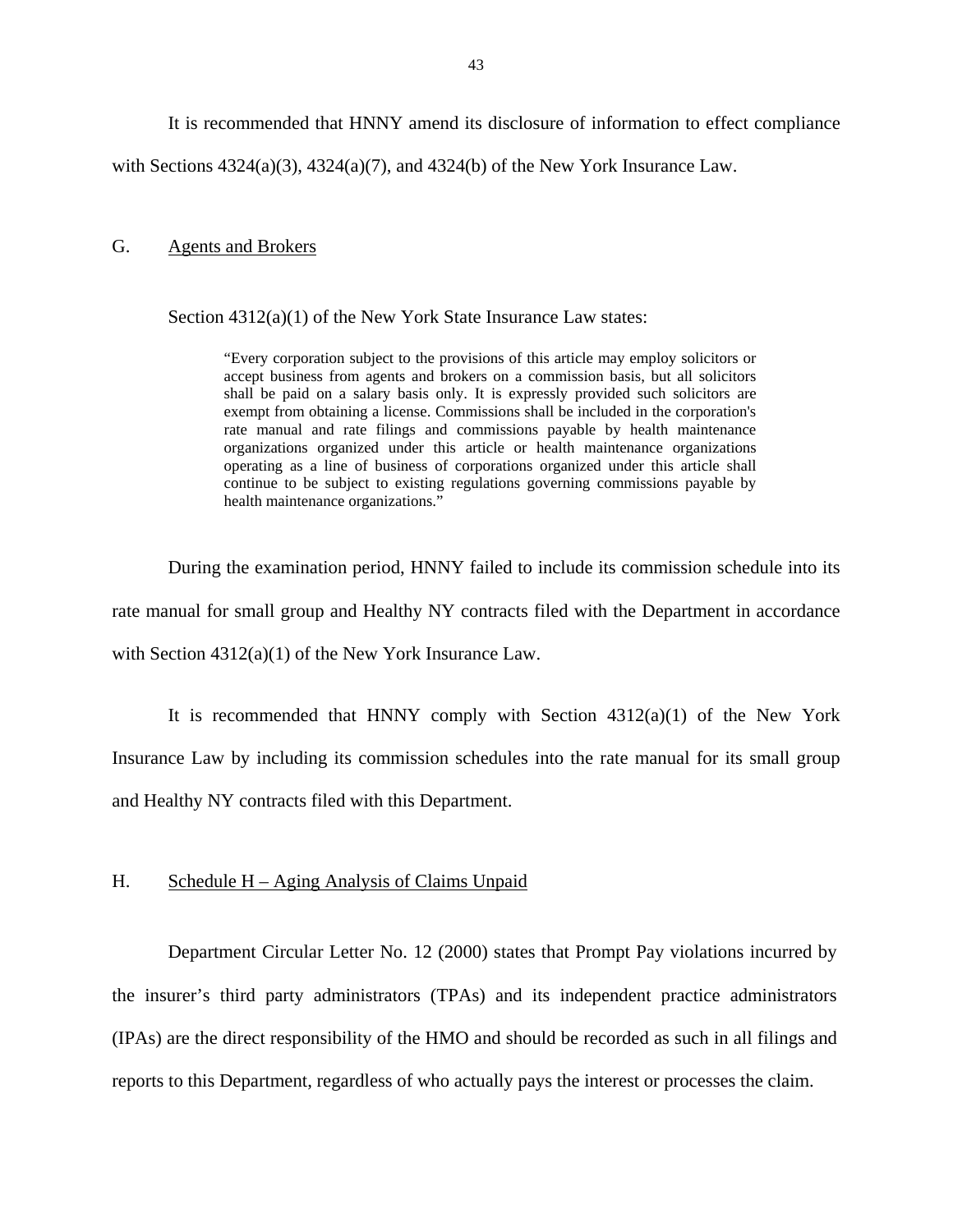<span id="page-46-0"></span>A review of the HMO's and its TPAs' and IPAs' (Health Net Pharmaceutical Services, Inc., OrthoNet, Inc., Managed Health Network Services IPA, Inc., Landmark Healthcare IPA of NY, Inc. and CareCore National, LLC.) prompt pay claims data for 2007 and the reconciliation to Schedule H – Aging analysis of claims unpaid, indicated that the following prompt pay violations were not reported in Schedule H during the examination period:

- Total number of late claims and the total amount of interest paid for institutional claims.
- Total number of late claims and the total amount of interest paid for the claims processed and paid by Health Net's TPAs and IPAs.

It is recommended that HNNY exercise due care to ensure that the information reported in its Schedule H is complete and accurate. It is also recommended that the HMO include accurate prompt pay results for its TPA claims in its filed Schedule H, as required by Department Circular Letter No. 12 (2000).

#### I. Department Circular Letter No. 9 (1999)

Department Circular Letter No. 9 (1999), dated May 25, 1999, "Adoption of Procedure Manuals", was issued to Article 43 corporations, Public Health Law Article 44 HMOs and Insurers licensed to write health insurance in New York State. It requires:

> Plan's current claims adjudication procedures, including those set forth in the "…It is recommended that the board obtain the following certifications annually: (i) from either the company's director of internal audit or independent CPA that the responsible officers have implemented the procedures adopted by the board, and (ii) from the company's general counsel a statement that the current claims manual, are in accordance with applicable statutes, rules and regulations…"

The HMO failed to obtain such certifications during the examination period.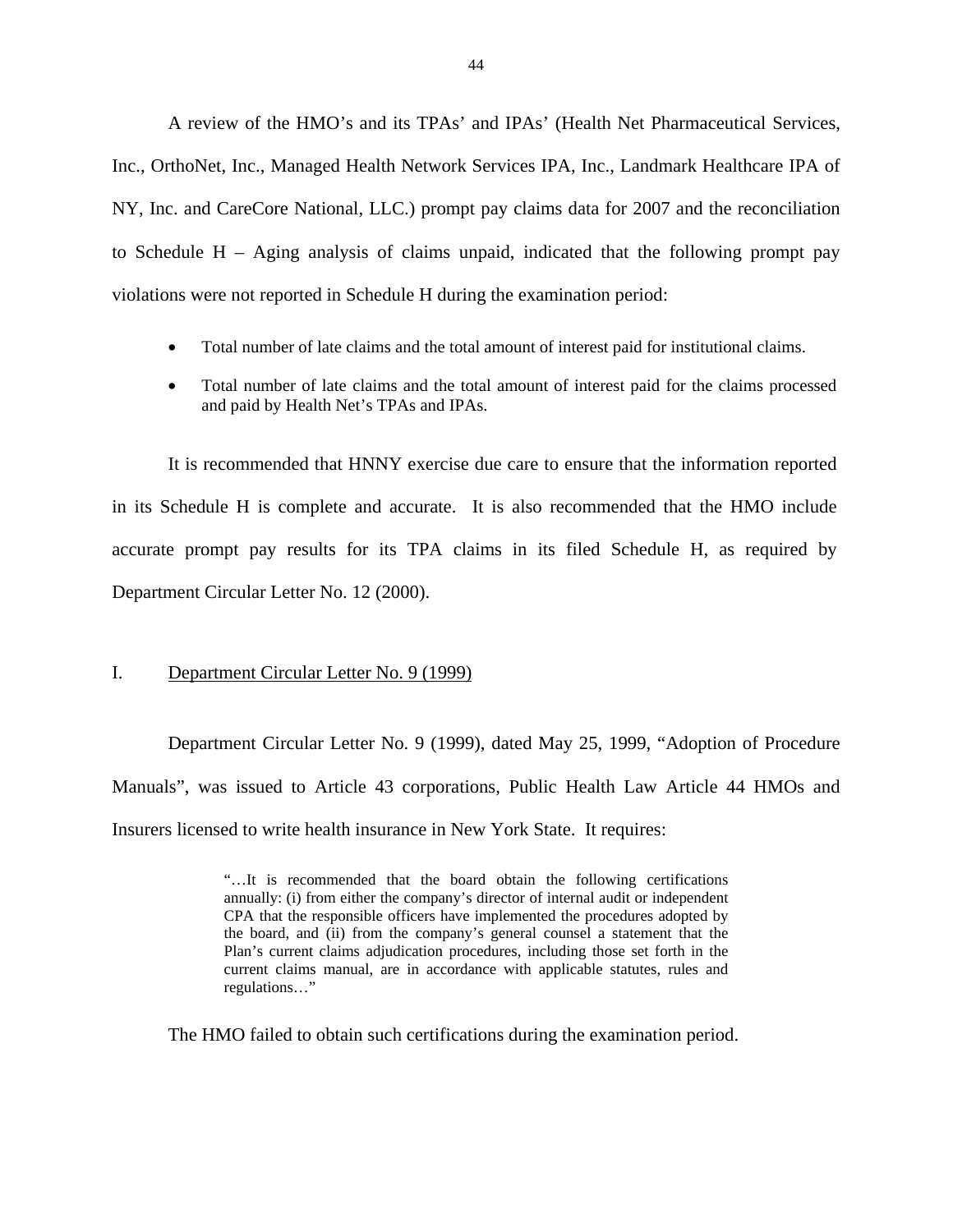<span id="page-47-0"></span>It is recommended that HNNY comply with Department Circular Letter No. 9 (1999) by obtaining the required annual certifications.

#### J. Department Circular Letter No. 5 (2002)

Department Circular Letter No. 5 (2002) states in part:

"…It is imperative that the information posted on the Department's Website accurately reflect the premium rate charged or quoted by each insurer or HMO. The rate pages on the Website are revised monthly and each insurer and HMO marketing any of the above products should institute procedures to check that the monthly rates posted on the Department's Website are identical to the rates used by the insurer or HMO when billing or quoting…"

It was noted that the HMO did not have any procedures in place to check the accuracy of the monthly rates posted on the Department's website, as required by Circular Letter No. 5 (2002).

It is recommended that HNNY comply with Department Circular Letter No. 5 (2002) by

implementing a procedure to check the accuracy of the monthly rates posted on the Department's

Website.

## K. Out-of-Network Claims

Section 2601(a) of the New York Insurance Law states in part:

"No insurer doing business in this state shall engage in unfair claim settlement practices."

In 2007, the Office of the New York Attorney General (OAG) received consumer complaints against HNINY, HNNY, and HNNE (collectively Health Net) regarding its practice of covering in-network facilities and providers under the out-of network benefits when a point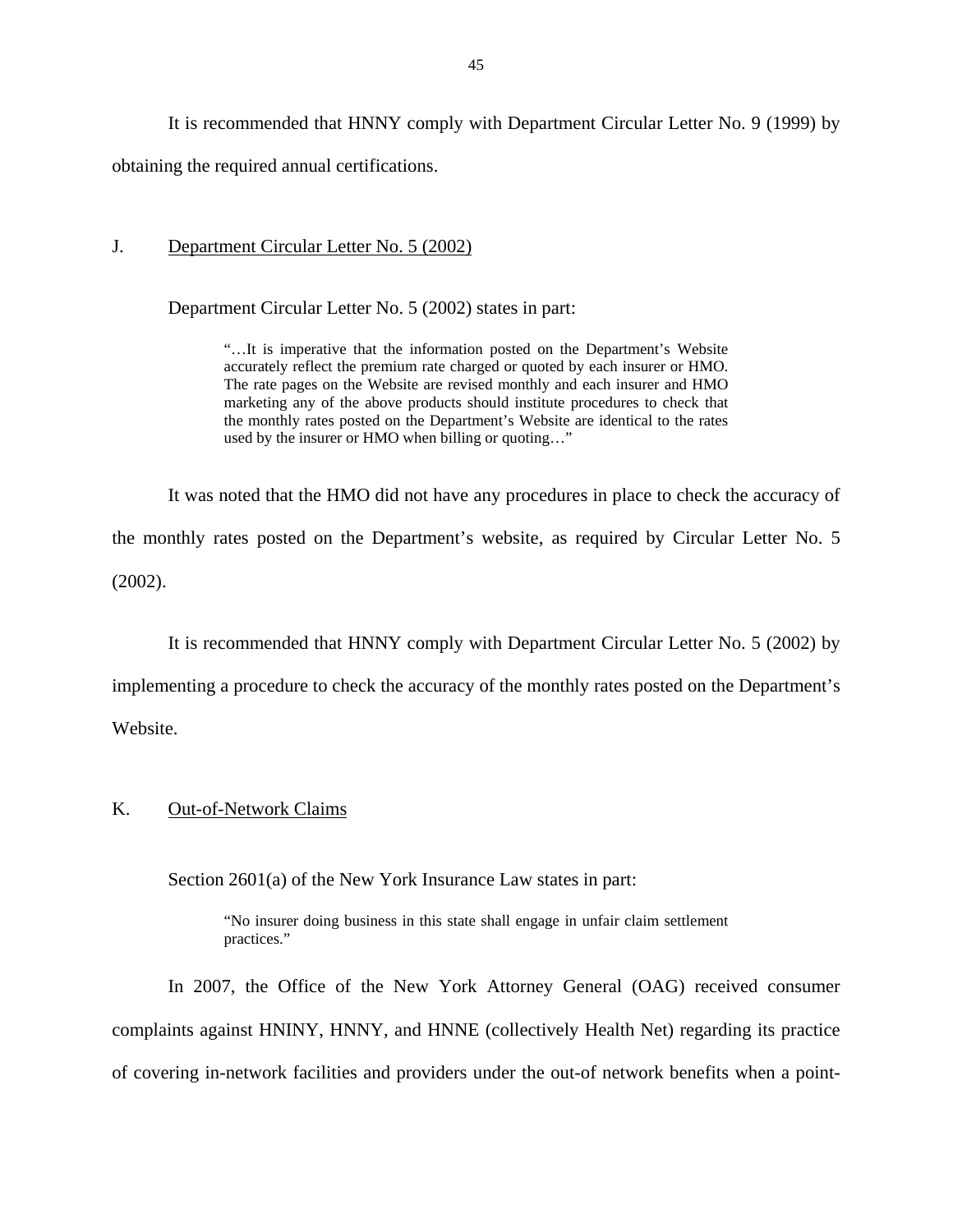of-service member was admitted by an out-of-network provider. These members were therefore responsible for higher coinsurance and deductible payments.

Health Net indicated that the claims were adjudicated in accordance with the following provision in the Evidence of Coverage (EOC), the member contract:

> "IMPORTANT NOTICE: Except in an Emergency or a second medical opinion for cancer, all Covered Services outlined in this EOC must be provided and arranged by an Advantage Platinum Physician or Advantage Platinum Specialty Provider or with Prior Authorization by us."

The OAG initiated an investigation and concluded that Health Net's EOC for its point-ofservice products, failed to adequately disclose Health Net's practice of covering an in-network facility under the out-of-network benefits, when the member is admitted to that facility by an out-of-network provider. As such, Health Net's EOCs for its point-of-service product have a capacity to mislead consumers. The OAG found that Health Net was in violation of Section 63(12) of the New York Executive Law, Section 349(a) of the New York General Business Law, and Section 2601(a) of the New York Insurance Law.

It is recommended that the HMO comply with the requirements of Section 2601(a) of the New York Insurance Law by revising its claims processing policy and discontinuing its practice of covering in-network facilities under the out-of-network benefits when the service is arranged by an out-of-network provider.

It is noted that Health Net executed an Assurance of Discontinuance with the New York AG on June 4, 2009, in which it agreed to revise its policy and perform a claims remediation.

Health Net completed its remediation on all affected claims in September 2009.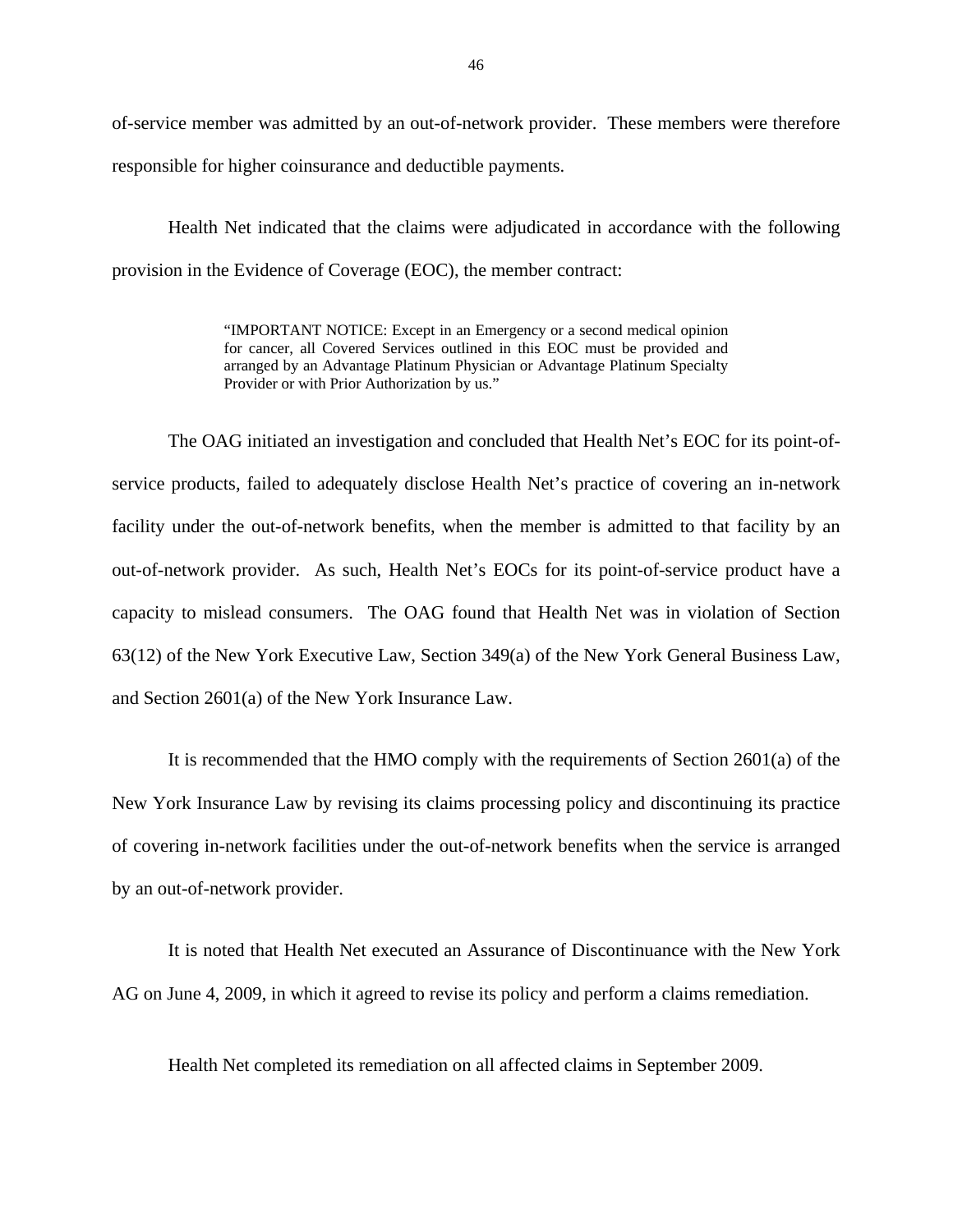#### **Record Retention**

# <span id="page-49-0"></span>L. Record Retention<br>Part 243.2(b)(8) of Department Regulation No. 152 (11 NYCRR 243) states:

 creation or until after the filing of a report on examination or the conclusion of "Any other-record for six calendar years from its creation or until after the filing of a report on examination or the conclusion of an investigation in which the record was subject to review. Any other-record for six calendar years from its an investigation in which the record was subject to review."

Part 243.2(b)(8) of Department Regulation No. 152 (11 NYCRR 243.2(b)(8)) requires the maintenance of record for six calendar years or until after the filing of a report on examination, whichever is longer. The following violations of Part 243.2(b)(8) of Department Regulation No. 152 (11 NYCRR 243.2(b)(8)) by the HMO were noted by the examiner:

- The HMO was not able to provide a copy of the grievance resolution letter for one member's grievance file.
- The HMO indicated that the letters were sent, however, it failed to document that determination letters were sent to the members and/or providers within one business day of receipt of the necessary information for concurrent utilization review files reviewed by the examiner.

It is recommended that HNNY maintain records in accordance with Part 243.2(b)(8) of Department Regulation No. 152.

#### M. Passport Contracts

It was noted in the previous market conduct examination report that the HMO's passport contract requires that members obtain a referral to see any specialist other than an obstetrician or a gynecologist. This requirement was not enforced during calendar year 2001. On July 1 of that year, the HMO issued a directive to its claim adjudicators indicating that the requirement had been removed. This requirement, however, is still contained within the Health Net contract.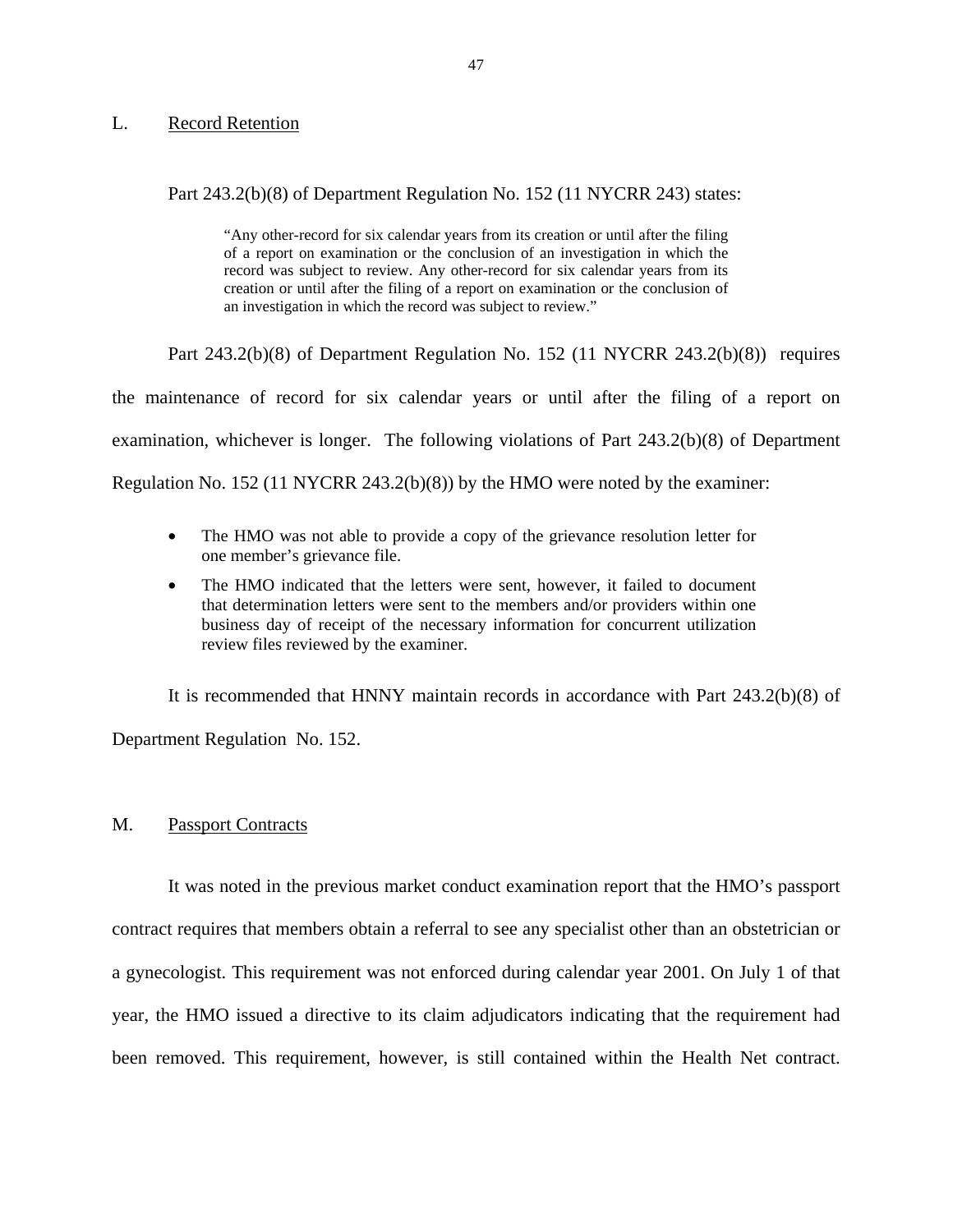Health Net has an obligation to fully enforce its contract requirements or submit revisions to its member contracts for approval by the Department.

The previous market conduct report recommended that HNNY eliminate unenforced contract provisions from its member contracts.

It was noted that the HMO did not withdraw the unenforced contract provisions from its filing with this Department. It was also noted that the HMO had stopped selling group referral plans since 2007. Currently there are only 917 members enrolled in the NY Passport Direct Pay and Individual Plan.

It is recommended that HNNY withdraw unenforced contract provisions from its filings with this Department.

#### **11. SUBSEQUENT EVENTS**

On July 20, 2009, Health Net, Inc. and UnitedHealth Group Incorporated entered into a Stock Purchase agreement to acquire the licensed subsidiaries of Health Net of the Northeast, Inc., which include HNNY.

This acquisition agreement was approved by the New York Insurance Department on December 11, 2009. Such agreement was approved previously by the Connecticut and New Jersey Insurance Departments.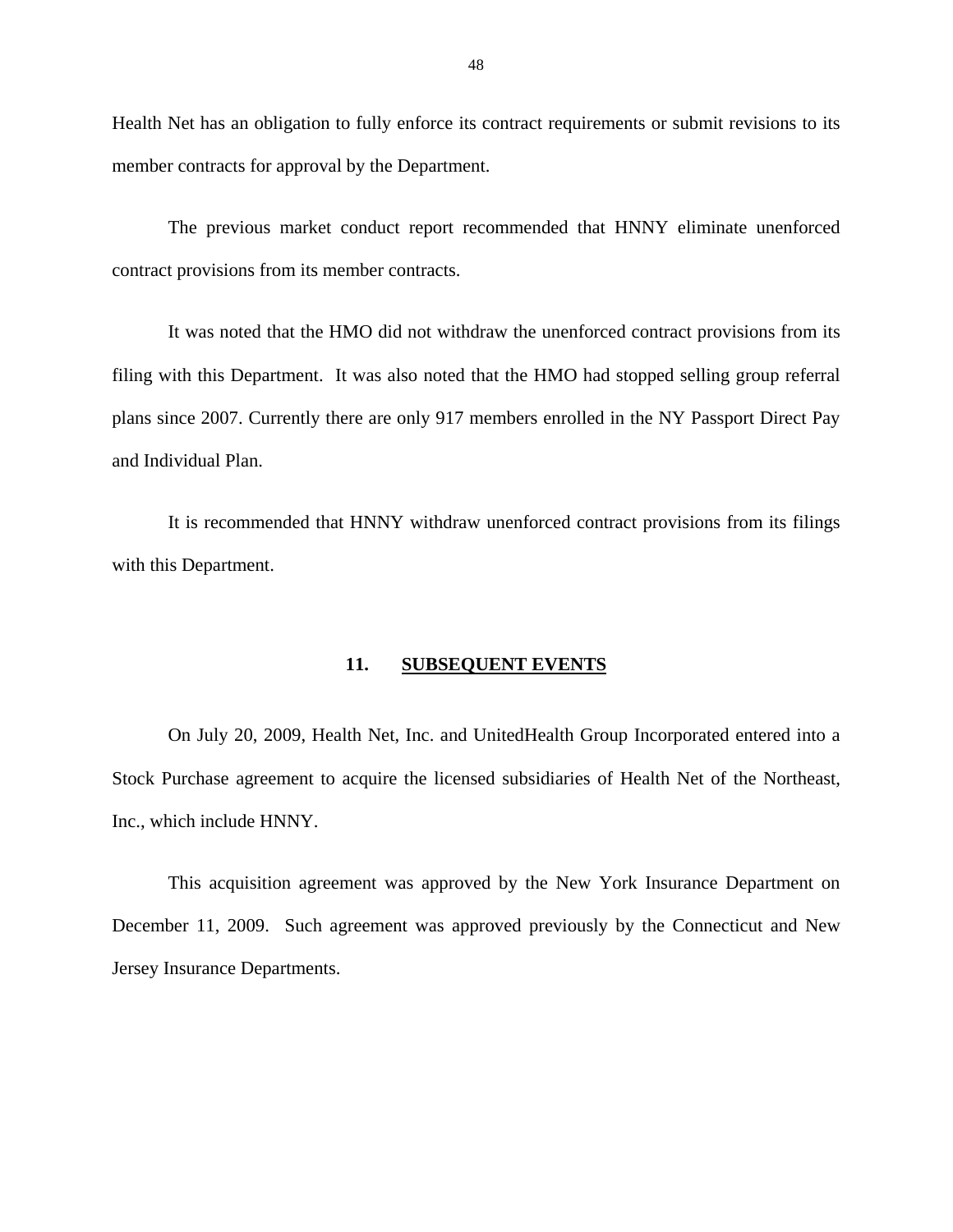#### **12. COMPLIANCE WITH PRIOR REPORTS ON EXAMINATION**

There were twenty-seven (27) comments and recommendations from the prior market conduct report on examination as of December 31, 2001. They are repeated herein as follows (page numbers refer to the prior report):

#### **ITEM NO. PAGE NO. PAGE NO.**

1. It is recommended that Health Net obtain the certifications suggested 5 by Circular Letter No. 9 (1999) and obtain annual certifications (i) from either the Plan's director of internal audit or independent CPA that the responsible officers have implemented the procedures adopted by the board, and (ii) from the Plan's general counsel a statement that the Plan's current claims adjudication procedures, including those set forth in the current claims manual, are in accordance with the applicable statutes, rules and regulations.

> *The HMO has not complied with this recommendation. A similar recommendation is contained in this report.*

2. It is recommended that the Plan prepare "report cards" for the New 6 York entities outlining the timing and accuracy of claim processing.

*The HMO has complied with this recommendation.* 

3. It is recommended that paper claims inappropriately sent to Health Net 7 instead of to the third party administrator ACS, be aged from the original received date instead of from the date the claim is received by ACS.

*The HMO has complied with this recommendation.* 

4. It is recommended that Health Net take steps to ensure it is in 10 compliance with all aspects of new York Insurance Law Section 3224 a.

*The HMO has not complied with this recommendation. A similar recommendation is contained in this report.*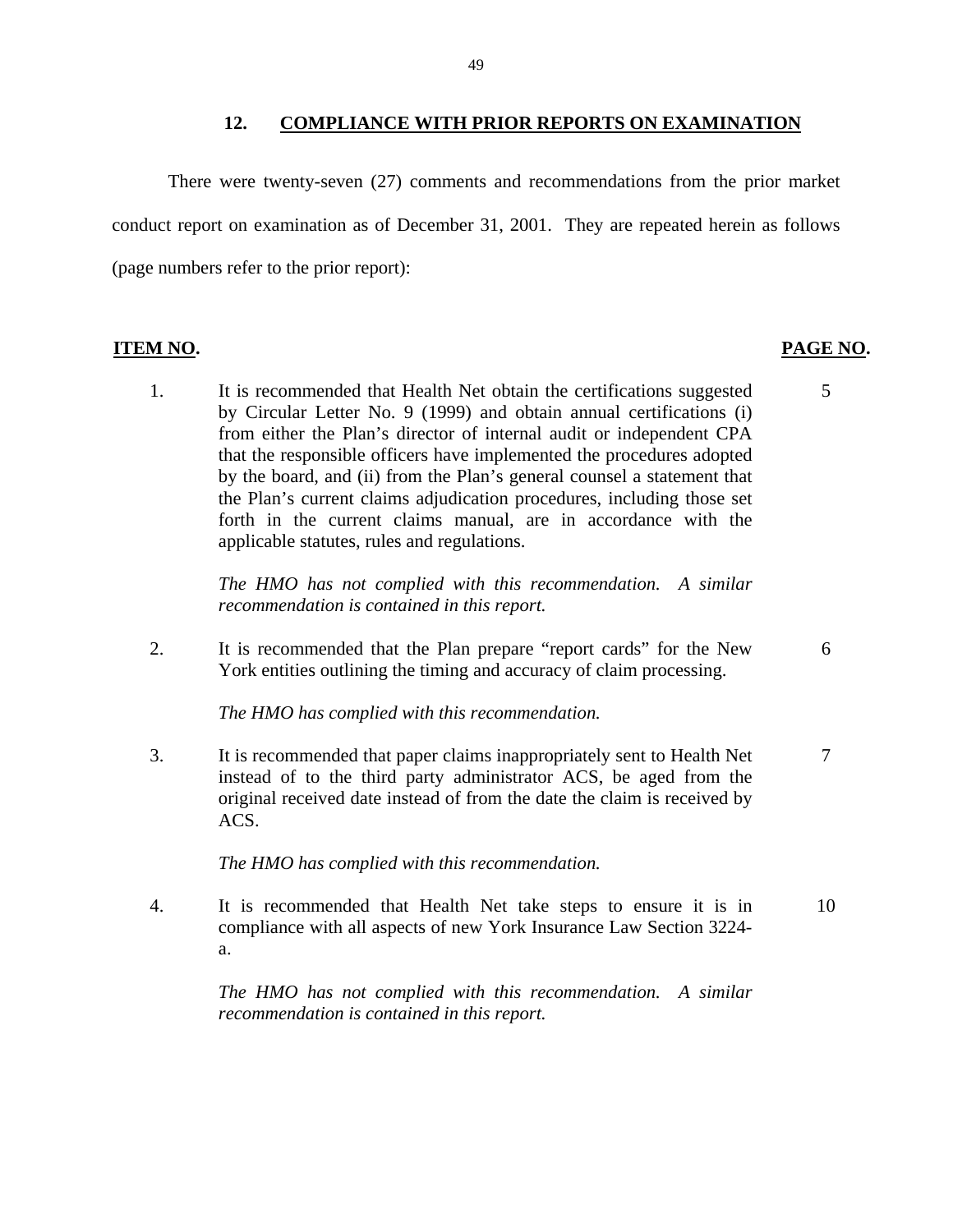| <b>ITEM NO.</b> |                                                                                                                                                                                                                                                                                                                                                       | PAGE NO. |
|-----------------|-------------------------------------------------------------------------------------------------------------------------------------------------------------------------------------------------------------------------------------------------------------------------------------------------------------------------------------------------------|----------|
| 5.              | It is recommended that the Plan calculate and pay the appropriate<br>amount of interest only when it is due.                                                                                                                                                                                                                                          | 11       |
|                 | The HMO has complied with this recommendation.                                                                                                                                                                                                                                                                                                        |          |
| 6.              | It is recommended that Health Net adjudicate all institutional claims on<br>a line by line basis, paying or requesting additional information, as<br>appropriate.                                                                                                                                                                                     | 16       |
|                 | The HMO has complied with this recommendation.                                                                                                                                                                                                                                                                                                        |          |
| 7.              | It is recommended that Health Net re-open all claims from members<br>with Point of Service coverage that were denied for a lack of<br>authorization and reconsider those claims using the member's out-of-<br>network benefit. Further, where such claims are eligible for interest<br>under New York's Prompt Pay law, such interest should be paid. | 16       |
|                 | The HMO has complied with this recommendation.                                                                                                                                                                                                                                                                                                        |          |
| 8.              | It is recommended that Health Net re-open all claims from clinics<br>within participating hospitals and re-adjudicate those claims without<br>any restrictions on the place of service.                                                                                                                                                               | 17       |
|                 | The HMO has complied with this recommendation.                                                                                                                                                                                                                                                                                                        |          |
| 9.              | It is recommended that Health Net retroactively pay all institutional<br>claims that were denied for untimely filing during the period prior to<br>its uniform enforcement of those rules.                                                                                                                                                            | 18       |
|                 | The HMO has not complied with this recommendation.                                                                                                                                                                                                                                                                                                    |          |
| 10.             | It is recommended that Health Net uniformly apply its policy regarding<br>the timeliness of claim submitted by non-institutional providers.                                                                                                                                                                                                           | 19       |
|                 | The HMO has complied with this recommendation.                                                                                                                                                                                                                                                                                                        |          |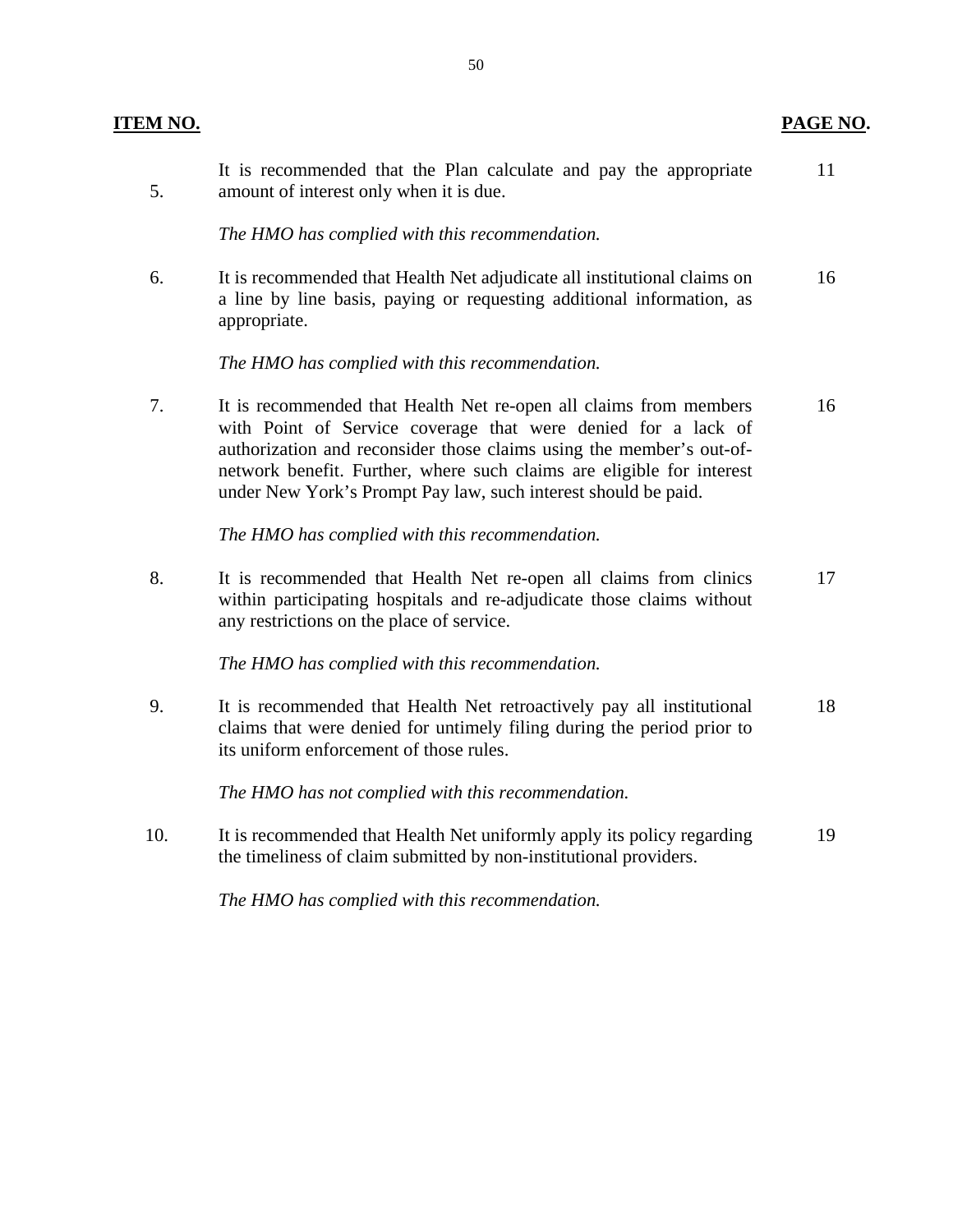# **PAGE NO.**

| 11. | It is recommended that Health Net adjudicate identical claims filed<br>multiple times in the order of their receipt. In the event that an initial<br>filing lacks sufficient information to process a claim, and a secondary<br>submission is received prior to the adjudication of the original, then the<br>original submission should be denied with an explanation indicating<br>that that submission was incomplete, and referencing the claim that<br>was paid. | 19 |
|-----|-----------------------------------------------------------------------------------------------------------------------------------------------------------------------------------------------------------------------------------------------------------------------------------------------------------------------------------------------------------------------------------------------------------------------------------------------------------------------|----|
|     | The HMO has complied with this recommendation.                                                                                                                                                                                                                                                                                                                                                                                                                        |    |
| 12. | It is recommended that Health Net eliminate unenforced contract<br>provisions from its member contracts.                                                                                                                                                                                                                                                                                                                                                              | 19 |
|     | The HMO has not complied with this recommendation. A similar<br>recommendation is contained in this report.                                                                                                                                                                                                                                                                                                                                                           |    |
| 13. | It is recommended that Health Net reprocess claims denied as a result<br>of delays in updating a provider's file.                                                                                                                                                                                                                                                                                                                                                     | 19 |
|     | The HMO has complied with this recommendation.                                                                                                                                                                                                                                                                                                                                                                                                                        |    |
| 14. | It is recommended that Health Net re-adjudicate all claims found to be<br>errors within the Department's adjudication sampling. Additionally,<br>the Plan should pay interest on such claims when it is due.                                                                                                                                                                                                                                                          | 20 |
|     | The HMO has complied with this recommendation.                                                                                                                                                                                                                                                                                                                                                                                                                        |    |
| 15. | It is recommended that Health Net have its Internal Auditors conduct a<br>claims audit for the New York entities to ensure that policies and<br>procedures are being properly applied.                                                                                                                                                                                                                                                                                | 20 |
|     | The HMO has complied with this recommendation.                                                                                                                                                                                                                                                                                                                                                                                                                        |    |
| 16. | It is recommended that the Plan re-open all claims with emergency                                                                                                                                                                                                                                                                                                                                                                                                     | 21 |

*The HMO has complied with this recommendation.* 

room denials and offer subscriber appeals.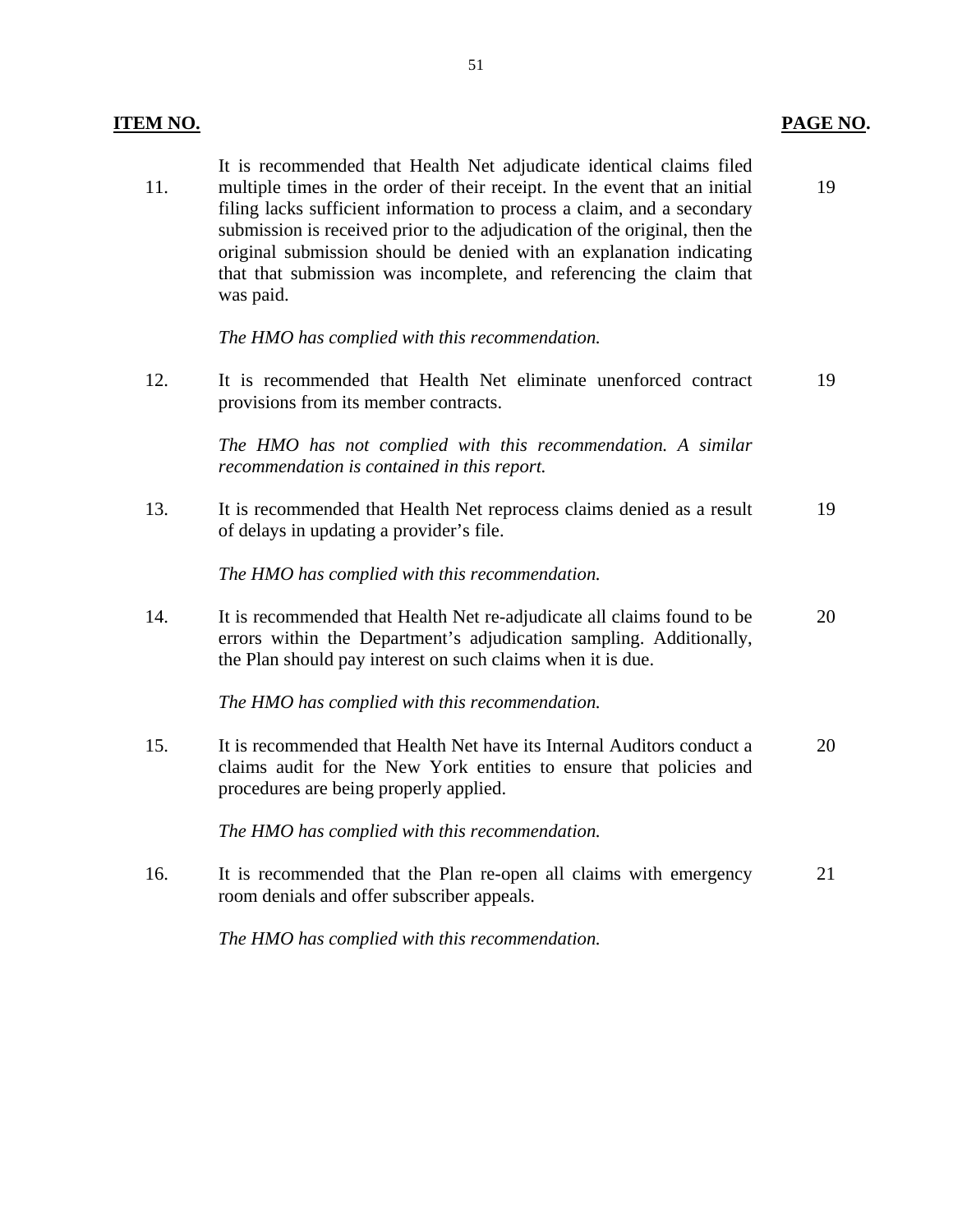| <b>ITEM NO.</b> |                                                                                                                                                                                                                                                                                                             | PAGE NO. |
|-----------------|-------------------------------------------------------------------------------------------------------------------------------------------------------------------------------------------------------------------------------------------------------------------------------------------------------------|----------|
| 17.             | It is recommended that Health Net send a revision to its members<br>clarifying member rights under New York Insurance Law.                                                                                                                                                                                  | 22       |
|                 | The HMO has complied with this recommendation.                                                                                                                                                                                                                                                              |          |
| 18.             | It is recommended that Health Net ensure that the benefit screens on its<br>claim system reflect the appropriate requirements for each level of<br>care.                                                                                                                                                    | 22       |
|                 | The HMO has complied with this recommendation.                                                                                                                                                                                                                                                              |          |
| 19.             | It is recommended that Health Net update its database on a regular<br>basis to ensure that the most current data is utilized in establishing<br>Usual, Customary and Reasonable reimbursement amounts.                                                                                                      | 24       |
|                 | The HMO has complied with this recommendation.                                                                                                                                                                                                                                                              |          |
| 20.             | It is recommended that all claims that were paid utilizing an outdated<br>database for the period 1998 through the present be reprocessed<br>utilizing the current charge that were in effect when the services were<br>rendered.                                                                           | 24       |
|                 | The HMO has complied with this recommendation.                                                                                                                                                                                                                                                              |          |
| 21.             | It is recommended that Health Net comply with NY Insurance Law<br>Section 3234(a) and send EOBs to its insureds or subscribers when<br>claims from participating providers have been<br>denied for<br>administrative purposes such as "late filing", "treatment not<br>authorized", and "missing CPT code". | 25       |
|                 | The HMO has not complied with this recommendation.                                                                                                                                                                                                                                                          |          |
| 22.             | It is recommended that Health Net comply with NY Insurance Law<br>Section $3234(b)(3)$ and include an identification of the service for<br>which the claim is made.                                                                                                                                         | 25       |
|                 | The HMO has not complied with this recommendation. A similar<br>recommendation is contained in this report.                                                                                                                                                                                                 |          |

# 52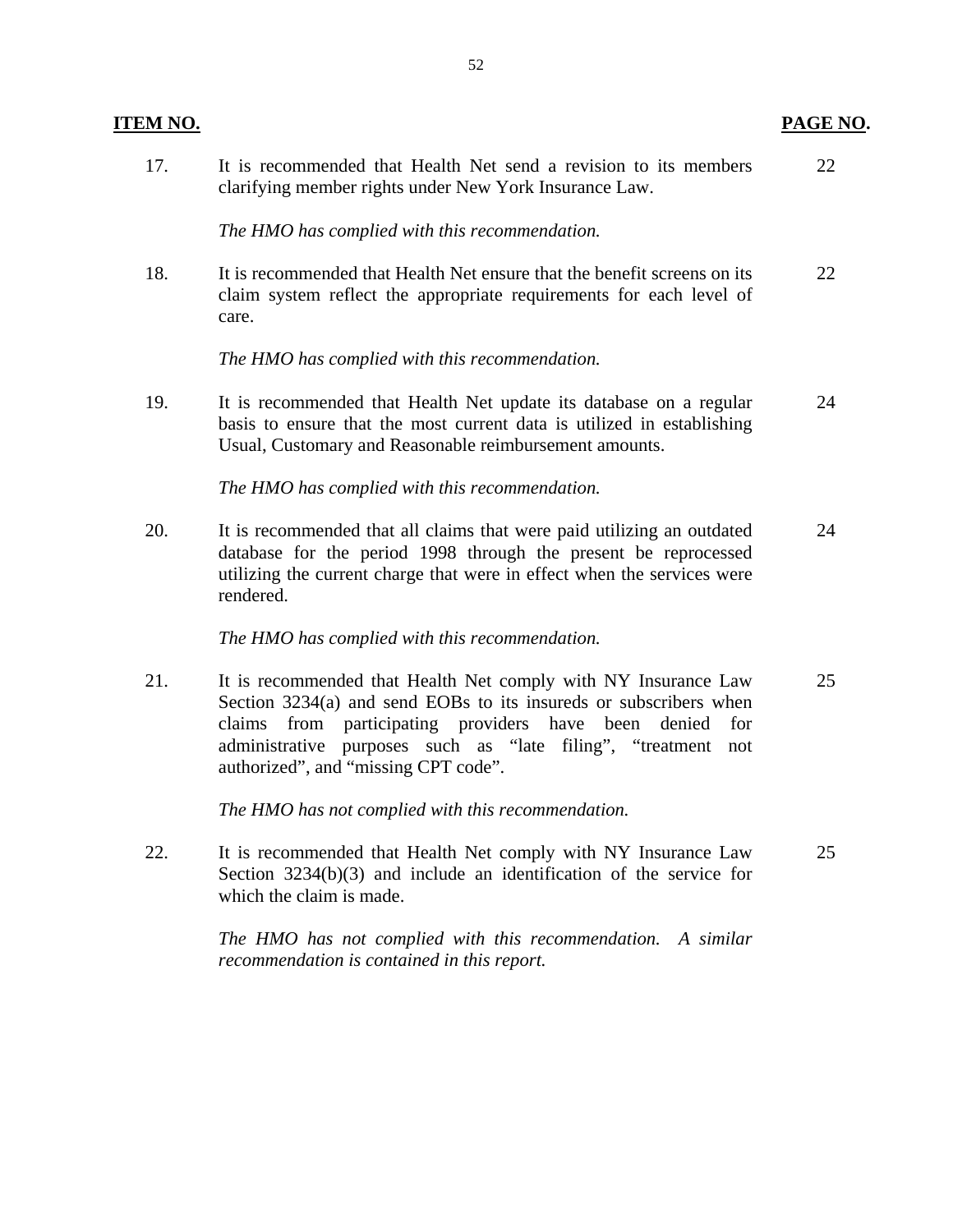#### **ITEM NO. PAGE NO.**

23. It is recommended that Health Net comply with NY Insurance Law 26 Section 3234(b)(7) and include on its EOBs a telephone number or address where an insured or subscriber may obtain clarification of the explanation of benefits, as well as a description of the time limit, place and manner in which an appeal or a denial of benefits must be brought under the policy or certificate and a notification that failure to comply with such requirements may lead to forfeiture of a consumer's right to challenge a denial or rejection, even when a request for clarification is made.

> *The HMO has partially complied with this recommendation. However, a similar recommendation is contained in this report.*

24. It is recommended that Health Net comply with the appropriate laws 27 and include appeals language in all of its initial retroactive denials for medical necessity.

*The HMO has complied with this recommendation.* 

25. It is recommended that Health Net comply with New York law and 27 include the appropriate appeals language in all adverse determination notices sent to providers.

#### *The HMO has complied with this recommendation.*

26. It is recommended that Health Net establish a record retention policy 28 in compliance with Part 243.2(b) of Department Regulation 152 (11NYCRR243), and maintain all records for a minimum of six years.

*The HMO has complied with this recommendation.* 

27. It is recommended that the Company comply with Circular Letter No. 29 5 (2002) and ensure that the rates posted on the Department website are accurate.

> *The HMO has not complied with this recommendation. A similar recommendation is contained in this report.*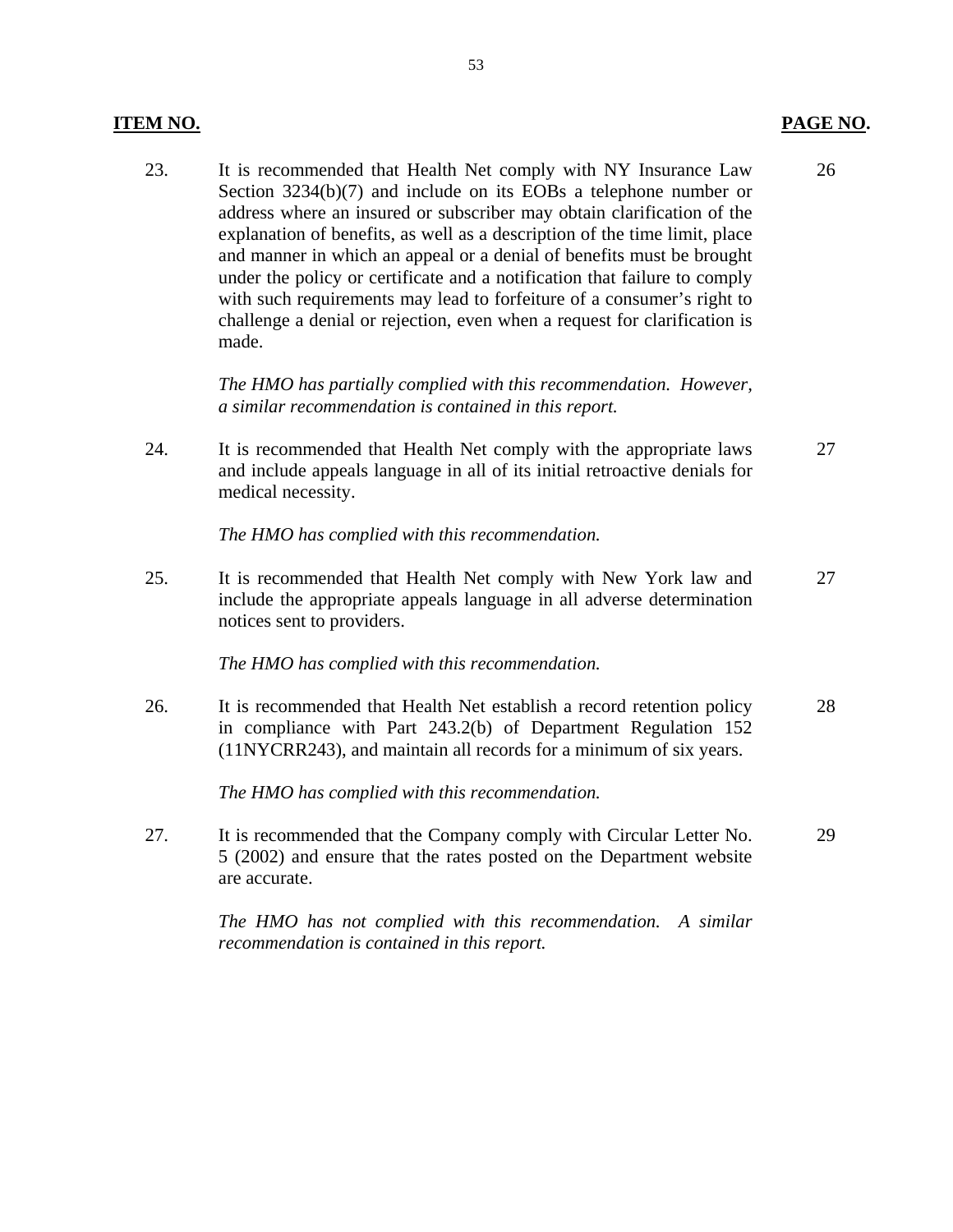There were twenty (20) comments and recommendations from the prior report as of

September 30, 2003. They are repeated herein as follows (page numbers refer to prior report):

#### **ITEM NO. PAGE NO.**

1. Members of the board have a fiduciary responsibility and must 5 evince an ongoing interest in the affairs of the insurer. It is essential that board members attend meetings consistently and set forth their views on relevant matters so that appropriate policy decisions may be reached by the board. Individuals, who fail to attend at lest one-half of the board's meeting consistently should resign or be replaced.

*The HMO has complied with this recommendation.* 

2. It is recommended that board members who are unable or unwilling 5 to attend at least one-half (1/2) of the regular board meetings should resign or be replaced. A similar recommendation was made in the prior report on examination.

*The HMO has complied with this recommendation.* 

3. It is recommended that the Plan comply with the provisions of Part 6 98-1.11(f) of the Administrative Rules and Regulations of the Health Department, and its own by-laws, by seeking to fill vacancies of its enrollee members of the board of directors in a timely manner. A similar recommendation was made in the prior report on examination.

> *The HMO has not complied with this recommendation. A similar recommendation is contained in this report.*

4. It is recommended that the Plan comply with the provisions of Part  $12$ 98-1.10(c) (10 NYCRR 98-1.10(c)) and Part 98-1.11(b) (10 NYCRR 98-1.11(b)) of the Administrative Rules and Regulations of the Health Department as regards the aggregate capital contributions which exceeded ten percent of the HMO's admitted assets at last year end. A similar recommendation was made in the prior report on examination.

*The HMO has complied with this recommendation.* 

5. It is also recommended that the minutes of the meetings of the Plan's 12 board of directors formally acknowledge and document capital contributions made by Health Net, Inc., its ultimate parent. A similar recommendation was made in the prior report on examination.

*The HMO has complied with this recommendation.*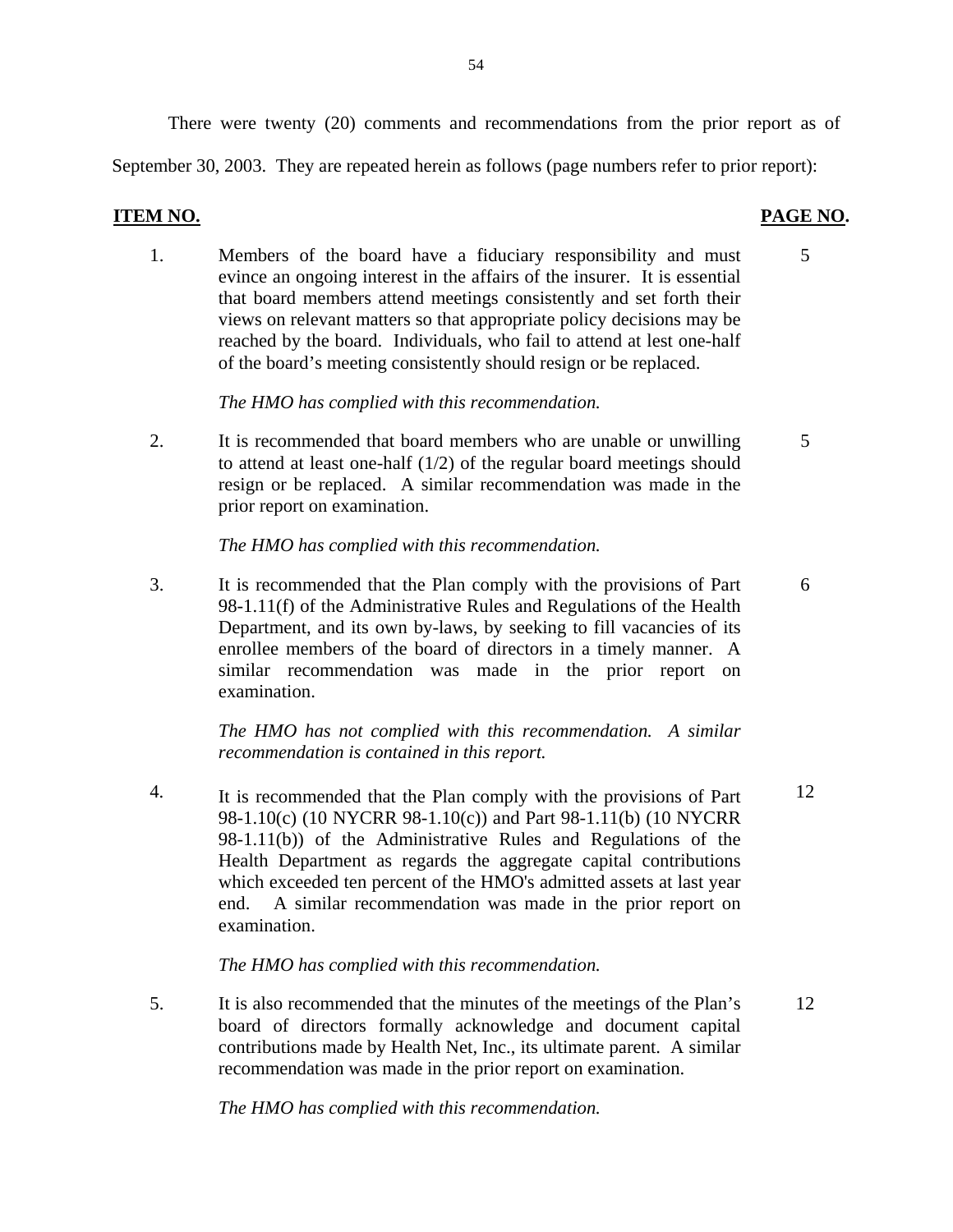#### **ITEM NO. PAGE NO. PAGE NO.**

6. It is also recommended that the commitment to provide financial support to the Plan in the event of impairment or insolvency be formalized in writing and submitted to the Departments of Health and Insurance, for review and approval pursuant to Part 98-1.10(c) of the Administrative Rules and Regulations of the Health Department (10 NYCRR 98-1.10(c)). A similar recommendation was made in the prior report on examination. 12

#### *The HMO has complied with this recommendation.*

7. It is recommended that Health Net comply with the provisions of Part 98-1.10(a) of the Administrative Rules and Regulations of the Health Department by ensuring that the terms of the financial transactions of its Administrative Services Agreement are fair and equitable a the time of the transactions, charges or fees for services performed are reasonable, and expenses incurred and payments received are allocated on an equitable basis in conformity with customary accounting practice consistently applied. 18

> *The HMO has not complied with this recommendation. A similar recommendation is contained in this report.*

8. It is also recommended the Plan comply with the provision of Part 98-1.10(c) of the Administrative Rules and Regulations of the Health Department by seeking and obtaining the Commissioner's and Superintendent's prior approval for the Administrative Services Agreement entered into with Health Net of the Northeast, Inc.

> *The HMO has not complied with this recommendation. A similar recommendation is contained in this report.*

9. It is recommended that all officers and directors submit signed conflict of interest statements during each calendar year and that the Plan establish a procedure for enforcing such policy. 20

*The HMO has complied with this recommendation.* 

10. It is also recommended the board of directors adhere to its fiduciary responsibility by properly overseeing and handling any conflicts disclosed. 21

*The HMO has complied with this recommendation.* 

55

18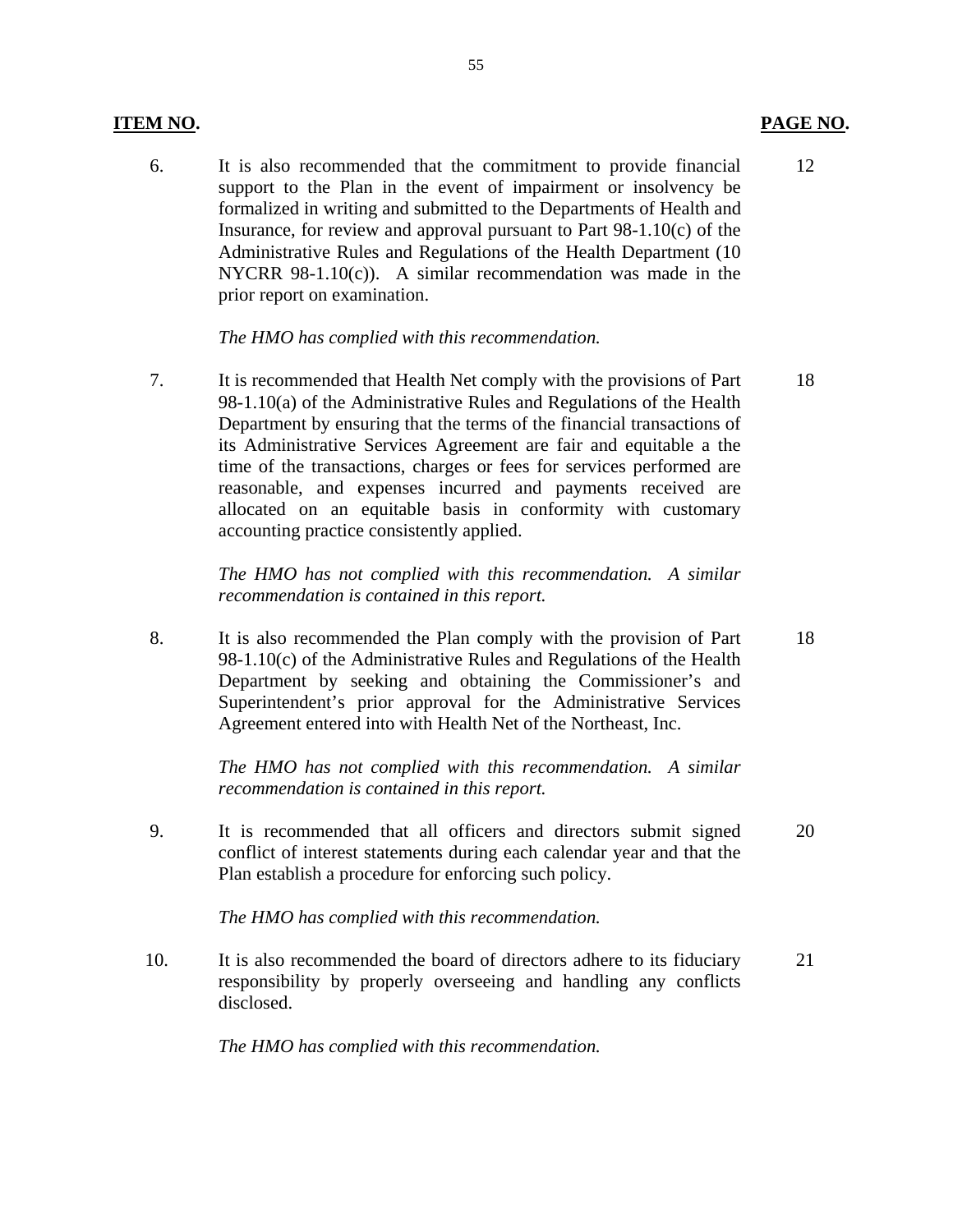#### **ITEM NO. PAGE NO.**

11. It is recommended that the board of directors authorize and approve 22 the Company's investment transactions in accordance with the provisions of Section 1411(a) of the New York Insurance Law and that documentation supporting their actions be appended to the minutes of their meetings. A similar recommendation was made in the prior report on examination.

*The HMO has complied with this recommendation.* 

12. It is recommended that the Plan amend its custodian agreements with 22-23 Fleet bank to include the requisite safeguards and controls as set forth in the Department's Rules, and in the guidelines of the Financial Examiner's Handbook of the *National Association of Insurance Commissioners*.

> *The HMO has not complied with this recommendation. A similar recommendation is contained in this report.*

13. It is recommended that the Plan properly segregate unclaimed claim 24 payments and miscellaneous unclaimed property to comply with the provisions of Sections 1316 and 1315 of the New York Abandoned Property Law respectively.

## *The HMO has complied with this recommendation*

14. It is also recommended that the Plan file all annual Reports of 24 Abandoned Property with the Office of the State Comptroller to comply with the provisions of Sections 1315 and 1316 of the New York Abandoned Property Law.

*The HMO has complied with this recommendation.* 

15. It is further recommended that the Plan annually publish a list of 25 names and last known addresses of persons appearing to be entitled to abandoned property and to file proof of such publication with the Office of the State Comptroller.

*The HMO has complied with this recommendation.* 

16. It is recommended that the Health Net's board of directors adopt a 26 plan to maintain suitable records at its principal office in New York and to submit such plan to the Superintendent for approval.

*The HMO has complied with this recommendation.*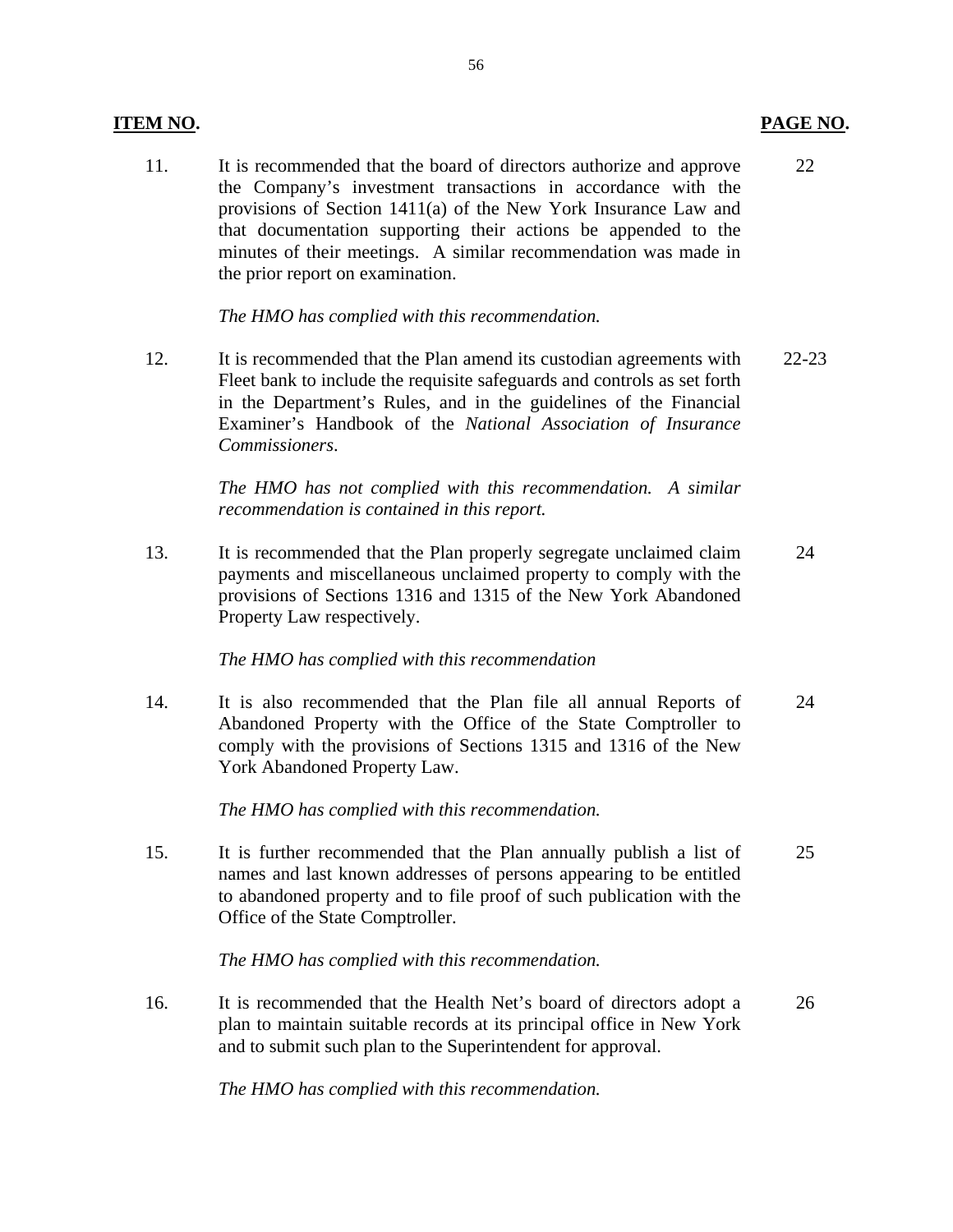#### **ITEM NO. PAGE NO.**

17. It is recommended that the Plan comply with the provisions of 32 paragraph 18 of the Statements of Statutory Accounting Principles No. 54 of the *National Association of Insurance Commissioners* by establishing the requisite liability for each line of business where a premium deficiency is indicated. In addition, such deficiencies should not be offset by anticipated profits in other liens of business and such liabilities should be accrued for any loss contracts, even if the contract period has not yet started.

*The HMO has not complied with this recommendation.* 

18. It is recommended that the Plan comply with the terms and 38 conditions of the fraud plan approval letter dated September 16, 2004.

#### *The HMO has complied with this recommendation.*

19. It is also recommended that the Plan add appropriate staff to its fraud 38-39 investigation unit so that fraud can be investigated and prevented more effectively in accordance with the provisions of Section 409(b)(1) of the New York Insurance Law.

## *The HMO has complied with this recommendation.*

20. It is further recommended that the Plan comply with the provisions of 39 Section 405(a) of the New York Insurance Law as regards suspected fraudulent transactions by submitting to the insurance frauds Insurance Department Frauds Bureau on a form prescribed by the superintendent, the information requested by the form and such additional information relative to the factual circumstances of the transactions and the parties involved as the superintendent may require.

*The HMO has complied with this recommendation.*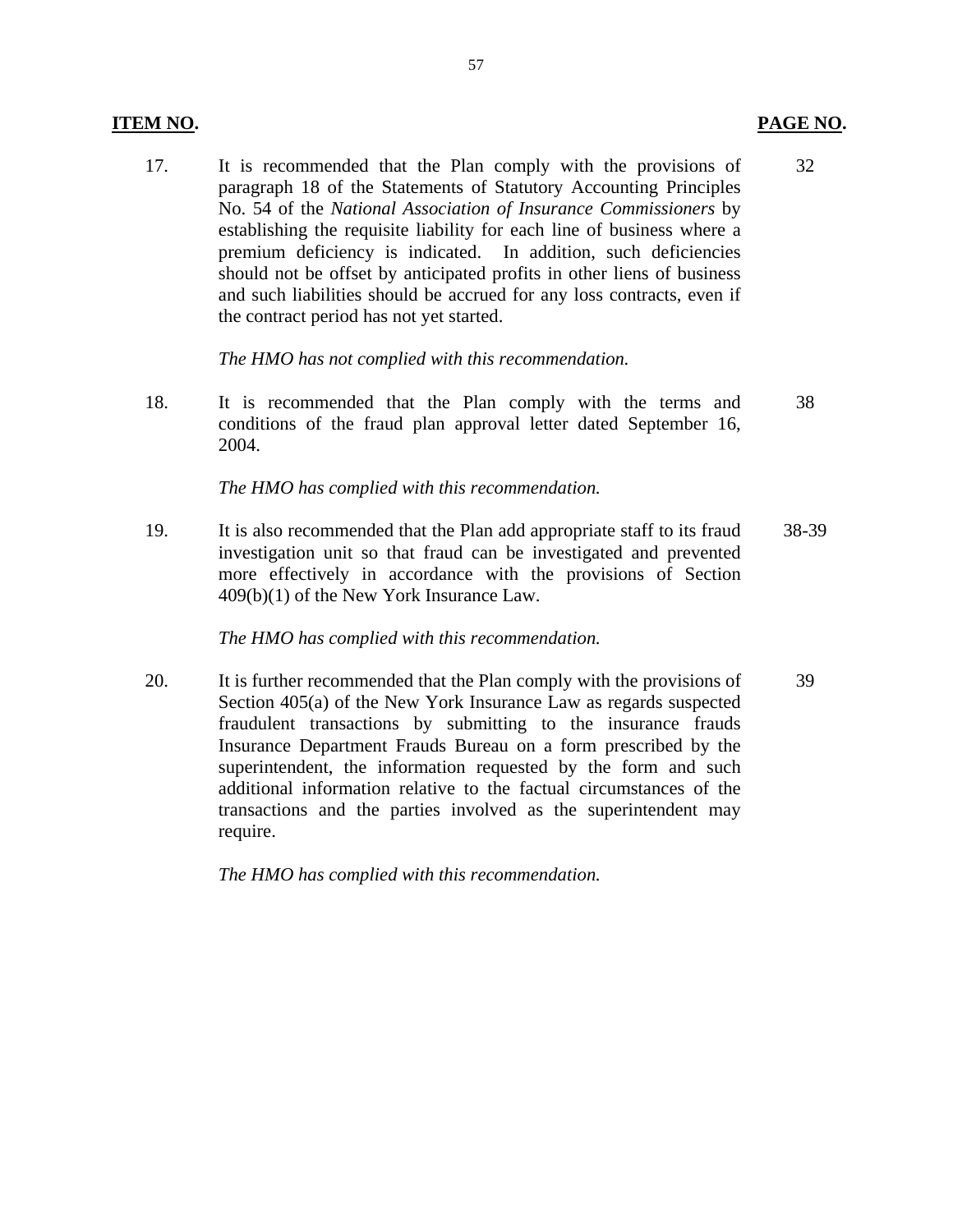## **13. SUMMARY OF COMMENTS AND RECOMMENDATIONS**

#### **ITEM**

#### PAGE NO.

7

#### **Management and Controls**

A. Management and Controls<br>It is recommended that the HMO comply with Part 98-1.11(g)(1) of the Administrative Rules and Regulations of the Health Department and its own by-laws, by maintaining at least 20 percent of its board members with enrollees.

> A similar recommendation was made in the prior report on examination.

#### **Holding Company System**

- B. Holding Company System<br>i. It is recommended that the HMO comply with the provisions of Part 98-1.10(c) of the Administrative Rules and Regulations of the Health Department and obtain the prior approval of the Commissioner of Health and the Superintendent of Insurance for all administrative services agreements that the HMO enters into with other members of its holding company system that involve five-percent or more of its prior year-end admitted assets. Thirtyday prior notice to the Commissioner and the Superintendent is required for services rendered on a regular or systematic basis that involve less than five-percent of its prior year-end admitted assets, before implementing such agreements.
	- ii. It is recommended that the HMO comply with the provisions of Part 98-1.10(c) of the Administrative Rules and Regulations of the Health Department and obtain the prior approval of the Commissioner of Health and the Superintendent of Insurance for all pharmacy benefits management services agreements that the HMO enters into with other members of its holding company system that involve five-percent or more of its prior year-end admitted assets. Thirty-day prior notice to the Commissioner of Health and the Superintendent of Insurance is required for services rendered on a regular or systematic basis that involve less than five-percent of its prior year-end admitted assets, before implementing the agreements. 13-14

12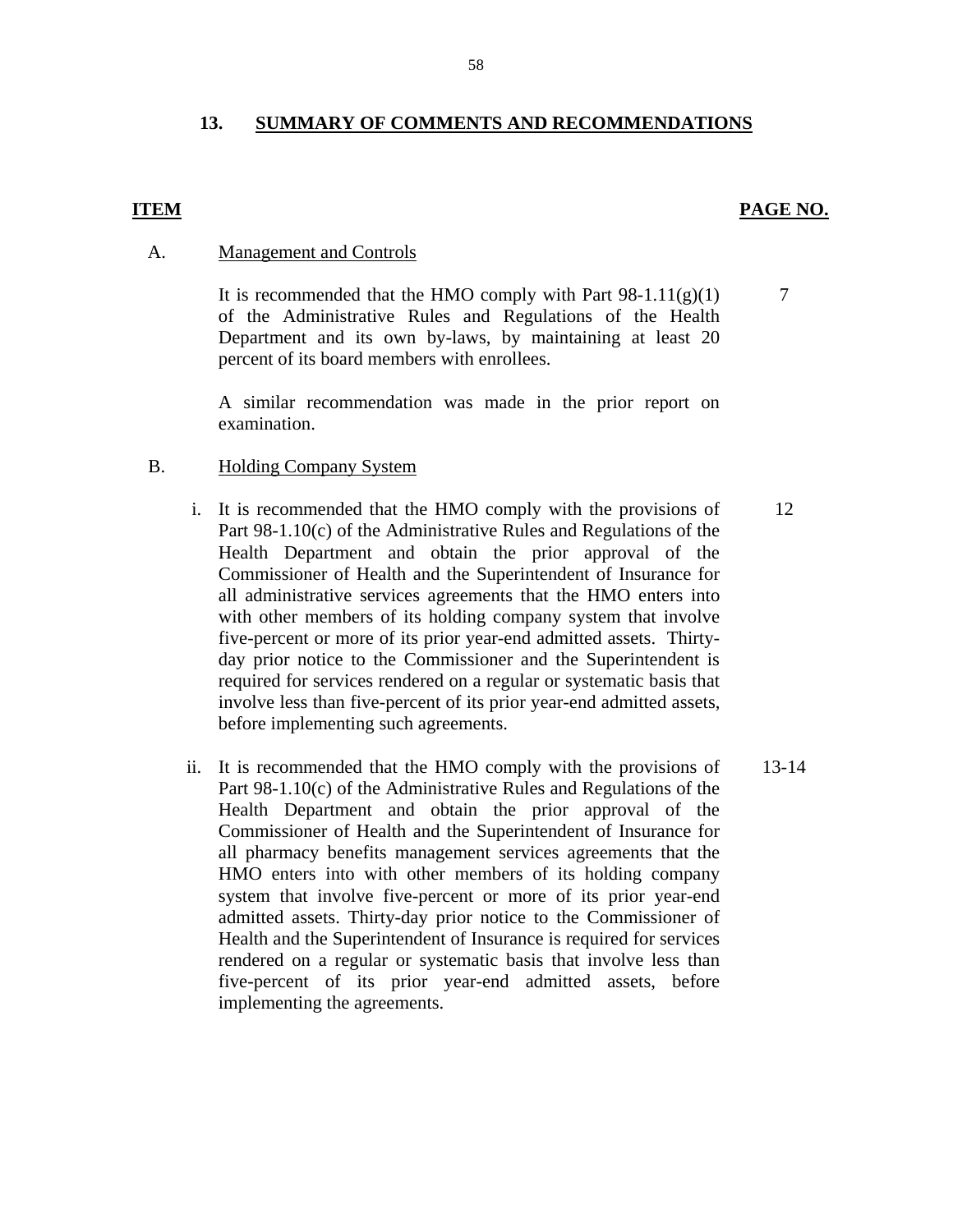#### **ITEM** PAGE NO.

iii. It is recommended that the HMO comply with the provisions of Part 98-1.10(a) of the Administrative Rules and Regulations of the Health Department (10 NYCRR 98-1.10(a)) by obtaining the pharmacy rebates from HNPS and by ensuring that the contractual terms regarding the financial transactions of its pharmacy benefits management services agreements are fair and equitable. 14

#### **Accounts and Records**

- C. Accounts and Records<br>i. It is recommended that the HMO amend its custodial agreements with the Bank of New York and the Bank of America to include the requisite safeguards as set forth by the New York Insurance Department and as included within the guidelines of the *Financial Condition Examiners Handbook of the National Association of Insurance Commissioners.*  16
	- ii. It is recommended that HNNY record direct expenses in accordance with Paragraph 9 of SSAP No. 70 of the NAIC Accounting Practices and Procedures Manual. 18
	- iii. It is also recommended that expenses incurred be allocated to the HMO on an equitable basis, in accordance with Part 98-1.10(a)(3) of the Administrative Rules and Regulations of the New York Health Department. 18
	- iv. It is recommended that HNNE and HNNY continue to review and refine the allocation methodologies used to distribute expenses across cost centers. 18
	- v. It is recommended that HNNY disclose all required financial information relative to its ASO business, including the gross reimbursement for medical costs incurred relative to its ASO business within the "Notes to the Financial Statements" section of its annual statement filings, in accordance with Paragraph 12(b) of SSAP No. 47 of the NAIC Accounting Practices and Procedures Manual. 19
	- vi. It is recommended that HNNY charge adequate rates relative to its ASO business. 20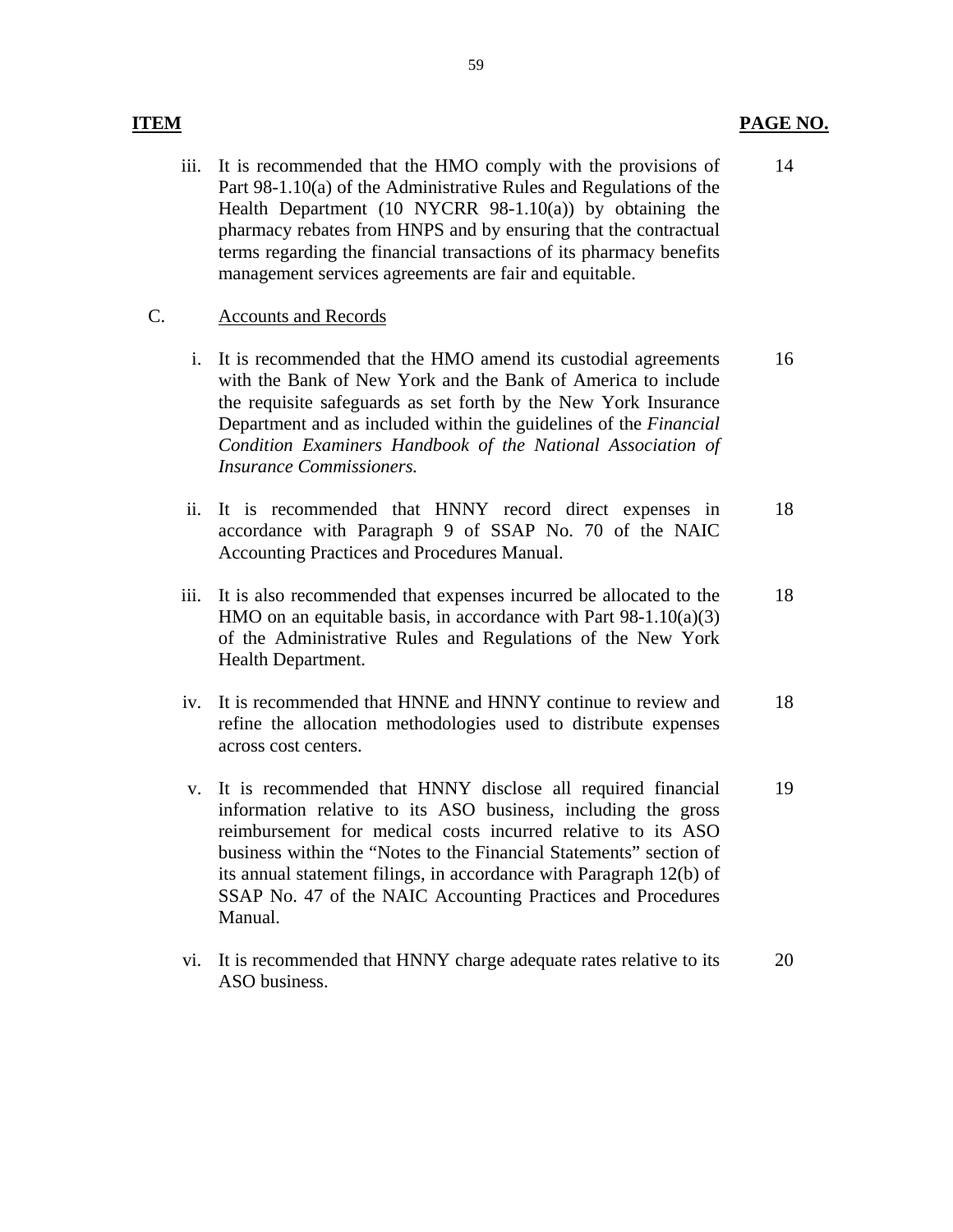vii. It is recommended that the Plan exercise due care to ensure that the information reported within its filed Data Requirements Statements is accurate. It is also recommended that the HMO properly segregate and report its large and small groups within its statements filed with this Department. 20

## **Health Care and Other Amounts Receivable**

- D. Health Care and Other Amounts Receivable<br>i. It is recommended that the HMO consider reporting the amounts due relative to pharmacy rebates within the "Receivables From Parent, Subsidiaries and Affiliates" account of its filed quarterly and annual statements. 24
	- ii. It is also recommended that the HMO comply with SSAP No. 84 of the NAIC Accounting Practices and Procedures Manual and report such pharmacy rebates as a reduction to claims expenses in its filed quarterly and annual statements. 25

## Premium Deficiency Reserve

E. Premium Deficiency Reserve<br>It is recommended that HNNY comply with the provisions of paragraph 18 of the Statements of Statutory Accounting Principles No. 54 of the NAIC Accounting Practices and Procedures Manual by establishing the requisite liability for each line of business where a premium deficiency is indicated. In addition, such deficiencies should not be offset by anticipated profits in other lines of business and such liabilities should be accrued for all loss contracts, even if the contract period has not yet started. 27

## Prompt Pay Law

- F. Prompt Pay Law<br>i. It is recommended that HNNY take steps to ensure compliance with Sections 3224-a(a), and (c) of the New York Insurance Law. 31
	- ii. It is recommended that HNNY take steps to ensure compliance with Sections 3224-a(b) of the New York Insurance Law. 32

## **Explanation of Benefits Statements**

G. Explanation of Benefits Statements<br>It is recommended that HNNY issue EOBs that are in compliance with the requirements of Sections  $3234(b)(3)$ ,  $(b)(6)$  and  $(b)(7)$  of the New York Insurance Law. 34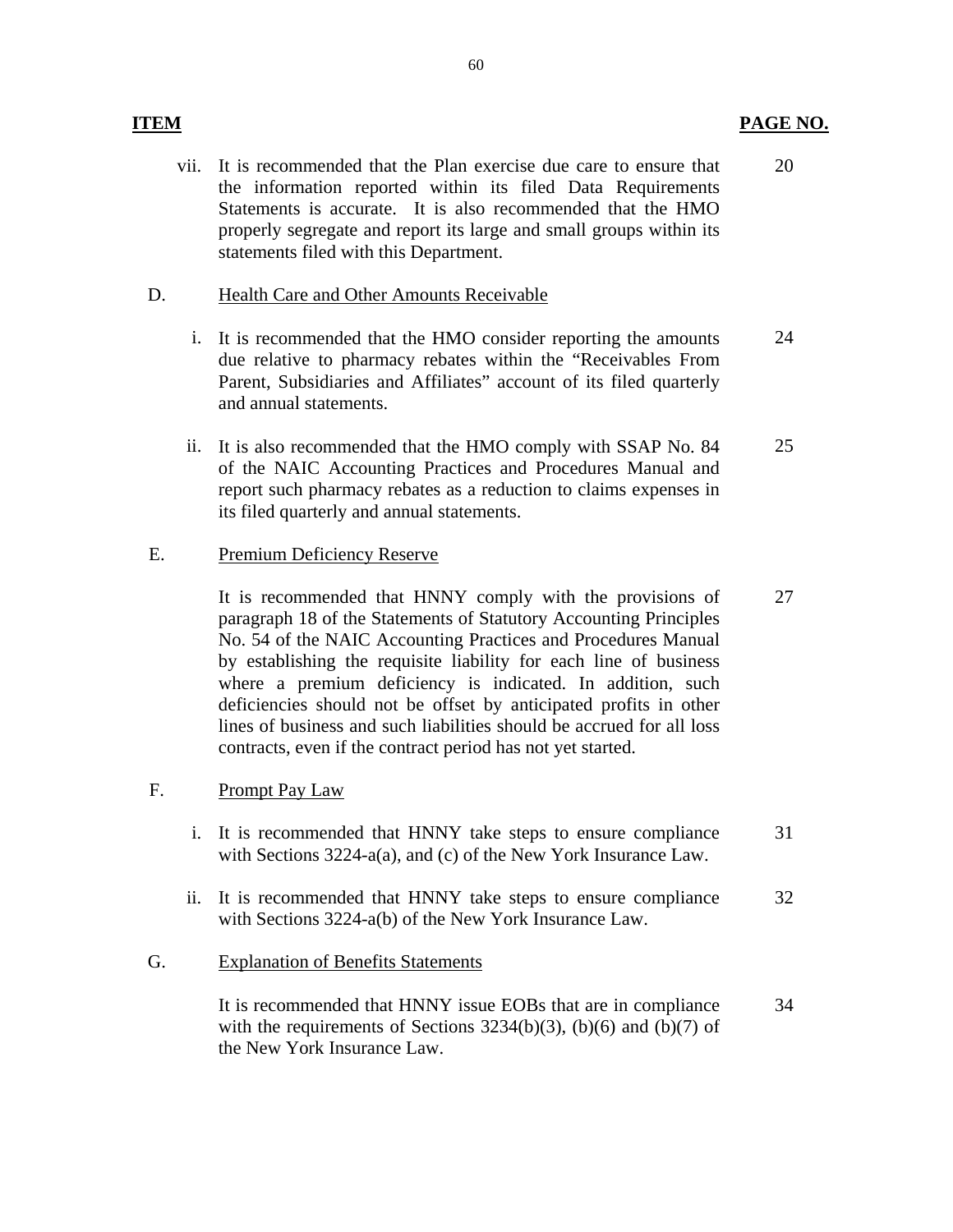## **ITEM PAGE NO.**

## **Utilization Review**

- H. Utilization Review<br>i. It is recommended that the HMO comply with the provisions of Section 4903(2) of the New York Public Health Law and provide notice of determinations by telephone and in writing within three business days of receipt of necessary information for all utilization review determinations requiring pre-authorization. 35
	- ii. It is recommended that HNNY comply with Section 4903(3) of the New York Public Health Law by updating its policy on concurrent utilization review to provide that the utilization review determination by phone and in writing be performed within one business day of the receipt of the necessary information. 36
	- iii. It is recommended that HNNY update its policy on retrospective appeals so that it is in compliance with Section 4904(1) of the New York Public Health Law and allow the enrollee's health care provider to appeal without the member's consent. 36

#### Grievances and Appeals

- I. Grievances and Appeals<br>i. It is recommended that HNNY comply with its grievance policy by issuing the final determination letter in a timely manner (within 60 days), in compliance with its policy. 37
	- ii. It is recommended that HNNY comply with Section 4408-a(9) of the New York Public Health Law and its appeal policy by providing a determination of coverage within thirty days after the receipt of all necessary information. 38
	- iii. It is recommended that HNNY comply with Section 4408-a(11) of the New York Public Health Law and its appeal policy by resolving all appeals in an expeditious manner (30 days). 39

## **Retro-termination of Policies**

J. Retro-termination of Policies<br>It is recommended that HNNY promptly terminate policies when premiums are not received within the allowed grace period. It is also recommended that the HMO review and pay all appropriate claims between the period the premium was paid and the date the policy was terminated. 40

#### 61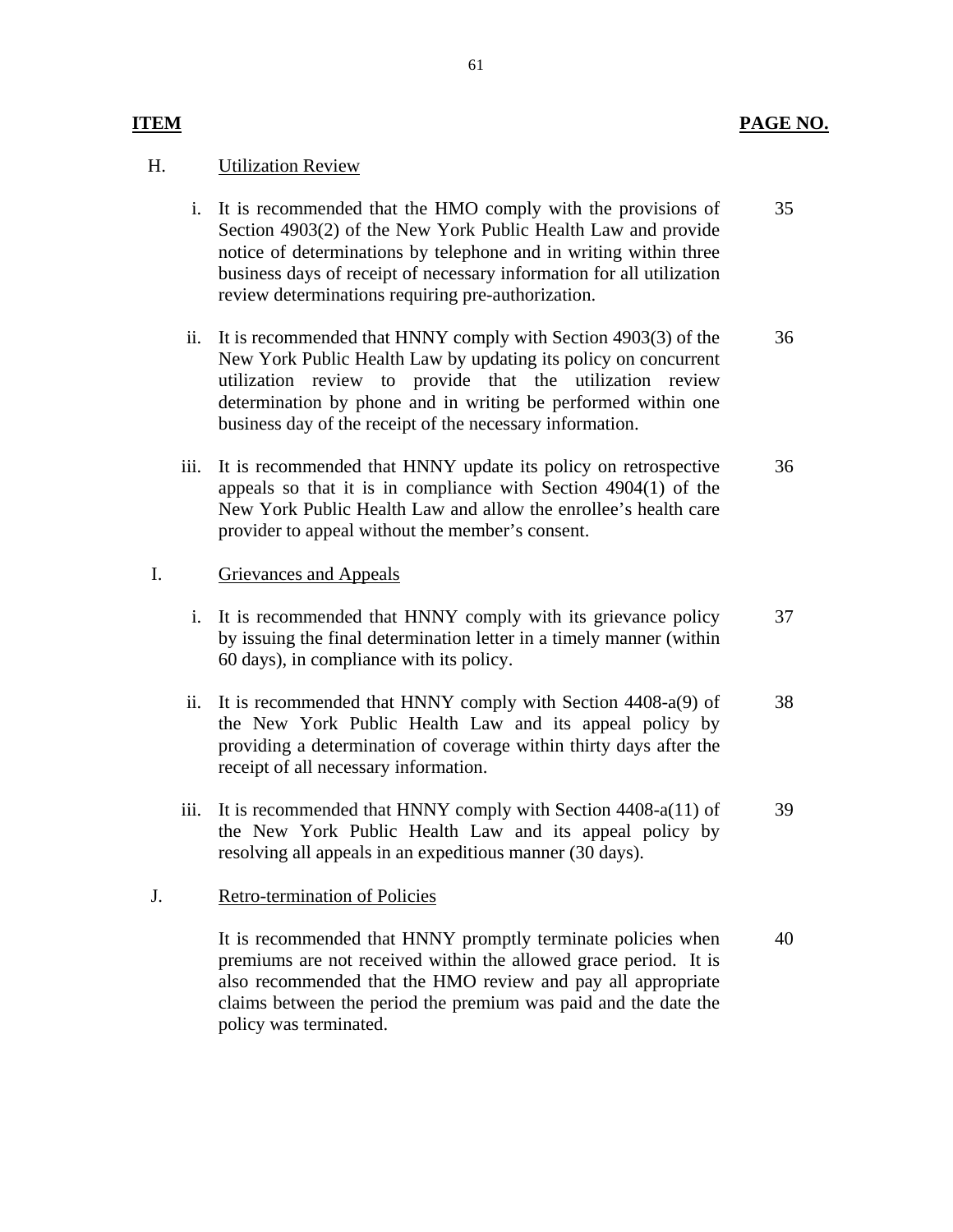## **ITEM** PAGE NO.

## Disclosure of Information

- K. Disclosure of Information<br>i. It is recommended that HNNY amend its disclosure of information to comply with Section 4324(a)(3)(D) of the New York Insurance Law by including the right to reconsideration, under the description of its utilization review policy and procedures. 41
	- ii. It is recommended that HNNY amend its disclosure of information to comply with Sections 4324(a)(3)(C) of the New York Insurance Law. 41
	- iii. It is recommended that HNNY amend its disclosure of information to effect compliance with Sections  $4324(a)(3)$ ,  $4324(a)(7)$ , and 4324(b) of the New York Insurance Law. 43

#### **Agents and Brokers**

L. Agents and Brokers<br>It is recommended that HNNY comply with Section 4312(a)(1) of the New York Insurance Law by including its commission schedules into the rate manual for its small group and Healthy NY contracts filed with this Department. 43

## Schedule H – Aging Analysis of Claims Unpaid

information reported in its Schedule H is complete and accurate. M. Schedule  $H - Aging$  Analysis of Claims Unpaid<br>It is recommended that HNNY exercise due care to ensure that the It is also recommended that the HMO include accurate. Prompt Pay results for its TPA claims in its filed Schedule H, as required by Department Circular Letter No. 12 (2000). 44

Department Circular Letter No. 9 (1999)

N. Department Circular Letter No. 9 (1999)<br>It is recommended that HNNY comply with Department Circular Letter No. 9 (1999) by obtaining the required annual certifications. 45

Department Circular Letter No. 5 (2002)

O. Department Circular Letter No. 5 (2002)<br>It is recommended that HNNY comply with Department Circular Letter No. 5 (2002) by implementing a procedure to check the accuracy of the monthly rates posted on the Department's Website. 45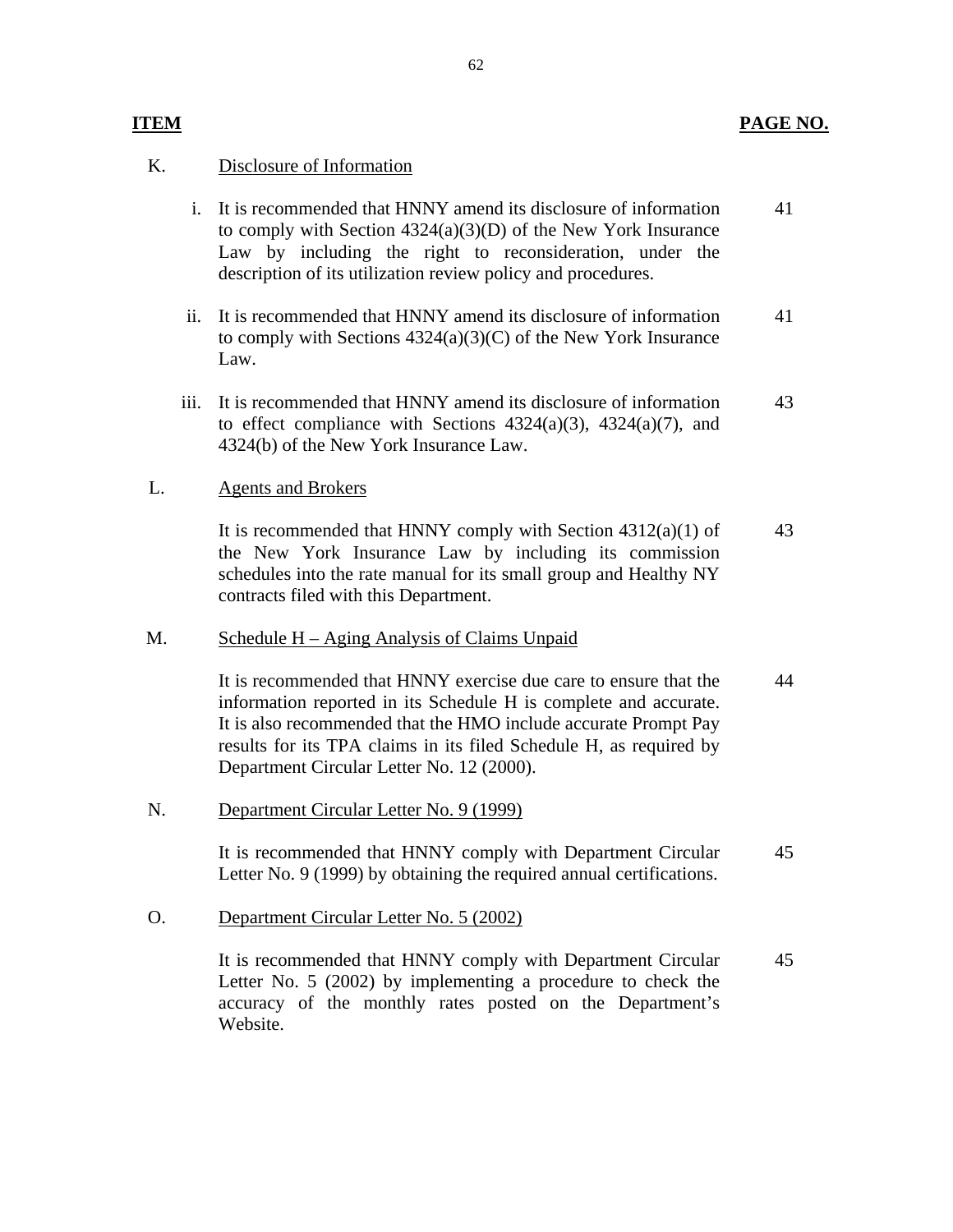#### **Out of Network Claims**

P. Out of Network Claims<br>It is recommended that the HMO comply with the requirements of Section 2601(a) of the New York Insurance Law by revising its claim processing policy and discontinuing its practice of covering in-network facilities under the out-of-network benefits when the service is arranged by an out-of-network provider. 46

#### **Record Retention**

Q. Record Retention<br>It is recommended that HNNY maintain records in accordance with Part 243.2(b)(8) of Department Regulation No. 152. 47

#### **Passport Contracts**

R. Passport Contracts<br>It is recommended that HNNY withdraw unenforced contract provisions from its filings with this Department. 48